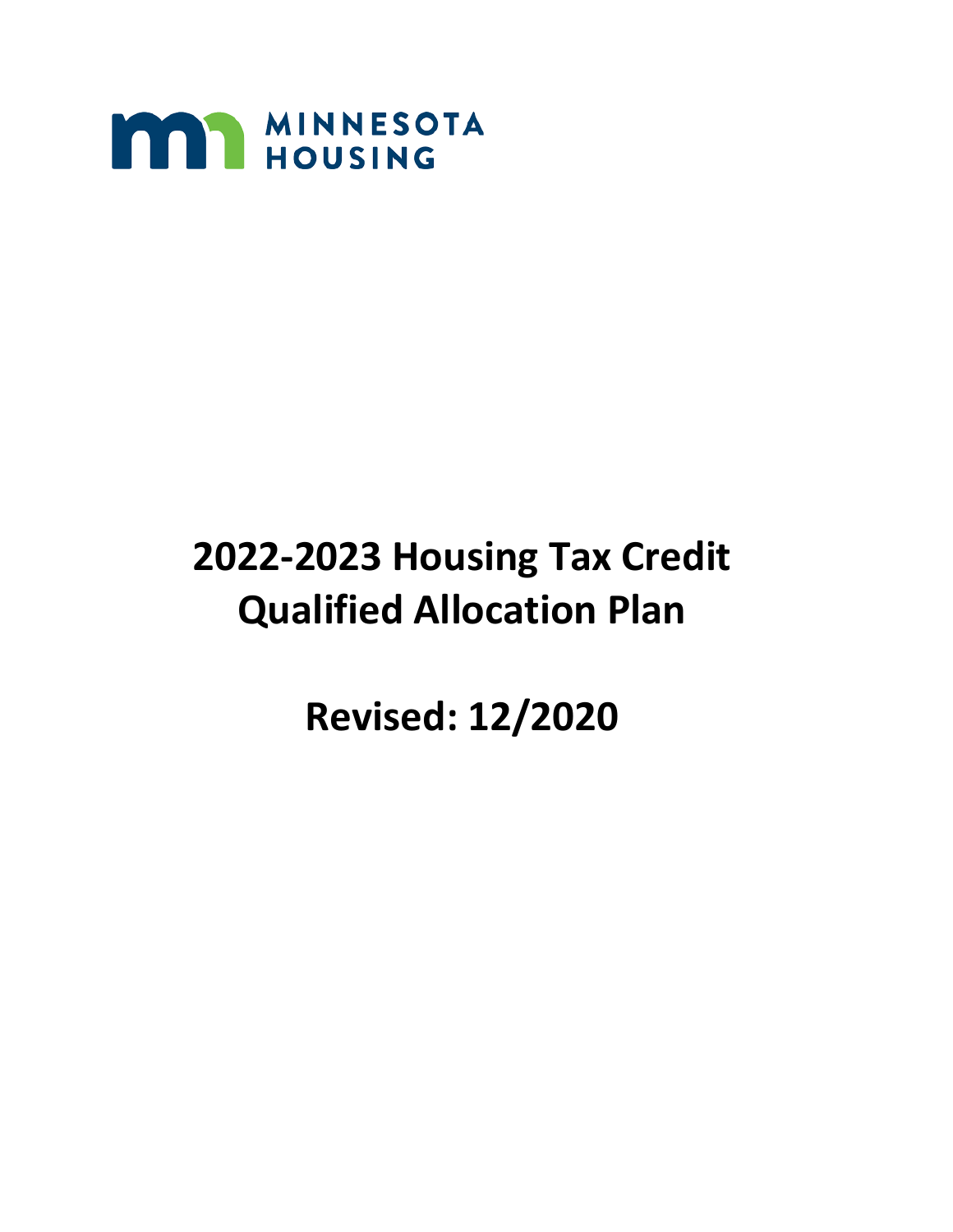

*The Minnesota Housing Finance Agency does not discriminate on the basis of race, color, creed, national origin, sex, religion, marital status, status with regard to public assistance, disability, familial status, gender identity, or sexual orientation in the provision of services.*

*An equal opportunity employer.*

*This information will be made available in alternative format upon request.*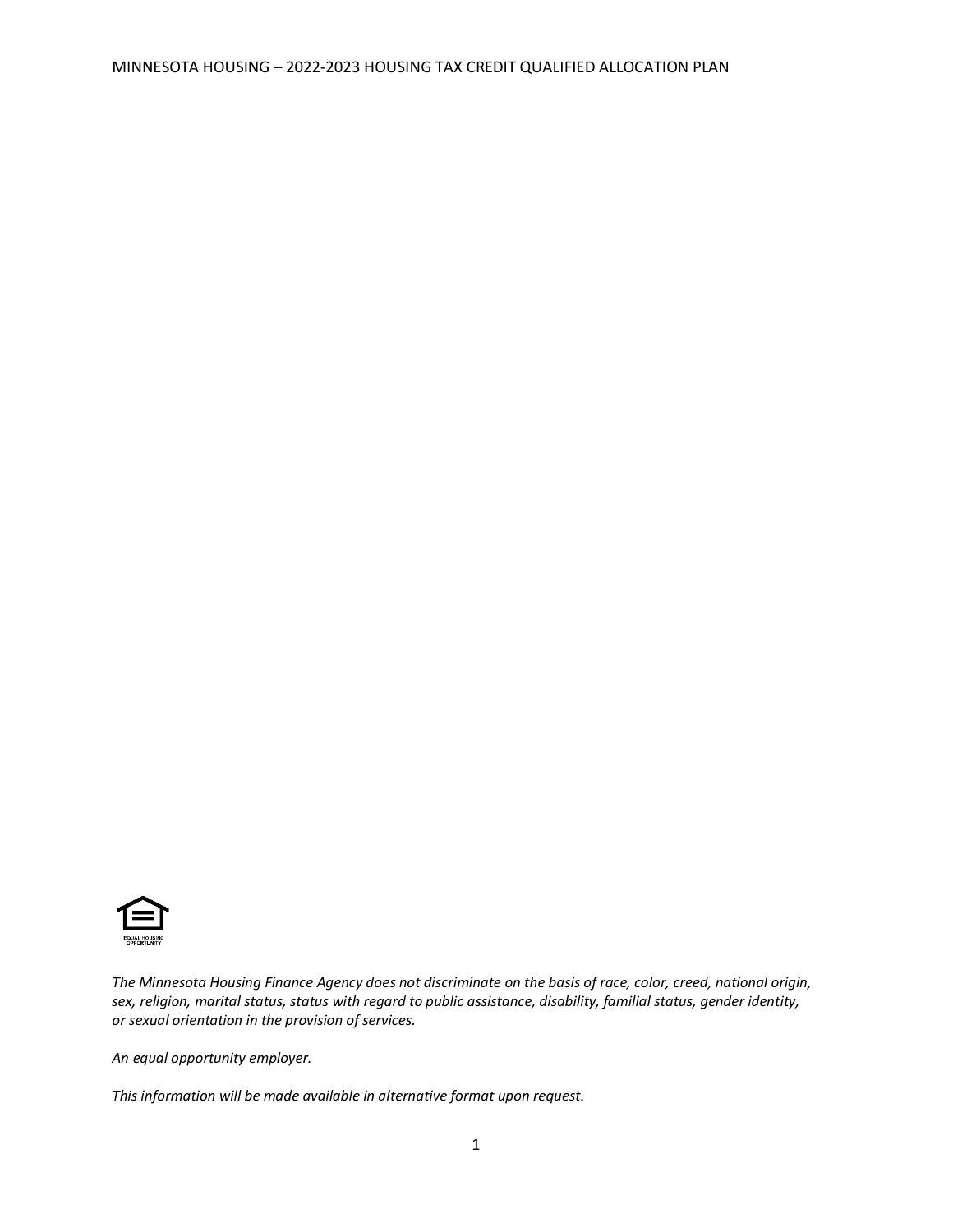# **Table of Contents**

|     | Chapter 1 – Introduction and Preparation of the Qualified Allocation Plan  5    |  |
|-----|---------------------------------------------------------------------------------|--|
|     |                                                                                 |  |
| А.  |                                                                                 |  |
| В.  |                                                                                 |  |
| C.  |                                                                                 |  |
| D.  |                                                                                 |  |
| Ε.  |                                                                                 |  |
| F.  |                                                                                 |  |
| G.  |                                                                                 |  |
| Η.  |                                                                                 |  |
| I.  |                                                                                 |  |
| J.  |                                                                                 |  |
| К.  |                                                                                 |  |
| L.  |                                                                                 |  |
| M.  |                                                                                 |  |
| N.  |                                                                                 |  |
| O.  |                                                                                 |  |
| Ρ.  |                                                                                 |  |
| Q.  | Qualified Census Tracts, Difficult Development Areas and State Designated Basis |  |
|     |                                                                                 |  |
| R.  |                                                                                 |  |
| S.  |                                                                                 |  |
| Т.  |                                                                                 |  |
| U.  |                                                                                 |  |
| V.  |                                                                                 |  |
| W.  |                                                                                 |  |
| Χ.  |                                                                                 |  |
| Υ.  |                                                                                 |  |
| Z.  |                                                                                 |  |
| AA. | Amendments and Revisions to the Qualified Allocation Plan and Manual  25        |  |
|     |                                                                                 |  |
| А.  |                                                                                 |  |
| В.  |                                                                                 |  |
| C.  |                                                                                 |  |
| D.  |                                                                                 |  |
| Ε.  |                                                                                 |  |
| F.  |                                                                                 |  |
| G.  |                                                                                 |  |
| Η.  |                                                                                 |  |
| L.  |                                                                                 |  |
| J.  |                                                                                 |  |
| К.  |                                                                                 |  |
| L.  |                                                                                 |  |
| M.  |                                                                                 |  |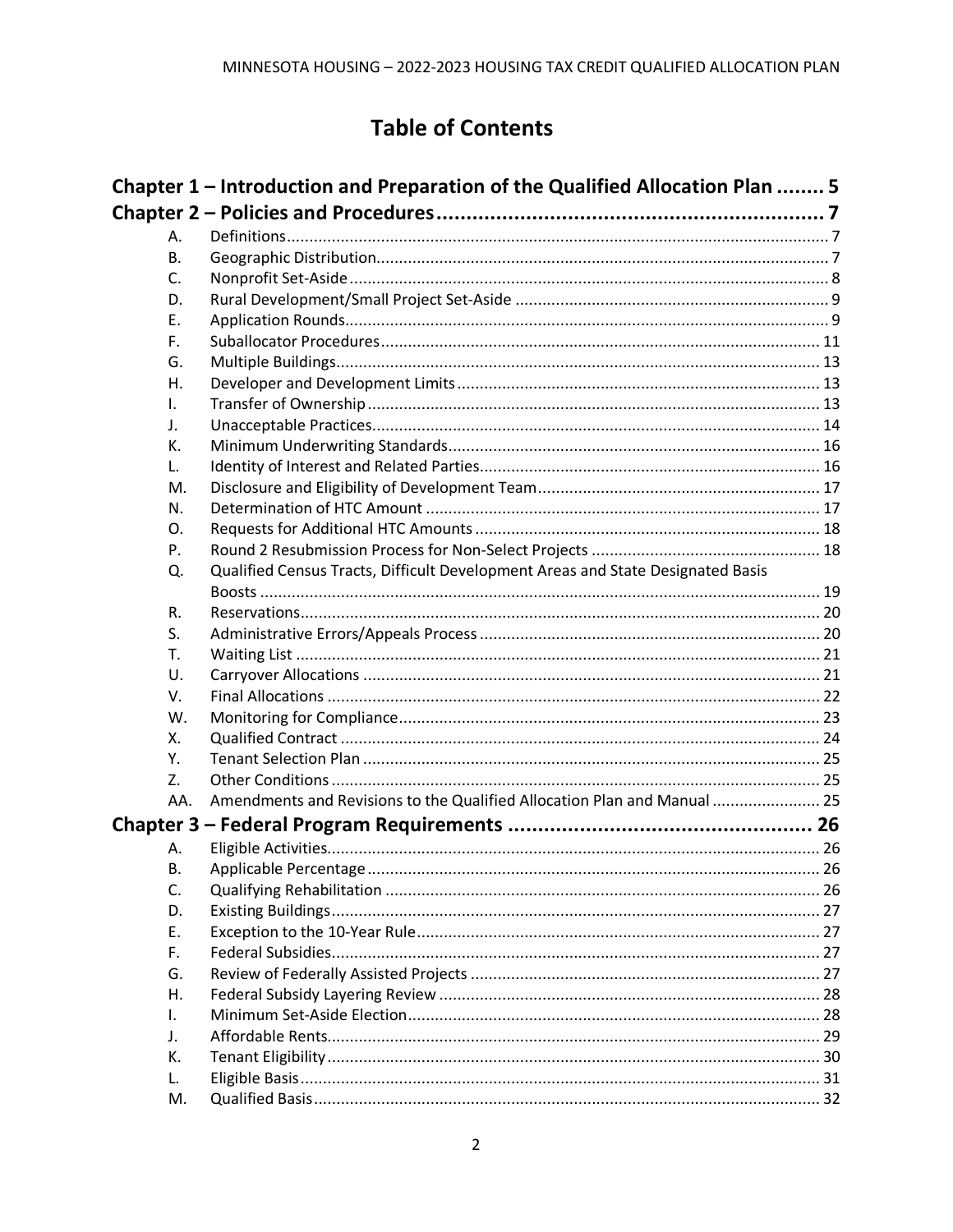| N. |                                                                                 |  |
|----|---------------------------------------------------------------------------------|--|
| O. |                                                                                 |  |
| P. |                                                                                 |  |
| Q. |                                                                                 |  |
| R. |                                                                                 |  |
| S. |                                                                                 |  |
| Т. |                                                                                 |  |
| U. |                                                                                 |  |
| V. |                                                                                 |  |
| W. |                                                                                 |  |
| Χ. |                                                                                 |  |
|    |                                                                                 |  |
| А. |                                                                                 |  |
| В. |                                                                                 |  |
| C. |                                                                                 |  |
| D. |                                                                                 |  |
| E. |                                                                                 |  |
|    |                                                                                 |  |
| А. |                                                                                 |  |
| В. |                                                                                 |  |
| C. |                                                                                 |  |
| D. |                                                                                 |  |
| Ε. |                                                                                 |  |
| F. |                                                                                 |  |
| G. |                                                                                 |  |
| Η. |                                                                                 |  |
| I. |                                                                                 |  |
| J. |                                                                                 |  |
| К. |                                                                                 |  |
|    |                                                                                 |  |
| А. |                                                                                 |  |
| В. |                                                                                 |  |
|    |                                                                                 |  |
|    | Chapter 7 - Projects Financed by Tax-Exempt Volume Limited Bonds Seeking        |  |
|    |                                                                                 |  |
| А. |                                                                                 |  |
| В. | Pre-Application for Projects Seeking an Allocation of Tax-Exempt Volume Limited |  |
|    |                                                                                 |  |
| C. |                                                                                 |  |
| D. |                                                                                 |  |
| Ε. |                                                                                 |  |
| F. |                                                                                 |  |
| G. |                                                                                 |  |
| Η. |                                                                                 |  |
|    |                                                                                 |  |
| А. |                                                                                 |  |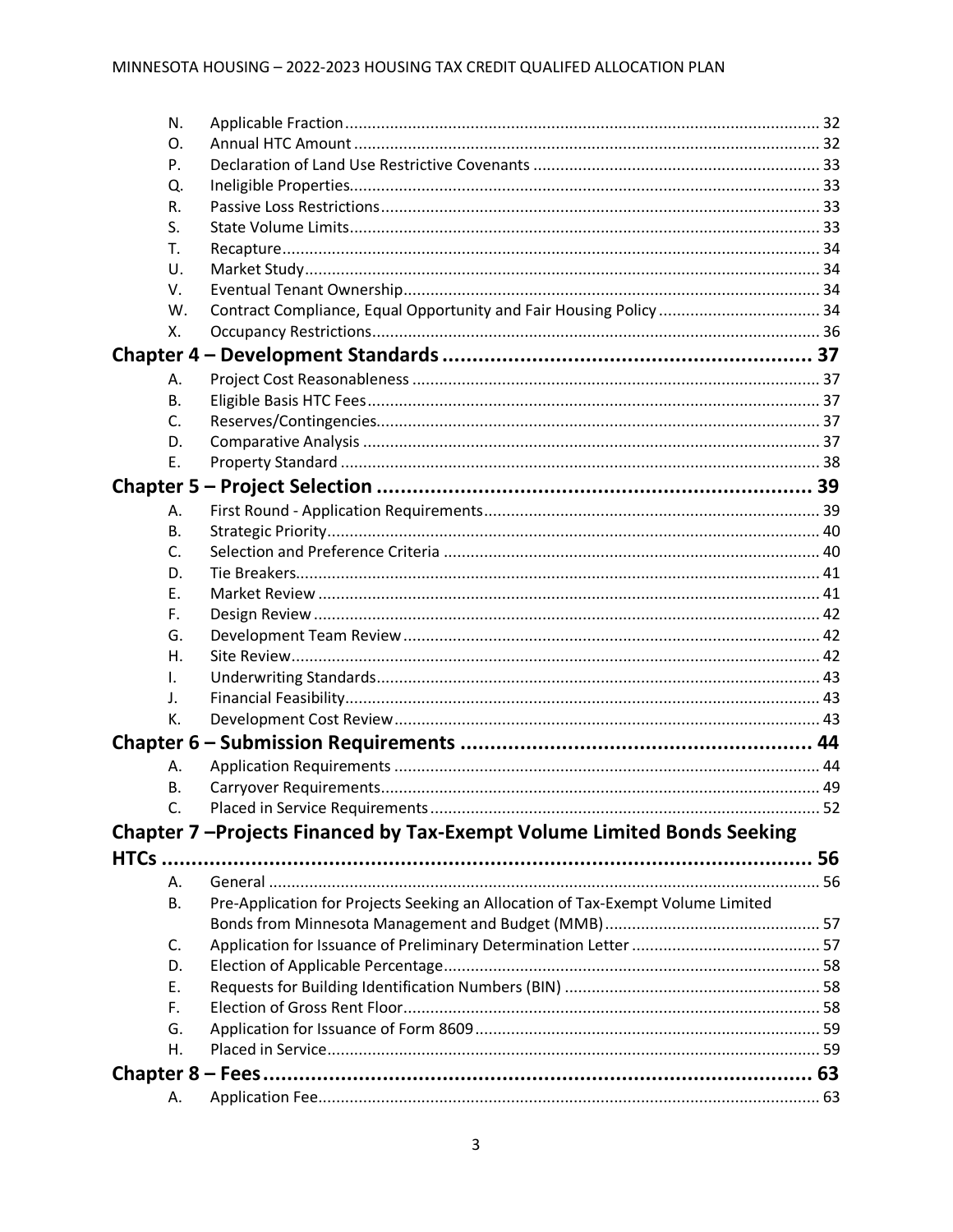#### MINNESOTA HOUSING - 2022-2023 HOUSING TAX CREDIT QUALIFIED ALLOCATION PLAN

| <b>B.</b>      |                                                                |  |
|----------------|----------------------------------------------------------------|--|
| C.             |                                                                |  |
| D.             |                                                                |  |
| Ε.             |                                                                |  |
| F.             |                                                                |  |
| G.             |                                                                |  |
| Η.             |                                                                |  |
| I.             |                                                                |  |
| J.             |                                                                |  |
| К.             |                                                                |  |
|                | Chapter 9 - Tentative Allocation Schedule of Critical Dates 65 |  |
| Α.             |                                                                |  |
| $\mathsf{B}$ . |                                                                |  |
| $\mathsf{C}$   |                                                                |  |
|                |                                                                |  |
| А.             |                                                                |  |
| В.             |                                                                |  |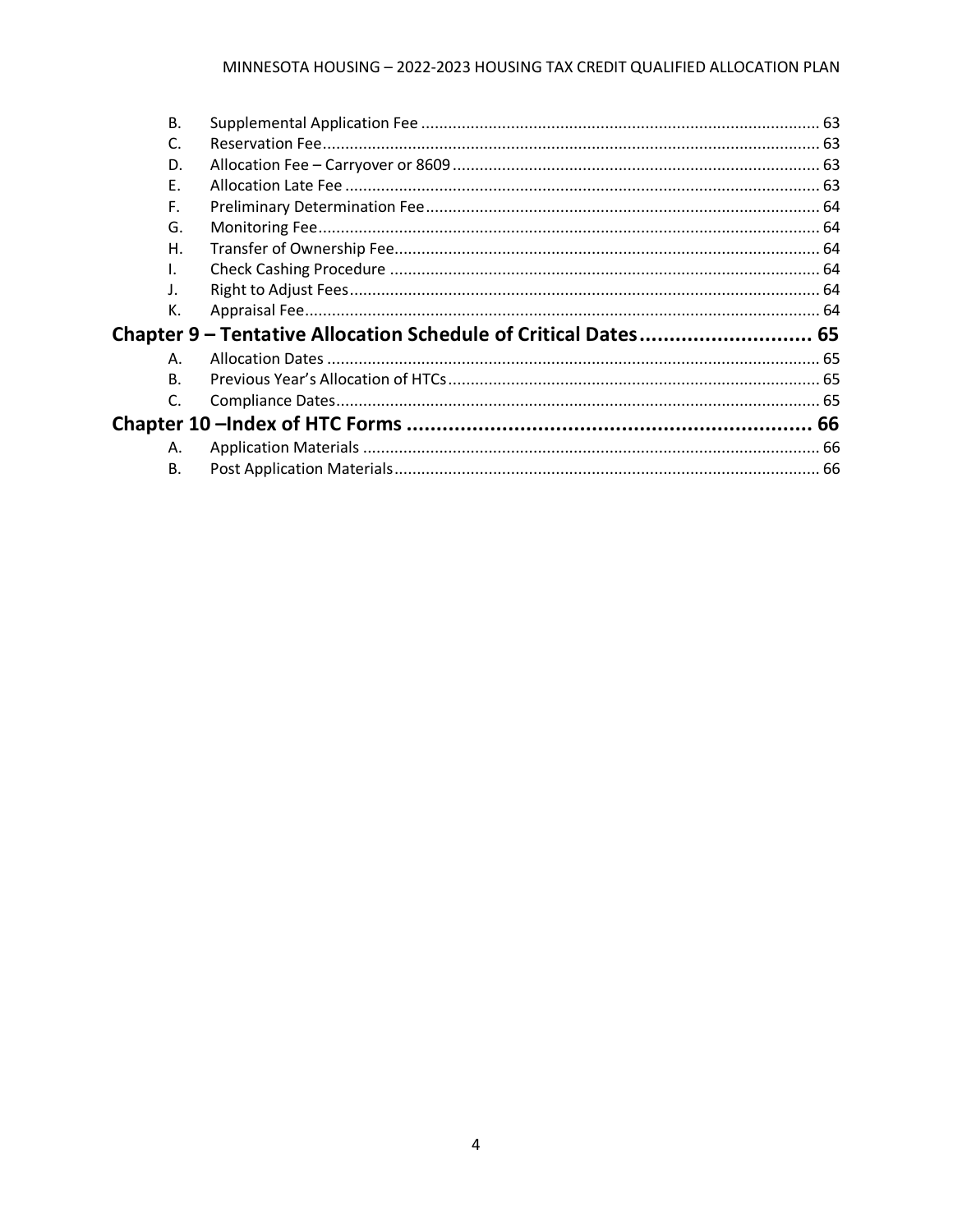# <span id="page-5-0"></span>**Chapter 1 – Introduction and Preparation of the Qualified Allocation Plan**

The Federal Tax Reform Act of 1986 created the Housing Tax Credit (HTC) Program (see Section 42 of the Internal Revenue Code) for qualified residential rental properties. The HTC offers a reduction in tax liability to owners and investors in eligible low-income rental housing projects involving new construction, rehabilitation or acquisition with rehabilitation.

The Minnesota Housing Finance Agency (Minnesota Housing) was designated by the Minnesota Legislature as the primary HTC Allocating Agency for the State of Minnesota, with certain other cities and counties also designated as suballocators of HTC<sup>[1](#page-5-1)</sup>.

Section 42 of the Internal Revenue Code (IRC) requires that housing credit allocating agencies develop and adopt a Qualified Allocation Plan (QAP) for the distribution of the HTCs within the jurisdiction of the allocating agency (IRS Treasury Regulation 1.42-17 Qualified Allocation Plan).

Minnesota Housing's QAP is developed in accordance with federal law and all applicable federal requirements are hereby incorporated by reference<sup>[2](#page-5-2)</sup>. The QAP sets forth selection criteria that are appropriate to local conditions and priorities for allocating HTCs to housing projects. The selection criteria include project location, housing needs characteristics, project characteristics, including whether the project includes the use of existing housing as part of a community revitalization plan, sponsor characteristics, tenant populations with special housing needs, public housing waiting lists, tenant populations of individuals with children, projects intended for eventual tenant ownership, the energy efficiency of the project, and the historic nature of the project.

The QAP gives preference as required by federal law to:

- a. Projects serving the lowest income tenants;
- b. Projects obligated to serve qualified tenants for the longest periods;
- c. Projects in Qualified Census Tracts that are part of a concerted community revitalization plan.

This document, and all forms and attachments, along with the Self-Scoring Worksheet, are a part of Minnesota Housing's QAP. The QAP is subject to modification or amendment to ensure the provisions conform to the requirements of Section 42 and applicable state statutes.

Minnesota Housing has no jurisdiction to interpret or administer Section 42, except in those instances where it has specific delegation.

Minnesota Housing is also required to monitor HTC projects during the compliance period as well as notify the Internal Revenue Service (IRS) of any noncompliance with the requirements of Section 42 of which it becomes aware. All applicants should review the IRS Treasury Regulation 1.42-5 Monitoring Compliance. In addition, Minnesota Housing will monitor the projects during the remaining term of the Declaration of Land Use Restrictive Covenants (LURA) following the conclusion of the compliance period.

<sup>1</sup> Minn. Stat §§ 462A.221 to 462A.225

<span id="page-5-2"></span><span id="page-5-1"></span><sup>2</sup> Section 42(m)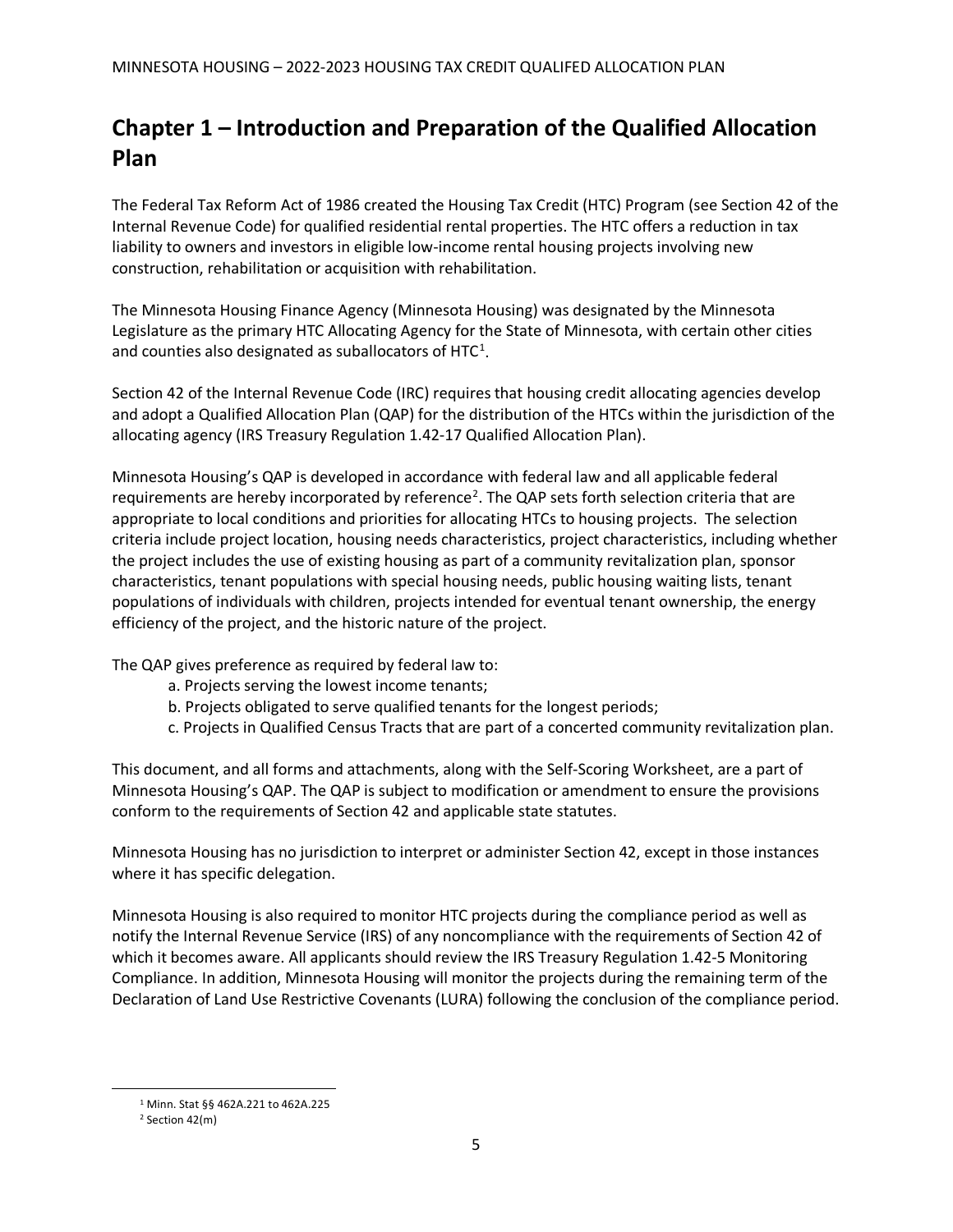Minnesota Housing is under no obligation to undertake an investigation of the accuracy of the information submitted in an application. Minnesota Housing's review of a proposed housing project does not constitute a warranty of the accuracy of the information, nor of the quality, suitability, feasibility or marketability of the housing to be constructed or rehabilitated. If any information submitted to Minnesota Housing by the applicant is later found to have been incorrect or there has been a subsequent change in any material respect, it is the responsibility of the applicant to inform Minnesota Housing and to request a reexamination of the application.

This QAP is provided solely for use in applying for HTCs from Minnesota Housing and may not be relied upon in structuring or investing in specific transactions, compliance with the Internal Revenue Code, Treasury Regulations or any other laws or regulations governing HTCs. Interested parties should consult with a knowledgeable tax professional prior to entering into any commitment concerning the use and claim of HTCs.

Minnesota Housing maintains the right not to award or allocate HTCs for any project if it determines, in its sole discretion, that an award or allocation for such project does not further the purpose and goals as set forth above.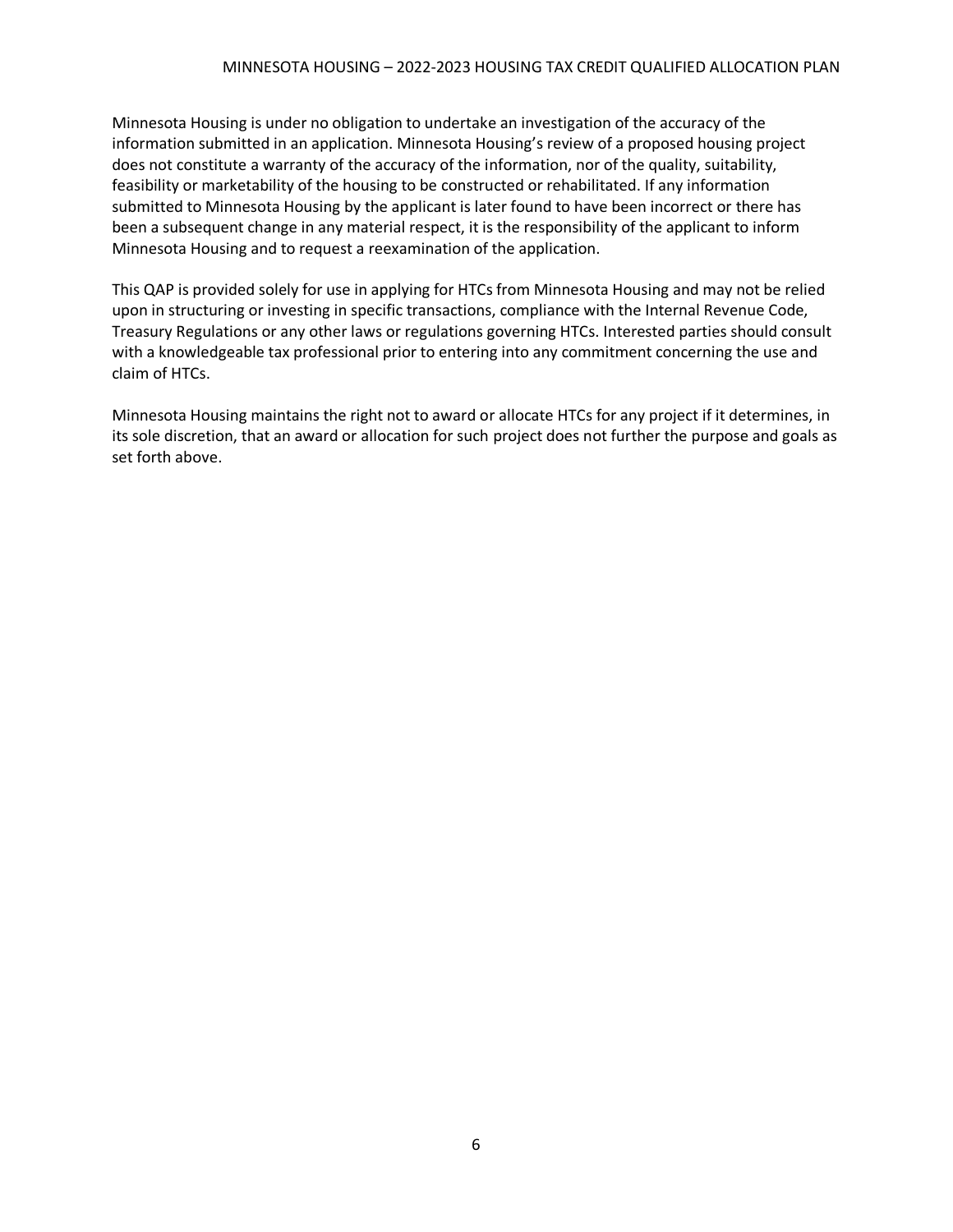## <span id="page-7-0"></span>**Chapter 2 – Policies and Procedures**

### <span id="page-7-1"></span>**A. Definitions**

**Metropolitan Area**: As set out in Minn. Stat. 473.121, subd. 2, Metropolitan Area means the area over which the Metropolitan Council has jurisdiction, including the counties of Anoka, Carver, Dakota (excluding the cities of Northfield and Cannon Falls), Hennepin (excluding the cities of Hanover and Rockford), Ramsey, Scott (excluding the city of New Prague) and Washington.

**Substantial Rehabilitation**: Rehabilitation of at least \$5,000 per unit, as defined in Minn. Stat. § 462A.221, Subdivision 5 that also meets the qualifying rehabilitation requirements as defined in IRC Section 42(e).

**Federally Assisted Building**: The term "Federally Assisted Building" as defined by Section 42 of the Internal Revenue Code means any building which is substantially assisted, financed or operated under Section 8 of the United States Housing Act of 1937, Section 221(d)(3), 221(d)(4), or 236 of the National Housing Act, Section 515 of the Housing Act of 1949, or any other housing program administered by the Department of Housing and Urban Development (HUD) or by the Rural Housing Service of the Department of Agriculture.

**Internal Revenue Code (IRC)**: Title 26 of the United States Code.

**Section 42 (Internal Revenue Code Section 42)**: Low-Income Housing Tax Credit (26 USC § 42) as amended.

**Housing Tax Credit Agency (Allocating Agency)**: Any entity authorized by the state of Minnesota and Section 42 to allocate HTCs in Minnesota.

**Qualified Allocation Plan (QAP)**: As defined in Section 42 (m)(1)(B) and including the Self-Scoring Worksheet and this document.

### <span id="page-7-2"></span>**B. Geographic Distribution**

The state of Minnesota is divided into two general geographic pools: (1) the Metropolitan Pool, as defined in Chapter 2.A.; and (2) the Greater Minnesota Pool, which consists of the balance of the state. Distribution of HTCs between the two general pools is based on the share of the state's public assistance recipients residing in each area, pursuant to Minnesota Statutes § 462A.222, subdivision 1a.

Under Minnesota Statutes § 462A.222, certain cities and counties have been designated as suballocators to allocate and monitor HTCs to eligible projects in their cities or counties. Some suballocators have entered into a Joint Powers Agreement with Minnesota Housing under which Minnesota Housing will perform the HTC allocation and compliance monitoring. These suballocators currently are the cities of Duluth, St. Cloud and Rochester. Minnesota Housing will post any update in suballocator information in early 2021 and 2022 on Minnesota Housing's website.

The HTC distribution plans for Greater Minnesota and the Metropolitan Area will be formulated in accordance with Minn. Stat. § 462A.222, subdivision 4. The Greater Minnesota distribution will be as follows: (1) RD/Small project set-aside (see Chapter 2.D.); (2) the three suballocators eligible to administer HTCs within their respective city limits: Duluth, Rochester, and St. Cloud; and (3) the balance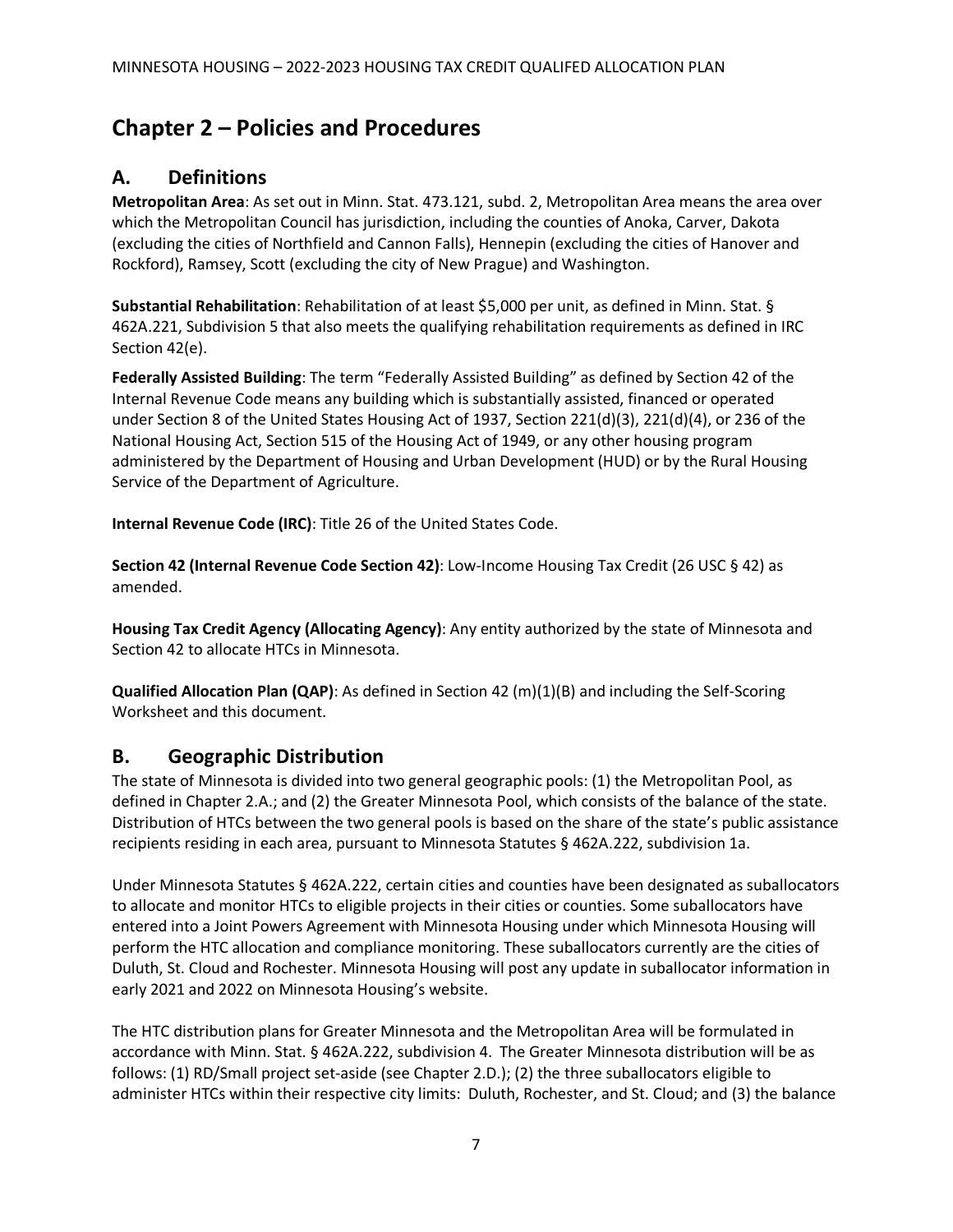of Greater Minnesota Area and the nonprofit set aside (see Chapter 2.C.) is administered by Minnesota Housing.

The Metropolitan Area distribution will be as follows: (1) The four suballocators eligible to administer HTCs within their respective city/county limits: Minneapolis, Saint Paul, Dakota County, and Washington County; and (2) the balance of the Metropolitan Area and the nonprofit set aside (see Chapter 2.C.) is administered by Minnesota Housing.

As of January 2020, the distribution between the two pools is 39 percent in the Greater Minnesota Pool and 61 percent in the Metropolitan Pool. Minnesota Housing will update the distribution for the 2022- 2023 QAP based upon updated demographic data in early 2021 and 2022, and the applicable distribution will be posted on Minnesota Housing's website.

### <span id="page-8-0"></span>**C. Nonprofit Set-Aside**

Federal law requires that 10 percent of the total annual HTCs allocated from the states' HTC volume cap be reserved each year exclusively for projects involving ownership by qualified nonprofit organizations which have a 501(c)(3) or (c)(4) status and satisfy the requirements of Section 42(h)(5). On an annual basis, Minnesota Housing and suballocators may reserve an additional 5 percent for a total annual nonprofit set-aside of 15 percent. Applicants to the nonprofit set-aside can also compete in Round 2 if there are nonprofit set-aside funds still available. If the nonprofit set-aside is not exhausted in Round 1, the nonprofit set-aside will be available in Round 2. If a project is necessary to meet the federal requirement in Round 2, at Minnesota Housing discretion, the project will have priority over other applicants in Round 2.

The nonprofit must be organized and incorporated in the state of Minnesota and have significant experience in Minnesota as a sponsor, owner or manager of low-income housing. The nonprofit must have the fostering of low-income housing as one of its exempt purposes and must own an interest in the project and materially participate in the ownership, development and operation of the low-income project through the term of the LURA.

The intent of Section 42 is to ensure that a for-profit entity or individual does not set up a sham nonprofit organization in order to tap into the nonprofit set-aside. This could include establishing a nonprofit organization for the specific project, without any history, experience, local community involvement or financial strength.

The nonprofit organization must demonstrate that the nonprofit is acting independently and free from influence of control by the for-profit project team members. Minnesota Housing reserves the right to contact the officers and directors of the nonprofit organization to determine their independence.

Minnesota Housing requires that all nonprofits applying for the nonprofit set-aside disclose all identity of interest between the nonprofit and any member of the for-profit project team. An identity of interest would include any officer, director, partner, stockholder, relative, seller or owner of land or building involved, processing agent, real estate salesperson or broker, employee, or anyone acting to represent any for-profit member of the project team who controls or influences the decisions of the nonprofit.

If there is an identity of interest, affiliation or conflict, as determined by Minnesota Housing, Minnesota Housing may disqualify the nonprofit from receiving HTCs from the nonprofit set-aside. In making this determination, Minnesota Housing will consider the following: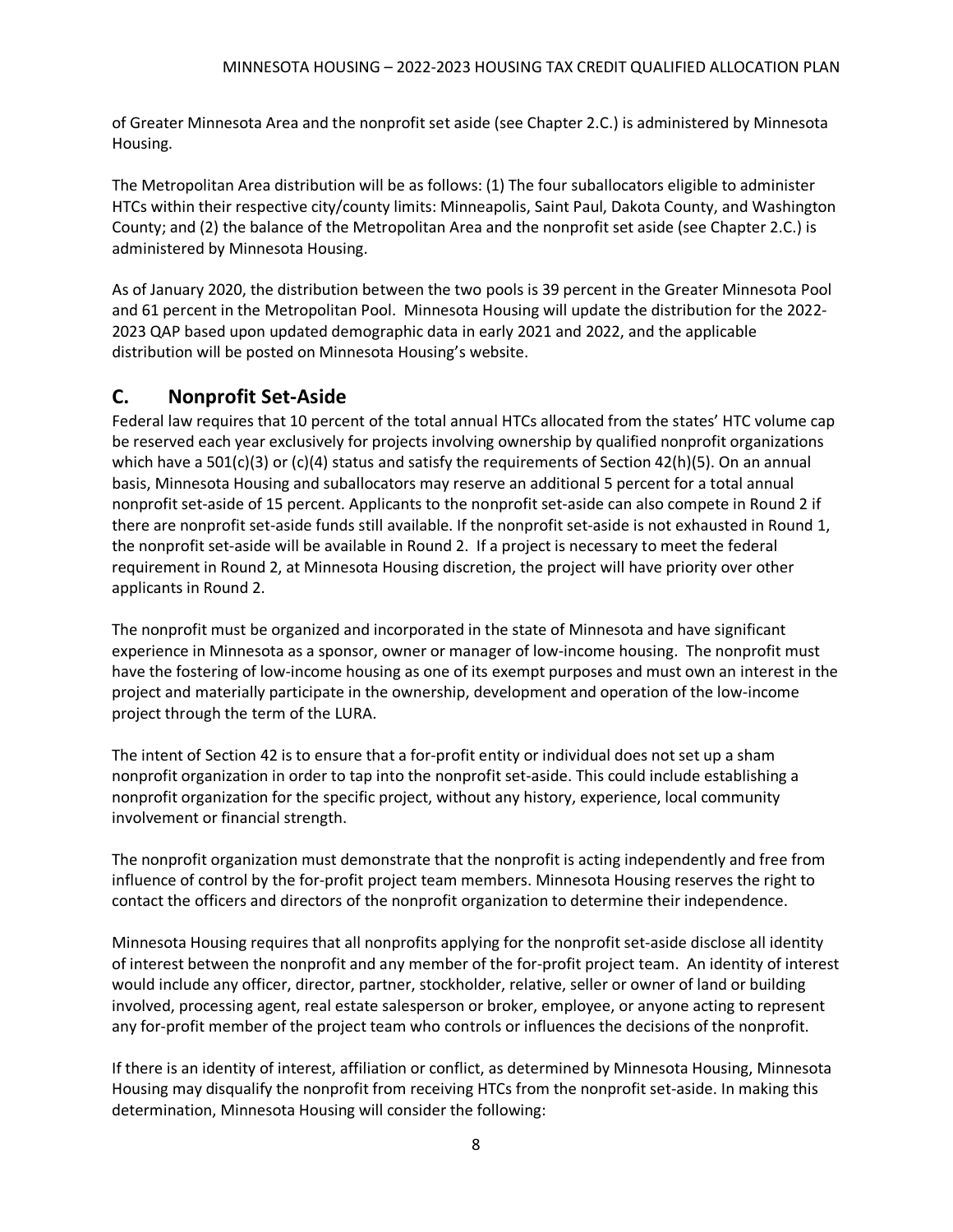- 1. The nonprofit's history, funding sources and composition of its board
- 2. Past experience and anticipated future activities of the nonprofit, including involvement in the local community
- 3. Sources and manner of funding of the nonprofit
- 4. The nonprofit's degree of financial strength for completion and operation of the project during the term of the LURA
- 5. The relationship of the principals involved in the formation of the nonprofit organization with for-profit individuals concerning the HTC application. A nonprofit cannot be affiliated with or controlled by a for-profit entity by:
	- a. Having more than a 25 percent share of common board members; or
	- b. Having more than 25 percent of its funding, directly or indirectly, from the parent entity; or
	- c. Having any other type of association that is not considered an arms-length affiliation
- 6. The extent to which the nonprofit materially participates within the meaning of Section 469(h) of the IRC in the development and operation of the project throughout the term of the LURA. Minnesota Housing will also look at the nonprofit's involvement in the project-related construction, management, ownership interest, sharing of fees and funding provisions.

If the nonprofit set-aside is exhausted during a round, the nonprofit applicant with proposed projects in Minnesota Housing's jurisdiction may be eligible for HTCs from the general pool and selected based upon its point ranking. However, any proposal that receives HTCs from the nonprofit set-aside must comply with the nonprofit requirements of IRC Section 42(h)(5)(C) and (D), including material participation for the term of the LURA. This requirement will be recorded as a covenant on the land that will apply to all subsequent owners.

### <span id="page-9-0"></span>**D. Rural Development/Small Project Set-Aside**

Minnesota Housing designates a portion of the state's HTC volume cap to Rural Development (RD) financed projects. The amount of HTCs reserved to the RD set-aside for 2022 and 2023 is \$375,000. Eligible projects must have either:

- 1. A Rural Development (RD) financing commitment or,
- 2. A site located in an RD service area and consisting of 12 or fewer units.

First priority will go to projects with applications for financing or a commitment from RD. A developer may have a maximum award of two projects within this set-aside each allocation year. Applicants to the set-aside first compete in the general pool, and if not competitive, then move to the RD/Small Project set-aside for consideration. Applicants to the set-aside can also compete in Round 2 if there are RD setaside funds still available. The HTCs may not be allocated to a new RD project until after financing commitment has been executed.

### <span id="page-9-1"></span>**E. Application Rounds**

Minnesota Housing has two annual HTC application rounds, Round 1 and Round 2, to allocate the state's HTC volume cap. Applications for HTCs in association with tax exempt volume limited bonds are accepted year-round on a pipeline basis.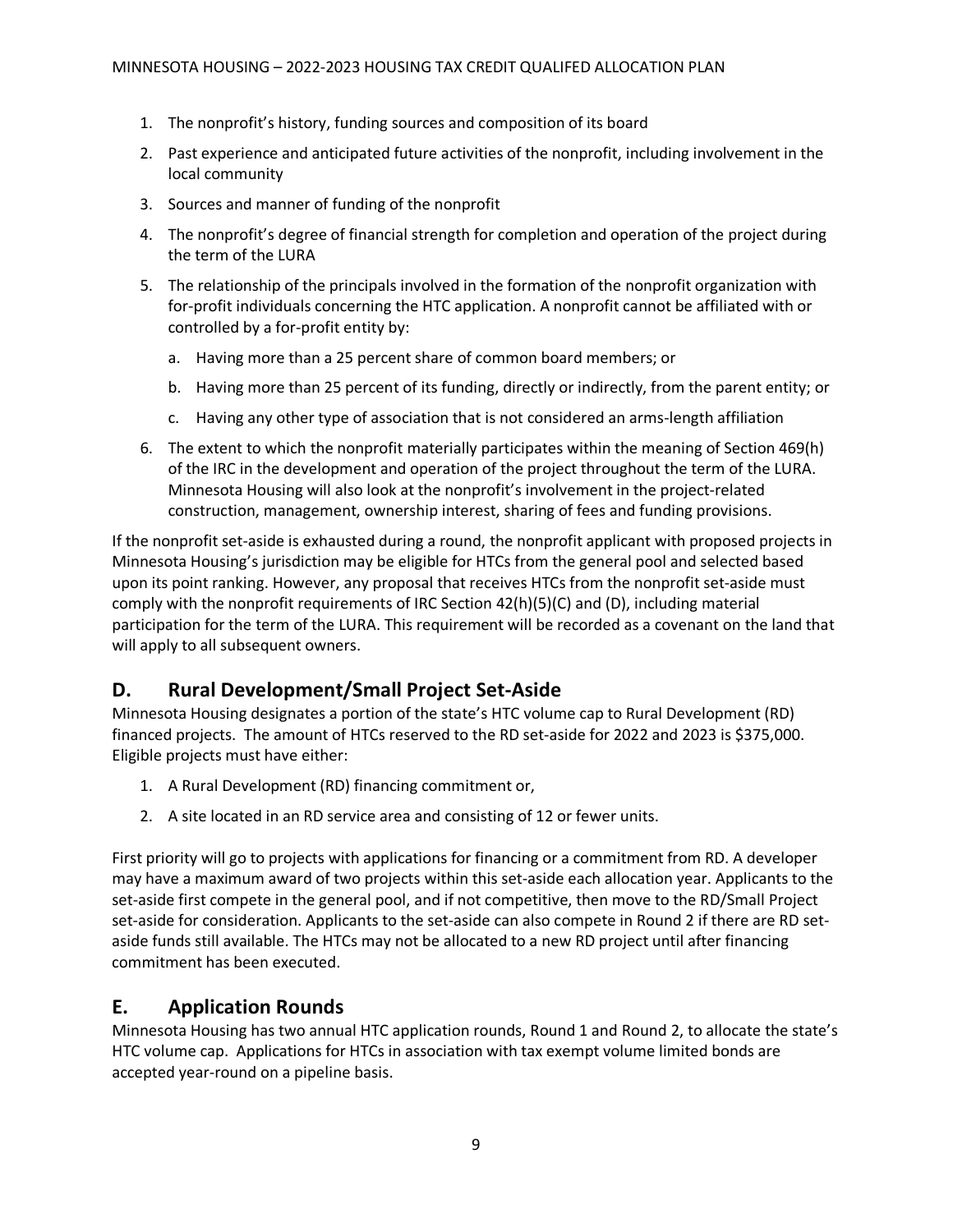#### **Round 1**

Round 1 uses a forward selection process, with selections taking place in the fall of the year proceeding the allocation year of the HTCs. Projects that have previously received a partial allocation of HTCs from Minnesota Housing may have priority over other applicants in Round 1. During Round 1, for-profit applicants must apply directly to the suballocator for an HTC allocation if the project falls within a suballocator' s jurisdiction. Except for the nonprofit set-aside, Minnesota Housing will not accept applications for developments located within the jurisdiction of suballocators in Round 1 unless the suballocator has entered into a Joint Powers Agreement with Minnesota Housing or has returned all of their HTCs to Minnesota Housing. Minnesota Housing will administer the HTCs for all areas outside the jurisdiction of suballocators. Nonprofit applicants may apply to the Minnesota Housing nonprofit setaside or the suballocator individually or concurrently. Any unused HTCs are returned to Minnesota Housing prior to Round 2.

In Round 1, the nonprofit set-aside is divided proportionally between the two geographic pools. On an annual basis, the nonprofit set-aside may be increased by five percentage points if all suballocators and Minnesota Housing agree to set aside this amount from their respective allocations to the respective geographic pool. Nonprofit developers with projects located within the jurisdiction of a suballocator may apply for HTCs from Minnesota Housing, but only in the nonprofit set-aside. Nonprofit developers with projects located in the allocating jurisdiction of a suballocator may apply simultaneously to the suballocator and to the Minnesota Housing nonprofit set-aside. Nonprofit developments not located in the allocating jurisdiction of a suballocator will compete for HTCs in the respective general geographic pool once the nonprofit set-aside has been exhausted.

In Round 1, Minnesota Housing will establish a preservation allocation ceiling of 2/3 for each geographic pool, Metropolitan and Greater Minnesota, but not including the RD/small project set-aside or the nonprofit set-aside. Minnesota Housing reserves the right to exceed the 2/3 ceiling if qualifying new construction proposals are not available or do not rank competitively.

#### **Round 2**

Round 2 makes available for allocation any HTCs remaining or returned since Round 1. All remaining or returned HTCs will be combined into one unified pool for allocation by Minnesota Housing on a statewide basis, without regard to geographic distribution and with no set-asides<sup>[3](#page-10-0)</sup>. Additionally, Round 2 establishes a waiting list for HTCs that may be returned. In Round 2, all projects located in suballocator jurisdictions may apply directly to Minnesota Housing. Projects that have previously received HTCs from Minnesota Housing or a Suballocator and have an annual HTC shortfall of at least five percent, but not more than 33.33 percent of the total qualified annual HTC amount, subject to Minnesota Housing approval, will have priority over other applicants in Round 2 and under the Waiting List. If more than one project qualifies under the supplemental priority, the Agency will evaluate and rank eligible requests according to points awarded.

Minnesota Housing may, at its discretion, establish a waiting list following Round 2 if sufficient HTCs are not available. See Chapter 2.T. for additional details.

<span id="page-10-0"></span><sup>&</sup>lt;sup>3</sup> In the event that the Minnesota RD office has not received a funding allocation in time for RD projects to be included in Round 1, the RD/Small Projects set-aside will be carried forward until the end of Round 2, or until it is determined that there are no eligible applications for the setaside. In the event that Minnesota Housing has not met the 10% IRS requirement in Round 1, the Non-profit set-aside will also be carried forward until the end of Round 2.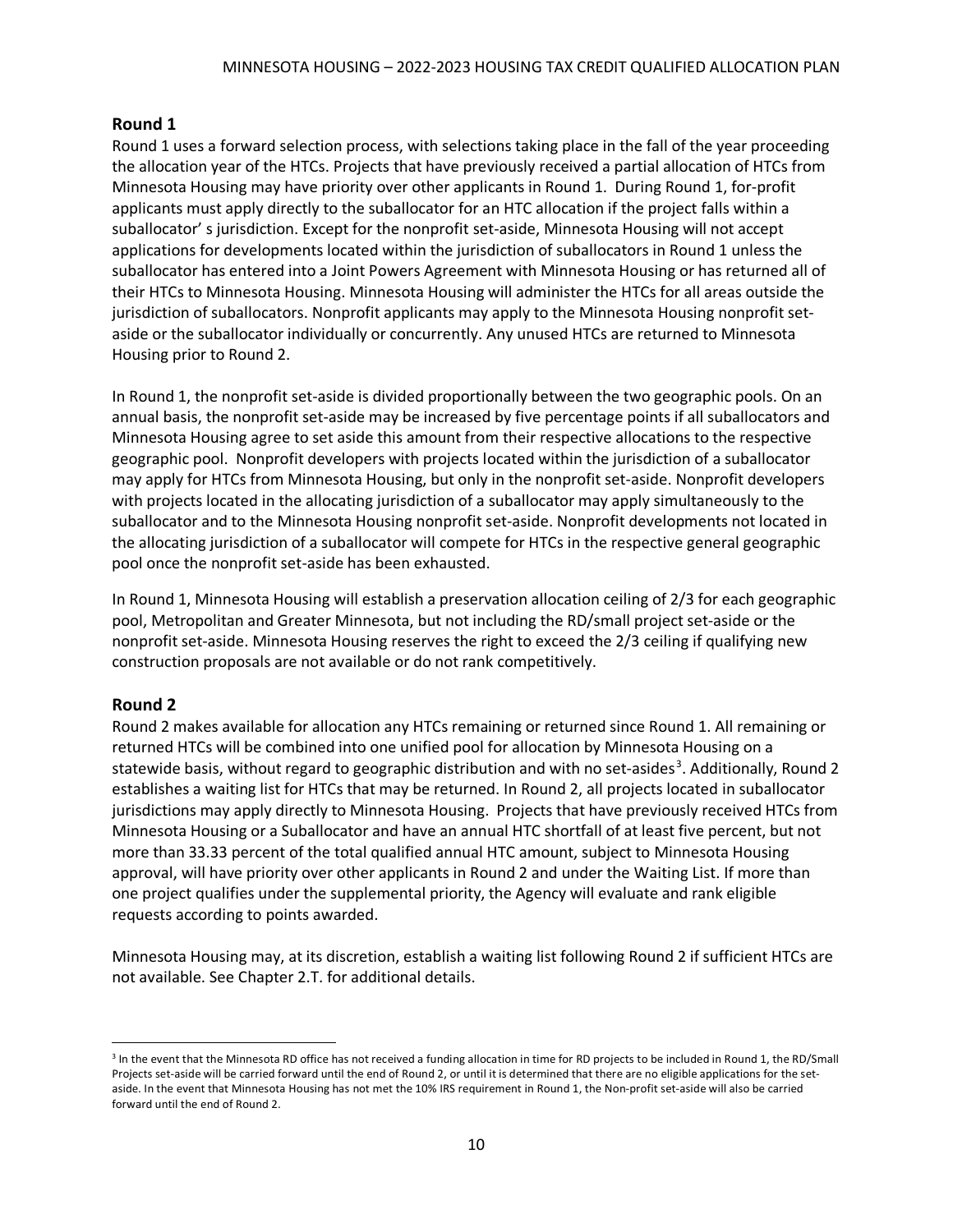#### <span id="page-11-0"></span>**F. Suballocator Procedures**

A city or county is eligible to receive a reserved portion of the state ceiling under this subdivision if it submitted a written request to Minnesota Housing within 45 days after June 2, 1987, to act as a designated Housing Credit Agency as provided in Section 42. A city or county may designate its housing and redevelopment authority as a suballocating agent to allocate HTCs on behalf of the city or county. The city of Minneapolis or the city of Saint Paul may designate the Minneapolis/Saint Paul Housing Finance Board to allocate HTCs on behalf of each city. Minnesota Housing will administer the HTCs for areas outside the jurisdiction of the suballocators.

Minnesota Housing, in consultation with the suballocators, will determine application competition deadlines as required by statute. Minnesota Housing will make an effort to align the application deadline for the suballocating agencies in Round 1 with Minnesota Housing's deadline. No Allocating Agency may award HTCs prior to the application closing date for Round 1.

Before the application deadline for Round 2, the suballocators must return all uncommitted and unallocated HTCs to Minnesota Housing, along with copies of the HTC application and commitment agreements for all selected projects.

If a suballocator determines at any time before Round 2 that a project is no longer eligible for all or a portion of the HTCs committed or allocated to the project, the HTCs must be transferred to Minnesota Housing to be reallocated. If the HTCs for which the project is no longer eligible are from the current year's annual ceiling and the suballocator maintains a waiting list, the suballocator may continue to commit or allocate the HTCs until no later than the date of application for the Round 2. At that time, any uncommitted HTCs must be transferred to Minnesota Housing.

So that all of a project's HTCs are allocated by a single Allocating Agency, Minnesota Housing may apportion additional HTCs to a suballocator for a project that has already received a commitment or allocation of HTCs from the suballocating agency, if all of the suballocator's HTCs have been committed or allocated. These supplemental HTCs must be used only for the selected project and must be allocated to the project by a carryover allocation or IRS Form 8609 before December 31 of the year in which the selection was made. If at any time after the apportionment of the HTCs a suballocator determines the project cannot use or is no longer eligible for all or a portion of the HTCs apportioned to the project, the HTCs must be returned to Minnesota Housing within 10 business days for reallocation.

Suballocators are responsible for the issuance of the IRS Form 8609 for all projects for which they have allocated HTCs. In instances where both a suballocator and Minnesota Housing have allocated HTCs to a project, the Allocating Agency that first allocated HTCs to the project will prepare the IRS Form 8609.

As the primary and lead HTC agency for the state of Minnesota, Minnesota Housing is responsible for collecting and filing the required form with the IRS each year. Minnesota Housing will prepare a comprehensive IRS Form 8610, incorporating all carryover and 8609 allocations made in the state of Minnesota for filing with the IRS. The local suballocators shall submit the following information to Minnesota Housing no later than January 31 for all HTC activity that has occurred in the preceding year:

1. A copy of all Reservation/Binding Agreements, an original of the Carryover Agreement, and copies of all IRS Form 8609s, completed and issued to all (including tax exempt) projects selected since February 28 of the preceding calendar year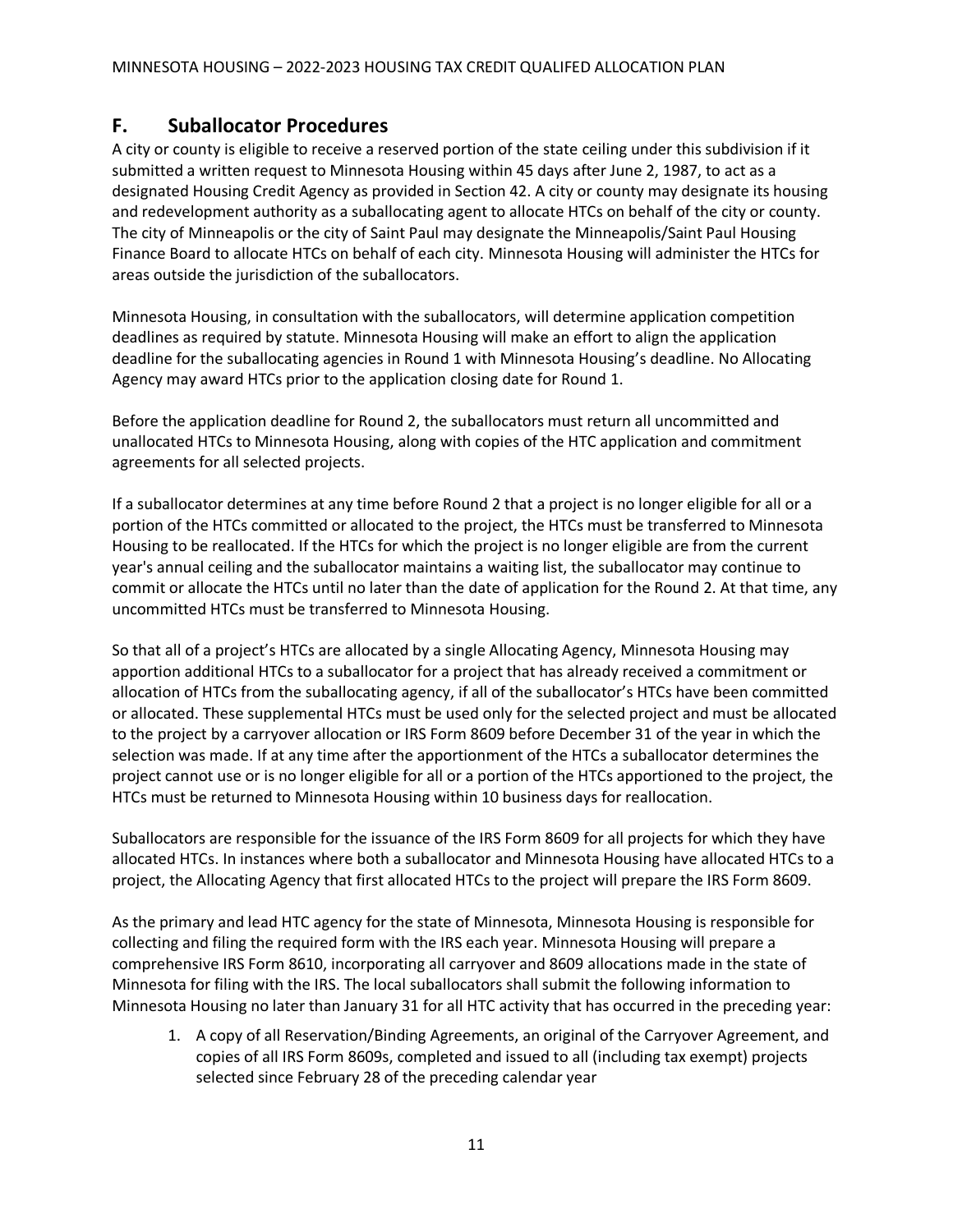- 2. A completed HTC application form (Multifamily Workbook) for each development receiving an allocation or award through a reservation, carryover, or issuance of 8609 for HTCs issued from volume cap and in connection with tax exempt volume limited bonds
- 3. A completed IRS Form 8610 Schedule A for each development receiving a carryover allocation
- 4. A Suballocator Compliance Activity Report containing the results of inspection activity conducted during each monitoring year with copies of any forms 8823 filed with the IRS
- 5. Any other information requested by Minnesota Housing necessary to meet federal and state reporting purposes

Suballocators are responsible for monitoring HTC projects for the term of the LURA, including requirements imposed if Minnesota Housing apportions additional HTCs to a suballocator, in accordance with 42(m)(1)(B)(iii) (see Chapter 2.W.) to ensure compliance with applicable federal, state and local requirements. Compliance records must be available upon request to Minnesota Housing from the suballocator or its monitoring agent. Projects that receive HTCs from Minnesota Housing that are apportioned to a suballocating agency must incorporate Minnesota Housing restrictions that are a condition of the HTC award (e.g., nonprofit set-aside, homeless households).

Before January 31, suballocators will submit to Minnesota Housing compliance staff a comprehensive updated report listing all HTC projects allocated or awarded HTCs by the suballocator. Include the following items in the report:

- 1. Project name
- 2. Address
- 3. Building identification numbers
- 4. Ownership entity and tax identification number
- 5. Total number of residential units
- 6. Number of HTC units
- 7. Year of allocation or award
- 8. Amount of HTCs allocated or awarded
- 9. Other information as needed

In addition, suballocators will submit a list of the projects that have been in noncompliance, the year of noncompliance, inspection date and type of noncompliance, along with copies of the IRS Form 8823 and the report of noncompliance findings sent to the owner. Suballocators will also submit a copy of their monitoring requirements, procedural manual and forms, and, if applicable, a copy of the monitoring contract with an outside vendor.

A suballocator may elect to enter into a Joint Powers Agreement with Minnesota Housing. Under a Joint Powers Agreement, Minnesota Housing will perform certain functions related to the HTC allocation or award and compliance monitoring. As a condition of the Joint Powers Agreement, the participating suballocator will transfer its entire annual HTC distribution to Minnesota Housing.

Suballocators are responsible for entering into an agreement with HUD to perform Subsidy Layering Reviews.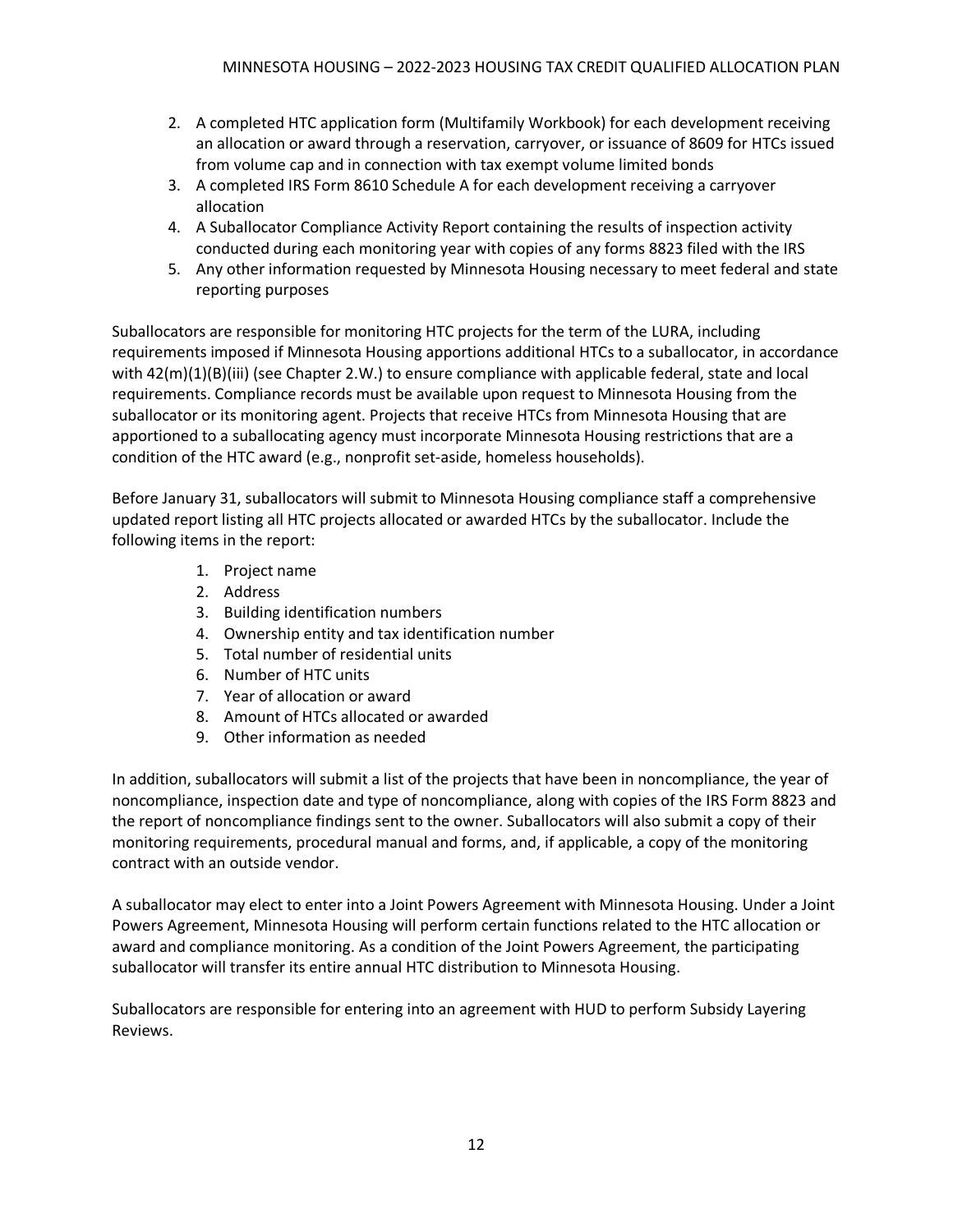### <span id="page-13-0"></span>**G. Multiple Buildings**

Projects may include multiple buildings having similarly constructed housing units, provided the buildings are located on the same tract of land, have the same owner for federal income tax purposes and are financed pursuant to a common plan of financing. Scattered site buildings on different tracts of land will also qualify if the project meets all of the other requirements described above and all units in the project are low-income units. The Scoring Guide provides additional information on how thresholds and selection criteria will apply to scattered site projects.

### <span id="page-13-1"></span>**H. Developer and Development Limits**

For applicants statewide applying for a portion of the state's HTC volume cap, the per-developer or general partner HTC limit is the greater of: the amount representing 10 percent of the state's per capita volume limit in HTCs or the amount needed to support two developments in the case that two developments selected are being developed by the same developer or general partner. Such projects are subject to a development limit of no more than \$1,350,000 in 2022 and 2023 in cumulative HTCs allocated to any one development.

At the sole discretion of Minnesota Housing, these limits may be waived. Minnesota Housing's goal is to optimize the use of all available sources of funding for multifamily developments, including private investor equity, amortizing loans and deferred loans, to produce the maximum number of affordable rental units that meet the priorities adopted by Minnesota Housing and represent developments that are sustainable, cost effective and geographically diverse. Consistent with this goal, the following criteria will be used to determine if, and when, Minnesota Housing may provide a waiver and the applicant must provide justification for exceeding the applicable limit to Minnesota Housing.

- 1. Developer Limit
	- a. Developer/Sponsor capacity The ability and capacity of the development team to proceed expeditiously to complete multiple developments.
	- b. Financial Feasibility The applicant must demonstrate that the HTCs are necessary for the financial feasibility of the proposed development and that a significant funding gap will remain if the waiver is not granted.
	- c. Minnesota Housing may also waive these limits during Round 2 if there are excess HTCs at year-end.
- 2. Development Limit
	- a. Financial Feasibility The applicant must demonstrate that the HTCs are necessary for the financial feasibility of the proposed development and that a significant funding gap will remain if the waiver is not granted.
	- b. Minnesota Housing may also waive these limits during Round 2 if there are excess HTCs at year-end.

Applicants should not assume that this waiver will be automatically provided or rely on this statement when determining the scope of the proposed project.

### <span id="page-13-2"></span>**I. Transfer of Ownership**

Any transfer of title of a selected project or transfer of more than a 50 percent interest in a general partner or member, or change in a nonprofit partner, will be considered a material change in the project and will be subject to Minnesota Housing's approval.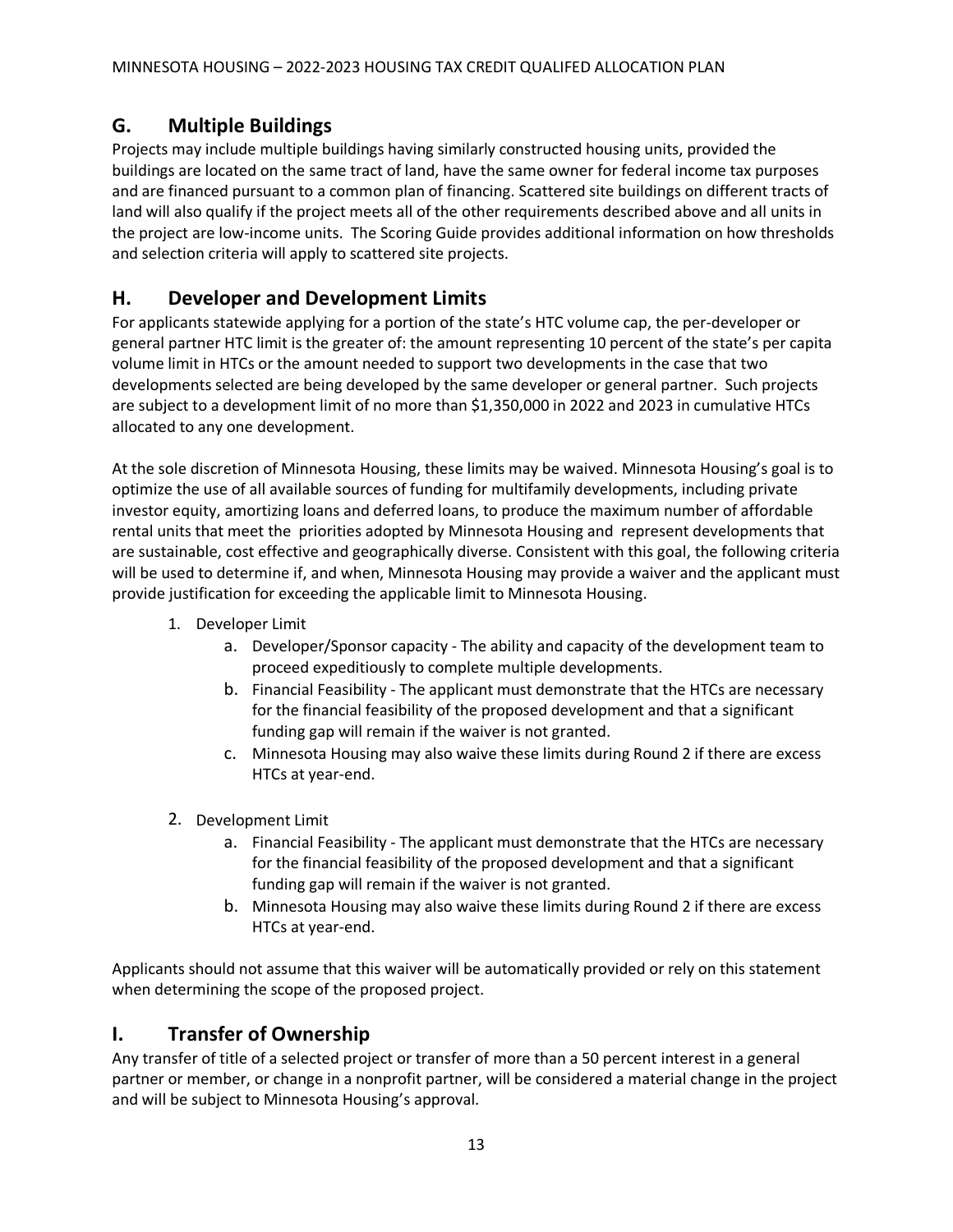Owners wishing to change or transfer ownership must submit a completed Request for Action Form (RFA), Transfer Agreement, a transfer of ownership (see Chapter 8) and/or RFA processing fee (see Servicing Fee on Minnesota Housing's website), and any other documentation that Minnesota Housing deems necessary.

### <span id="page-14-0"></span>**J. Unacceptable Practices**

#### **Transfer of Ownership**

- 1. Unapproved Transfer Any unapproved change or transfer of ownership from the time of selection or preliminary determination letter throughout the term of the LURA will have an effect on all individuals/entities with an ownership interest on each side of the transfer that submit applications in future HTC rounds.
- 2. Failure to notify Existing HTC projects that did not have a transfer approval requirement are required to notify the agency of a transfer of ownership throughout the term of the LURA. Failure to notify the agency will have an effect on all individuals/entities with an ownership interest on each side of the transfer that submit applications in future HTC rounds.

These entities may be penalized for an Unapproved Transfer or Failure to Notify as follows:

For four funding rounds (generally two calendar years) from the date Minnesota Housing discovers an unapproved change or transfer of ownership:

- a. First transfer (negative 20 points on each application submittal)
- b. Two or more transfers (negative 35 points on each application submittal)

In addition, if Minnesota Housing becomes aware of a transfer of ownership by an individual or entity without proper notification and approval by Minnesota Housing, Minnesota Housing reserves the right to determine that all parties involved in the transfer will not be eligible for participation in Minnesota's HTC program for a period of up to 10 years.

**Displacement of Section 8 Tenants** Minnesota Housing will not accept applications that have displaced or will displace Section 8 tenants in a housing project because rents will be increased above the Section 8 Payment Standard Rent limit. Rehabilitation projects that have existing Section 8 tenants may not increase those rents (in Section 8 units only) above HUD's Payment Standard Rents after completion of rehabilitation.

- 1. Minnesota Housing has agreed to partner with the local HUD area office to determine if tenants of rehabilitation projects:
	- a. Were displaced prior to application
	- b. Are displaced after rehabilitation has been completed
- 2. If Minnesota Housing and the local HUD area office agree that intentional displacement of Section 8 tenants has occurred, with exception given to lease violations by the tenant, Minnesota Housing may:
	- a. Reduce or rescind the reservation/allocation or award of the HTCs to the project prior to issuance of 8609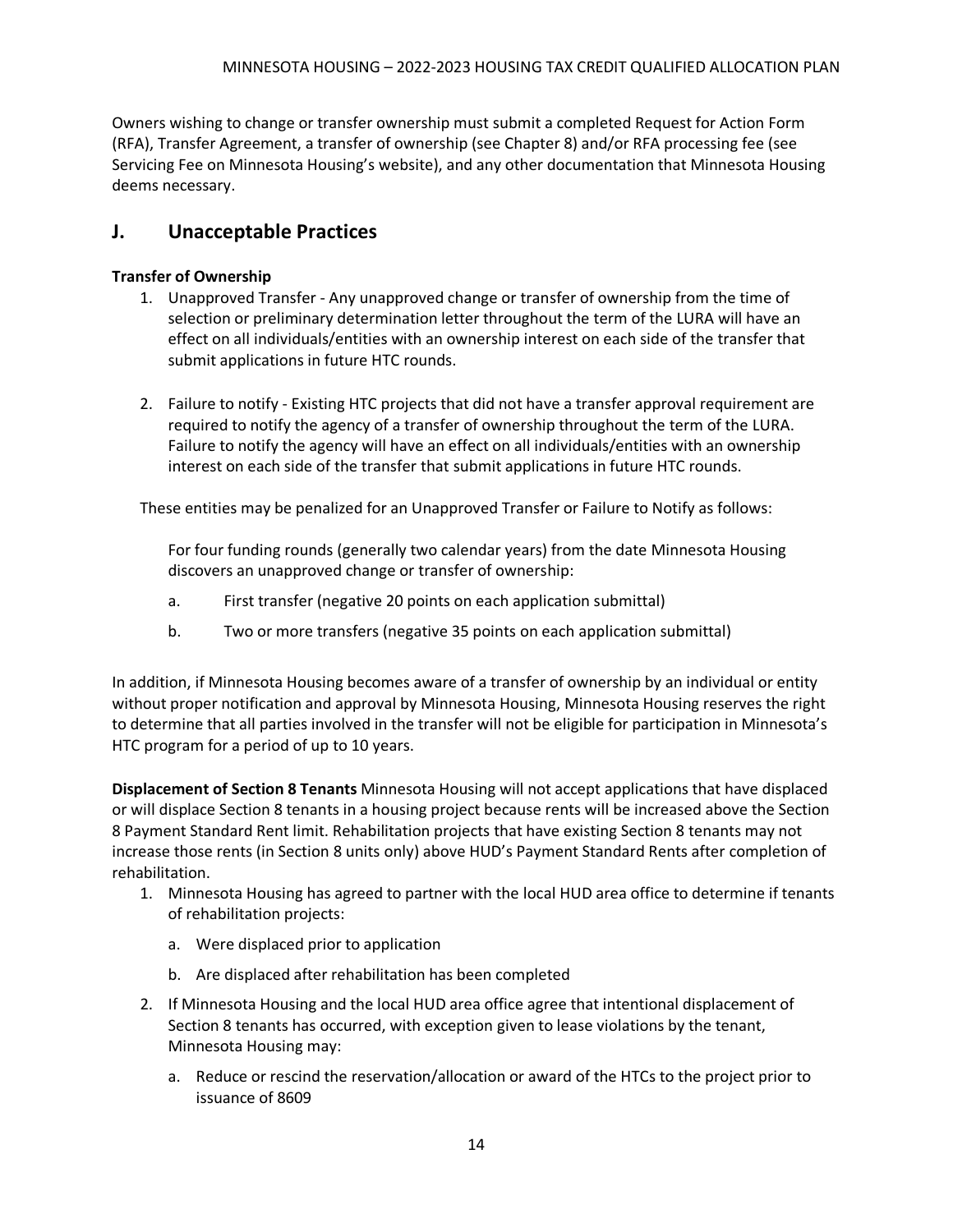b. Assess a -25 point penalty to all parties involved in ownership/management of the project for four funding rounds following notification of the assessment of the negative points by Minnesota Housing. This also applies to HTC projects financed by tax exempt volume limited bonds, owners and managers

#### **Changes to Project**

The allocation of HTCs is based upon information provided in the application and the preliminary plans submitted with the application. Until the property is placed in service, any material changes to the project or building design (i.e., changes in unit mix or unit size that affect applicable Design Standards or design features required for preference points) as submitted in the application require written notification to and approval from Minnesota Housing. Any changes require approval by Minnesota Housing and could result in a proportional loss of HTCs up to the full amount of the allocation as well as the assessment of penalty points to the owner/developer of up to -35 points.

#### **Late 8609 Application Submissions Resulting in the Loss of HTC Authority to the State**

When Minnesota Housing becomes aware that a late submission of a complete and acceptable 8609 application package by a development's owner/agent results in the loss of any volume of HTC authority to the state of Minnesota, Minnesota Housing reserves the right to determine that all parties involved will not be eligible for future participation in Minnesota's HTC Program for a period of up to 10 years.

#### **Filing of Non-Agency Approved 8609 with the IRS**

When Minnesota Housing becomes aware that a development's owner/agent has filed an 8609 with the IRS in advance of the owner/agent's receipt of the Minnesota Housing signed version of the approved 8609, or if the owner/agent electronically files an 8609 with the IRS that does not accurately reflect the information contained on the Minnesota Housing signed version of the approved 8609 or the carryover or reservation agreement, Minnesota Housing will file an 8823 Notice of Non-Compliance with the IRS and reserves the right to determine that all parties involved will not be eligible for future participation in Minnesota's HTC Program for a period of up to 10 years. This applies to HTCs issued by Minnesota Housing, suballocators and in conjunction with tax-exempt volume limited bonds.

#### **Non-Compliance with Minnesota Housing's Fair Housing Policies or Tenant Selection Plan Guidelines, Procedures, and/or Requirements**

At the discretion of Minnesota Housing, any failure to comply with Minnesota Housing's Fair Housing policies or Tenant Selection Plan Guidelines, procedures, or requirements may be penalized according to Minnesota Housing's Fair Housing policy, up to and including disqualification of the application. In addition, under the HTC program, Minnesota Housing may impose up to a -35 point penalty on future HTC developments to all parties involved in ownership and/or management on the development(s) that are found in non-compliance. The penalty points will be in effect for four funding rounds (generally two calendar years) following notification of the assessment of the negative points by Minnesota Housing. This also applies to HTC projects financed by tax exempt volume limited bonds, owners, and managers.

**Non-Compliance with Minnesota Housing**'**s Compliance Policies, Procedures, and/or Requirements** Failure to comply with Minnesota Housing's compliance policies, procedures, or requirements after repeated notices may be considered an unacceptable practice and result in negative points or ineligibility.

1. On the date of submission of an application for an award or allocation of HTCs, if the applicant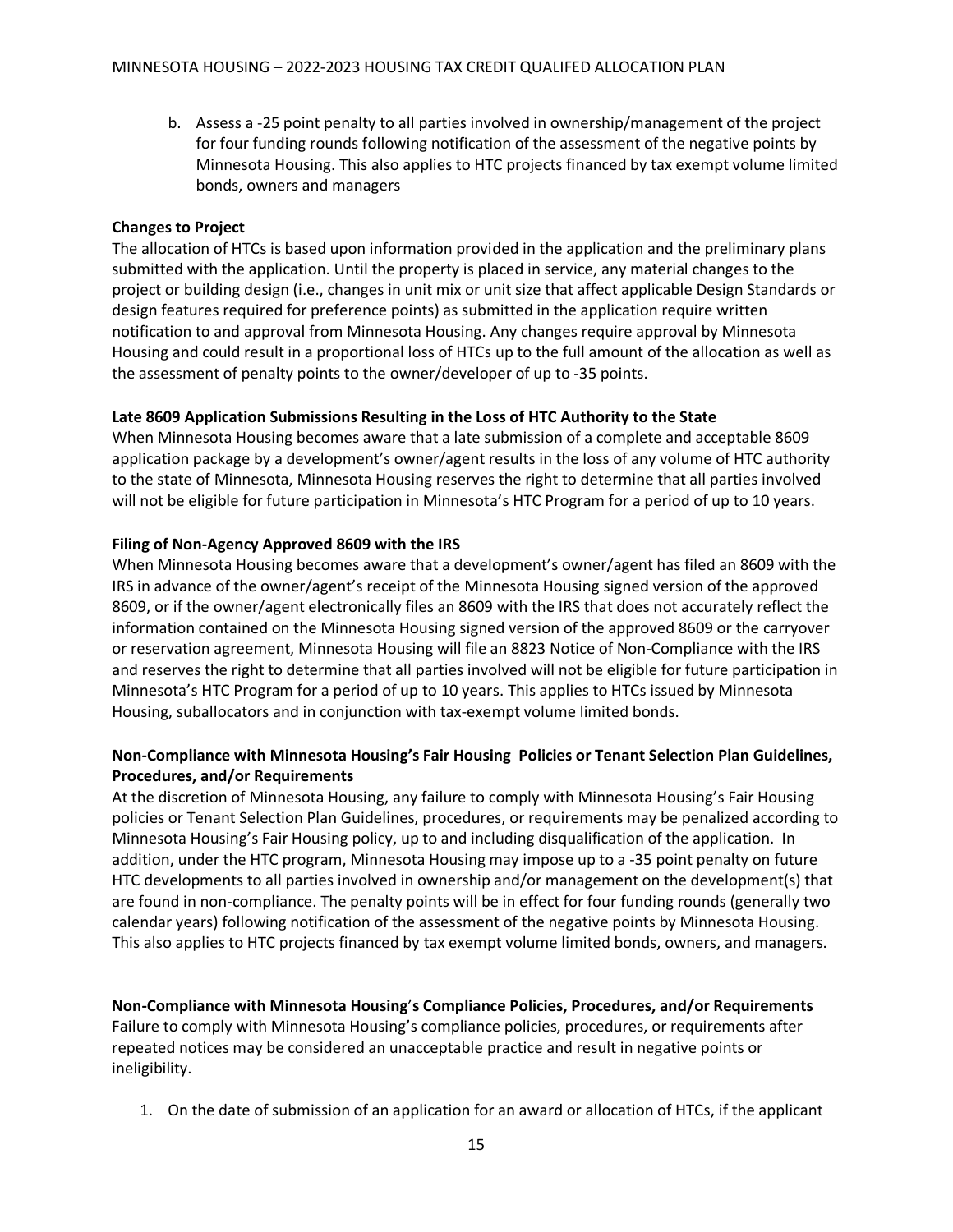or any party with an identity of interest with the applicant who will have an ownership interest in the proposed development has been issued a notice of failure to comply involving any of the following violations but has not submitted an acceptable plan and timeline to correct by the response due date, Minnesota Housing may impose a penalty up to -35 points under Unacceptable Practices.

- a. Failed minimum set-aside
- b. Any Exigent Health and Safety violation under Uniform Physical Conditions Standards
- c. Owner is charging rent on any HTC unit that exceeds the allowable rent limit or has violated Minnesota Housing's policy limiting rent increases to once annually (as stated in Section 5.01 of the Housing Tax Credit Compliance Guide).
- d. HTC unit rented to an ineligible household (i.e., household not properly certified, over income at initial occupancy, or ineligible full-time student)
- e. Project not available to the general public
- f. Owner failed to respond to agency request for inspection
- g. Other Compliance violations as determined by Minnesota Housing
- 2. On the date of submission of an application for an award or allocation of HTCs, if the applicant or development, 1) has been reported to IRS by Minnesota Housing or a suballocator as no longer in compliance, nor participating in section 42 program on line 11p of IRS form 8823 and has not taken steps to bring the property back into compliance to the satisfaction of Minnesota Housing or the suballocator, or 2) is on Minnesota Housing's or a suballocator's list of Properties Not in Good Standing in the Extended Use Period and has not taken steps to bring the property back into compliance to the satisfaction of Minnesota Housing or the suballocator, the applicant may receive a penalty up to -35 points or be deemed ineligible to receive an allocation of HTCs.

### <span id="page-16-0"></span>**K. Minimum Underwriting Standards**

A development selected for a reservation or preliminary determination of HTCs is selected based upon underwriting standards, including but not limited to, acquisition costs, maintenance and operating expenses and permanent financing as approved by Minnesota Housing (see Chapter 5), the Minnesota Housing Multifamily Underwriting Standards. These factors will be monitored throughout the HTC process until Minnesota Housing's issuance of the approved IRS Form 8609. **Minnesota Housing will not allow any significant adjustments to these standards without prior approval.** Not complying with these standards could lead to the revocation of the HTC allocation.

### <span id="page-16-1"></span>**L. Identity of Interest and Related Parties**

The applicant must disclose any and all relationships (generally based on financial interests or family ties) with others involved in the project. A written disclosure to Minnesota Housing detailing the nature of all identity of interest relationships is required for all parties. An entity will be deemed, at the discretion of Minnesota Housing, to have an identity of interest with, or to be a related party to, an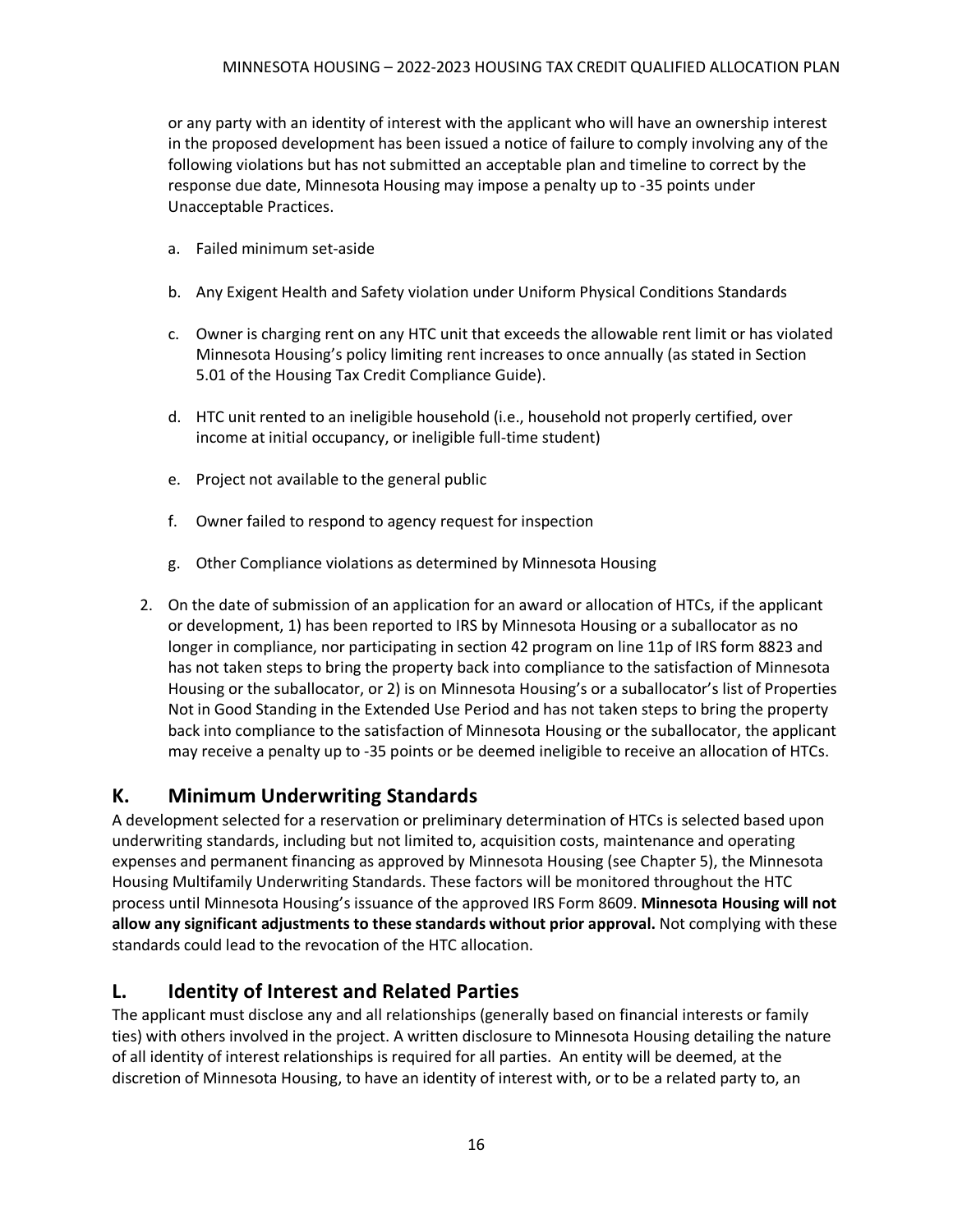applicant if there is a financial or familial relationship between the entities, including parent and subsidiary entities.

### <span id="page-17-0"></span>**M. Disclosure and Eligibility of Development Team**

The applicant must disclose on the Multifamily Workbook the names and addresses, including corporate officials where applicable, of all parties that have a significant role in the project (significant parties). These significant parties include, but are not limited to, general partners, accountants, architects, engineers, financial consultants, any other consultants, processing agents, management agents and the general contractor. (Each team member may be required to complete a Qualification Form.) Minnesota Housing must be satisfied that those who will own and operate the project are familiar with and prepared to comply with the requirements of the program.

The following significant parties are not eligible to participate in the HTC Program:

- 1. Significant parties who have been convicted of, enter an agreement for immunity from prosecution from, or plead guilty, including a plea of *nolo contendere*, to a crime of dishonesty, moral turpitude, fraud, bribery, payment of illegal gratuities, perjury, false statement, racketeering, blackmail, extortion, falsification or destruction of records
- 2. Significant parties who are currently debarred from any Minnesota program, other states' program(s), or any federal program(s)
- 3. At the sole discretion of Minnesota Housing, significant parties who have serious and persistent compliance monitoring violations may not be eligible
- 4. At the sole discretion of Minnesota Housing, significant parties having an identity of interest with persons or entities falling into any of the above categories may not be eligible.

### <span id="page-17-1"></span>**N. Determination of HTC Amount**

Federal law mandates that, although a proposed project may be eligible for up to 70 percent or up to 30 percent present value HTC amount, Minnesota Housing may not allocate more HTCs than is necessary for the financial feasibility of the project and its viability as a qualified affordable housing project throughout the compliance period.

After a project meets the development selection criteria, including marketability, Minnesota Housing will evaluate each proposed project, taking into consideration in accordance with Section 42:

- 1. Development costs, including acquisition costs, developer fees, and builder profits, contractor overhead and general conditions
- 2. All sources and uses of funds
- 3. Projected income and expenses
- 4. Proceeds expected to be generated from the sale of HTCs, including historic tax credits
- 5. The difference between total project costs and total available financing resources, which is referred to as the gap. A calculation is made to determine the amount of HTCs needed by the project to fund the gap over a 10-year period, based on the estimated market value of the HTCs.

Based on this evaluation, Minnesota Housing will estimate the amount of HTCs to be allocated for each application. This determination is made solely at Minnesota Housing's discretion and is not a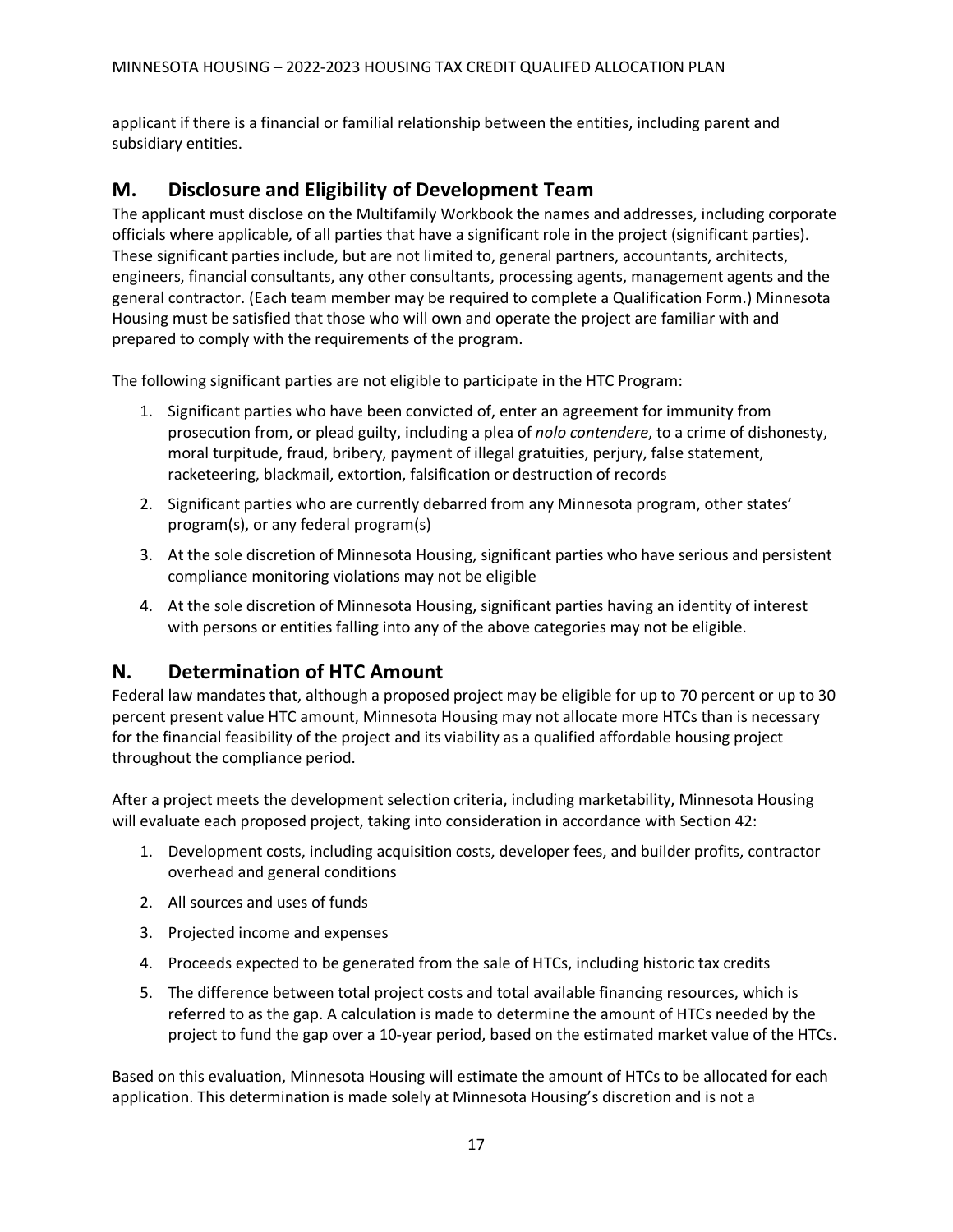representation as to the feasibility of the project. Rather, it will serve as the basis for making an allocation of HTCs. The amount of the HTC can change during the process due to variations in cost, mortgage amount, HTC percentage, syndication proceeds, etc. Minnesota Housing reserves the right not to allocate any HTCs.

This analysis to determine the maximum amount of HTCs must be performed by both Minnesota Housing and the owner/developer at the time of application, at the time of allocation, and at the time the project is placed in service, providing all project costs are finalized and certified. For each analysis, the applicant must submit the most recent financial information on the project. Misrepresentations of information will result in failure to award Internal Revenue Service (IRS) Form 8609, debarment from participation in the HTC Program and possible criminal penalties.

If there are changes in resources and/or uses of funds or other material changes, Minnesota Housing will adjust the HTC amount to reflect the changes, and the HTC amount may be reduced. HTC amounts will not automatically be increased above the initial reservation request or allocation amount. Requests for additional HTCs for the project must follow the procedures in Chapter 2.O. and will depend upon the availability of HTCs.

### <span id="page-18-0"></span>**O. Requests for Additional HTC Amounts**

Projects that have had a justifiable increase in eligible basis or previously received a partial allocation may be eligible to apply for supplemental HTC amounts. Under extenuating circumstances, such as significant changes in the market, Minnesota Housing may allow additional requests. The determination and approval are at the sole discretion of the agency.

For 9 percent HTC projects to receive a supplemental HTC amount, the owner must submit an application when applications are due for Round 1, Round 2 or at the time the carryover application is submitted. Developers who have a Minnesota Housing reservation from the current year will be required to submit a revised Multifamily Workbook, documentation supporting the increased amount of HTCs requested, an updated and revised Self-Scoring Worksheet, any new or revised documentation obtained since the previous application and a supplemental application fee. A complete application package with all attachments and a full application fee will be required for an application for additional HTCs for developments initially awarded HTCs from a suballocator or that have an HTC allocation from a prior year. Minnesota Housing permits only one supplemental or additional HTC allocation for each development. Allocations of additional HTCs requested as part of a carryover application are not counted against this limit.

For 4 percent HTC projects to receive an additional HTC amount, the owner must submit an application at the time of the 8609 application.

All applications that are submitted for an additional HTC amount will be subject to the same evaluation process described above, the availability of HTCs, as well as limitations on the time period for allocation of additional HTCs under Section 42.

### <span id="page-18-1"></span>**P. Round 2 Resubmission Process for Non-Select Projects**

In a current allocation year, if a project fails to receive 9 percent HTCs in Round 1, it may be considered for a reservation of HTCs in Round 2 by following these guidelines. Resubmittal must occur by Minnesota Housing's HTC application deadline. Minnesota Housing will not consider applications resubmitted after the deadline. A resubmitted application must include the following: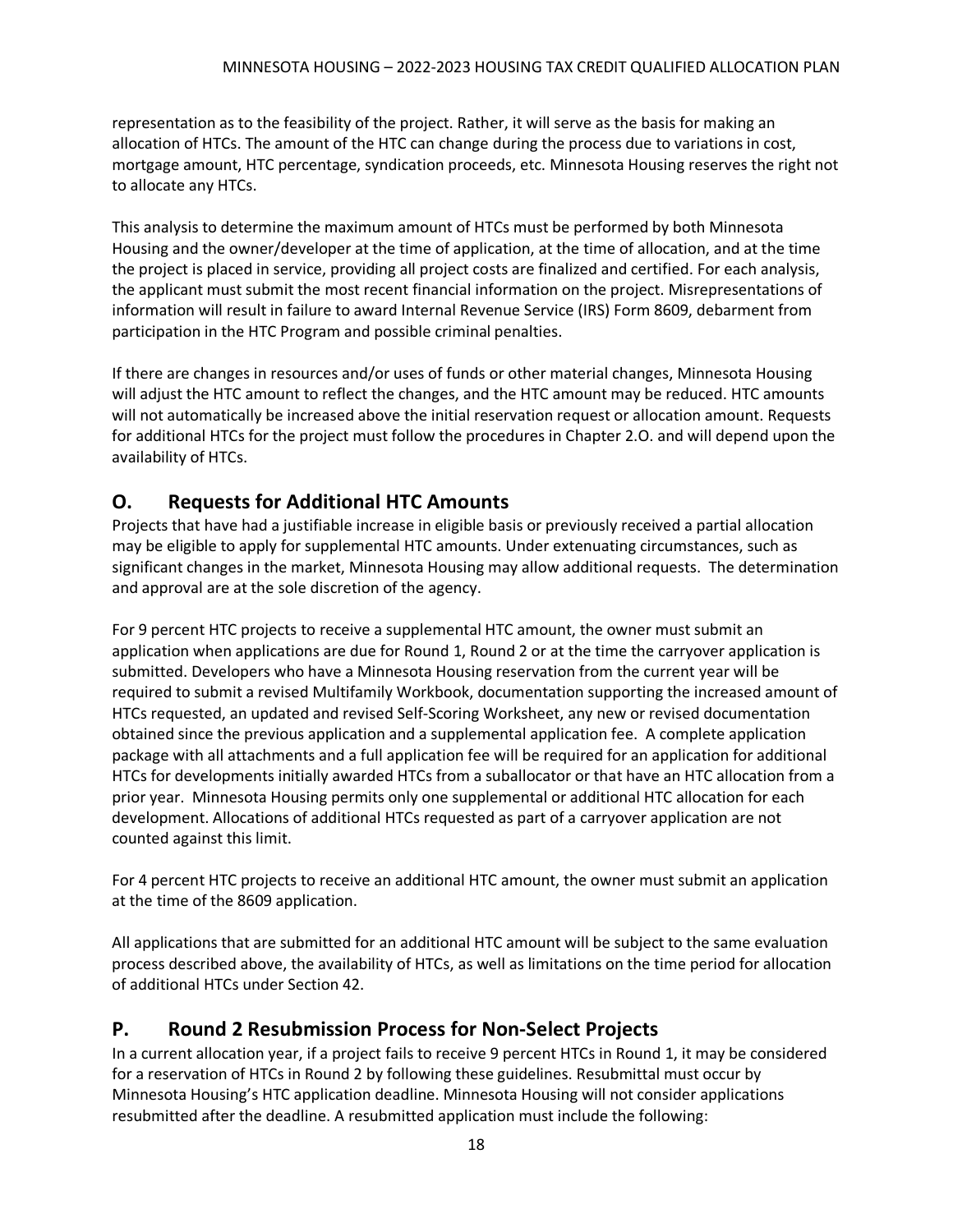- 1. Cover letter requesting resubmission with a copy of Minnesota Housing's non-selection letter attached
- 2. Re-signed and re-dated Multifamily Workbook (all changes from the initial application must be clearly identified)
- 3. Any new or revised documentation obtained since the previous application
- 4. An updated and revised Self-Scoring Worksheet, including all documentation that clearly supports the points claimed
- 5. Any documentation Minnesota Housing deems necessary
- 6. The Supplemental Application Fee

Minnesota Housing reserves the right to require a full, new application for any project.

### <span id="page-19-0"></span>**Q. Qualified Census Tracts, Difficult Development Areas and State Designated Basis Boosts**

Projects that meet the following criteria may be eligible for a greater amount of HTCs than the legislated maximum HTC percentage.

- 1. **Qualified census tracts (QCT)** designated by HUD in which 50 percent of the population has an income of less than 60 percent of the area median or has a poverty rate of at least 25 percent; where such areas do not comprise more than 20 percent of the overall population (for a current list of the HUD-designated QCTs, go to Minnesota Housing's website under HTC Reference Materials or go directly to the [Qualified Census Tract Table Generator](http://qct.huduser.org/index.html) or Qualified Census Tract [Map\)](https://www.huduser.gov/portal/sadda/sadda_qct.html). Effective dates can be based upon year of application or allocation. See the HUD Designation Notice for additional details.
- 2. **Difficult development areas (DDA)** designated by HUD as having high construction, land, and utility costs relative to area median income. For DDA information, reference the same website for QCT above. Effective dates can be based upon year of application or allocation. See the HUD Designation Notice for additional details.
- 3. **State Designated Basis Boost**. For projects requesting HTCs from the state's HTC volume cap. Buildings Designated by State Housing Credit Agency [pursuant to 42(d)(5)(B)(v)]\*

It is the goal of Minnesota Housing to optimize the use of all available sources of funding for multifamily developments to produce the maximum number of affordable rental units in the most sustainable, quality, cost effective and geographically diverse developments possible that meet Minnesota Housing's priorities. Consistent with this goal, the following criteria will be used to determine if, when, and in what HTC amount, Minnesota Housing will provide a basis boost for HTC developments on a building by building basis to obtain financial feasibility.

- a. Development must meet at least one of the following selection criteria requirements:
	- i. Permanent Supportive Housing: Projects that will serve People with Disabilities or High Priority Homeless Households under the Permanent Supportive Housing for High Priority Homeless selection criterion or the People with Disabilities selection criterion.
	- ii. Preservation: Projects that serve existing federally assisted housing or other critical affordable housing projects must be eligible under the Preservation selection criterion.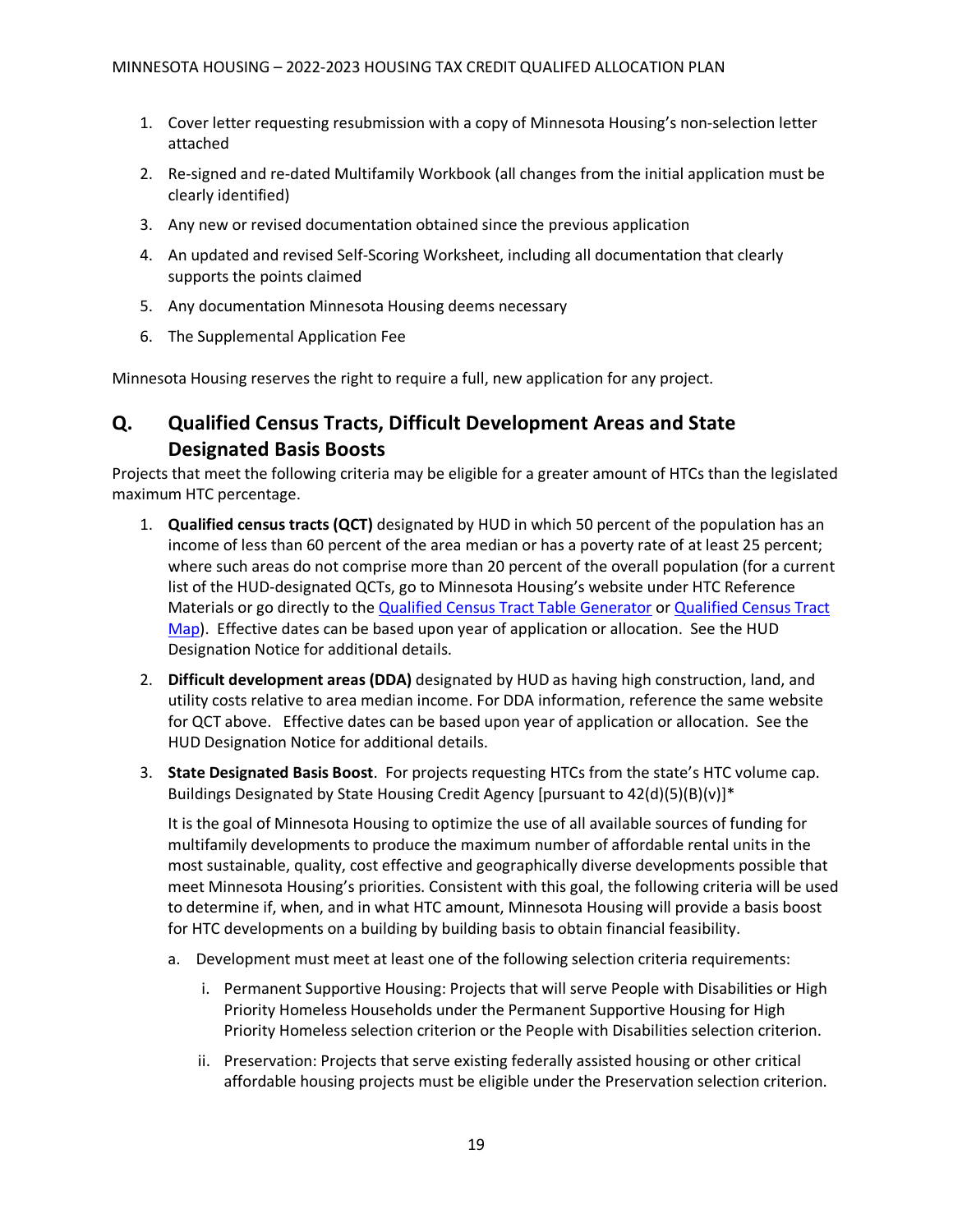- iii. Tribal: Projects that are sponsored by, or have received, a significant financial contribution (as determined by Minnesota Housing) from a Tribal government, tribally designated housing entities, or tribal corporate entities.
- b. The application must demonstrate that without the basis boost, a significant funding gap will remain for the proposed development and HTCs allocated in connection with the basis boost must be no more than needed to achieve financial feasibility.

\*Requests by applicants or developers to Minnesota Housing to apply the 30 percent state designated basis boost must be formally made in writing. The request must clearly outline the reasons supporting the request and clearly demonstrate how the proposal meets the criteria established by Minnesota Housing for receiving boost considerations.

### <span id="page-20-0"></span>**R. Reservations**

Once Minnesota Housing has ranked applications and determined allowable HTC amounts for each application, staff will make recommendations to Minnesota Housing's board for final approval of the reservation of 9 percent HTCs.

Reservations are site specific. Changing a development's site could lead to the revocation of the HTC reservation/allocation.

Minnesota Housing's HTC program permits its owners to elect the applicable percentage either at reservation or placed in service. If the election is not made at the time the reservation letter is issued, the percentage will be fixed for the month in which the building is placed in service. Once made, the election is irrevocable. Upon receipt of the required documents, Minnesota Housing will complete its reservation review and send reservation agreements to be executed by the owner. Each reservation must be conditioned upon receipt of written certification, evidence of timely progress toward completion of the project acceptable to Minnesota Housing, and evidence of compliance with federal tax requirements.

Choosing the gross rent floor date as the date of allocation or the date of placed in service can be done at any time from reservation forward, but the election must be made and the completed election form received by Minnesota Housing no later than the date the project is placed in service. If you choose to make the election as of the date of the reservation, submit a fully executed Gross Rent Floor Election Form (HTC 26) including each building of the development in which there are HTC units. If the required owner-executed forms with all elections made by the owner are not submitted to Minnesota Housing by a date no later than the placed in service date, the gross rent floor date will be effective on the allocation date of the HTCs.

Selected applicants that will not place a project in service in the allocation year for which the reservation was issued may request a carryover allocation by submitting the required carryover application submissions.

### <span id="page-20-1"></span>**S. Administrative Errors/Appeals Process**

Applications requesting HTCs from the state's HTC volume cap can request an appeal. If the applicant believes that Minnesota Housing has misinterpreted, was not aware of a submission item, or miscalculated the applicant's selection points or HTC amount at time of application/reservation, the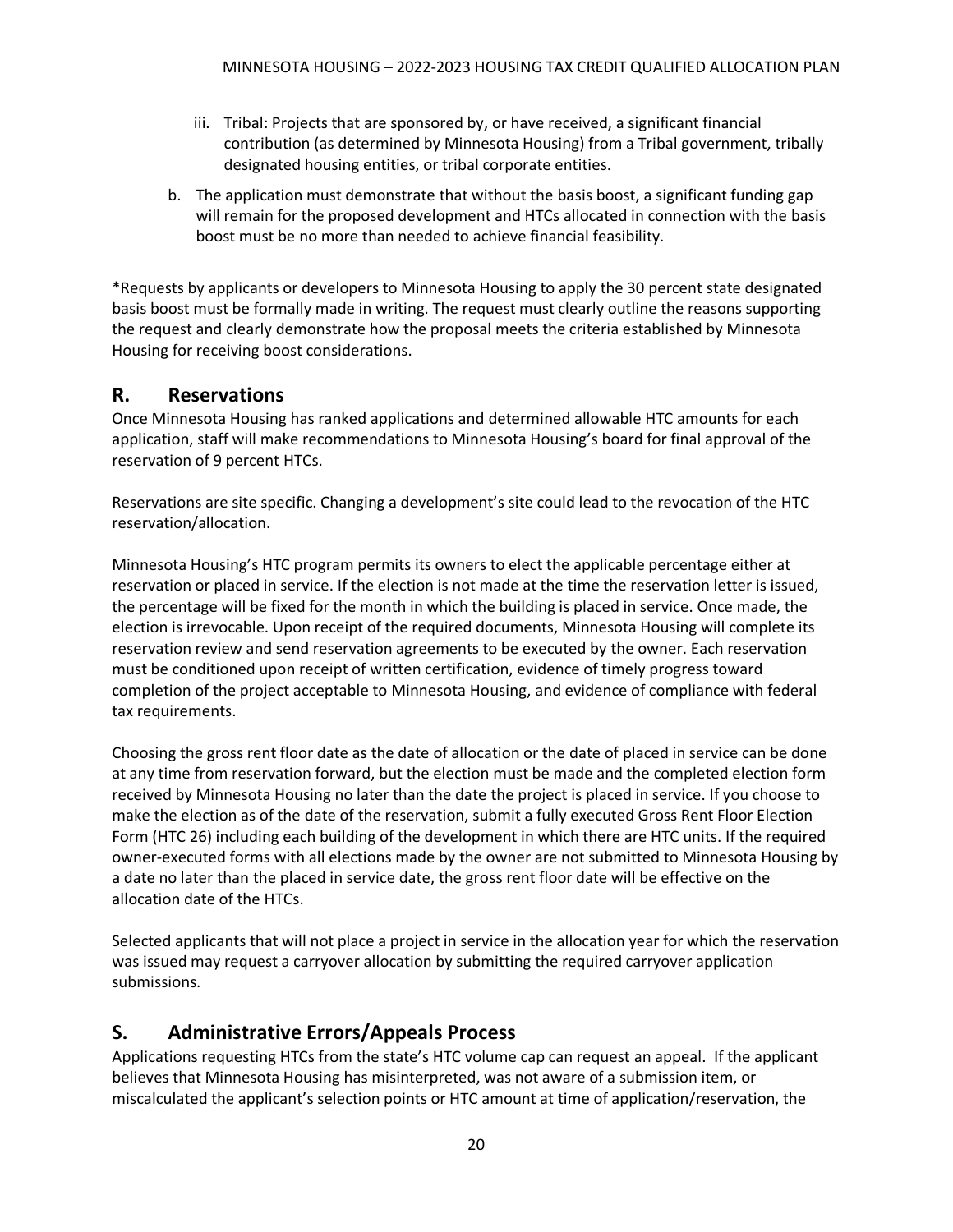#### MINNESOTA HOUSING – 2022-2023 HOUSING TAX CREDIT QUALIFED ALLOCATION PLAN

applicant must submit in writing evidence supporting their position by the appeal due date determined by Minnesota Housing, which is generally five business days after notification of application status. The applicant's appeal must be written in letter form containing a signature and stating that the communication is an appeal under Chapter 2.S. of the QAP. The appeal letter may be submitted through email to mhfa.htc.appeals@state.mn.us or to:

> Minnesota Housing HTC Administrator 400 Wabasha Street North, Suite 400 St. Paul, MN 55102

An applicant is not permitted to contest the scores of other applicants. Notification will be in the form of a selection or non-selection letter. The first business day after the date on this letter will be the first day of the notification period.

If the evidence provided by the applicant is accepted and the selection points of the project are affected, Minnesota Housing will re-rank all projects in the order of descending selection points. After an additional five-business day period, Minnesota Housing's rankings will stand and reservations for selected projects will be distributed.

#### <span id="page-21-0"></span>**T. Waiting List**

In Round 2, eligible applications will be maintained on a waiting list until the end of the year in the event Minnesota Housing receives an increase in credits due to an IRS formula adjustment, National Pool or unused and/or returned HTCs. A project on the waiting list that is selected for its HTC request through the subsequent Round 1 will no longer be eligible to receive HTCs through the waiting list and will be removed from the list. Projects determined to meet the supplemental priority in accordance to the QAP will receive priority over other applicants. The waiting list will follow Minnesota Housing's order of ranking of competitive HTC points. Generally, projects will be chosen in order; however, depending on IRS rules and requirements, time and funds available, Minnesota Housing reserves the right to make modifications to the waiting list or incorporate HTCs into subsequent rounds.

Projects placed on the waiting list must be fully evaluated for underwriting, market and financial viability prior to receiving consideration for an HTC allocation. A project must satisfy these reviews to be eligible for selection from the waiting list. If an application is not selected for a reservation of HTCs by the end of the calendar year, there will be no further consideration. An applicant currently on the waiting list must submit a completely new application packet in the next funding round, which is a new HTC year, to receive consideration for an HTC allocation.

### <span id="page-21-1"></span>**U. Carryover Allocations**

Federal law (IRS Treasury Regulation 1.42-06 Carryover Allocation) provides that Minnesota Housing may give a carryover allocation to certain qualified building(s), which are to be placed in service no later than December 31 of the second year after the allocation year for which the reservation was issued. To receive a carryover allocation, the owner must submit a complete carryover application package to Minnesota Housing no later than November 1 of the allocation year for which the reservation was issued.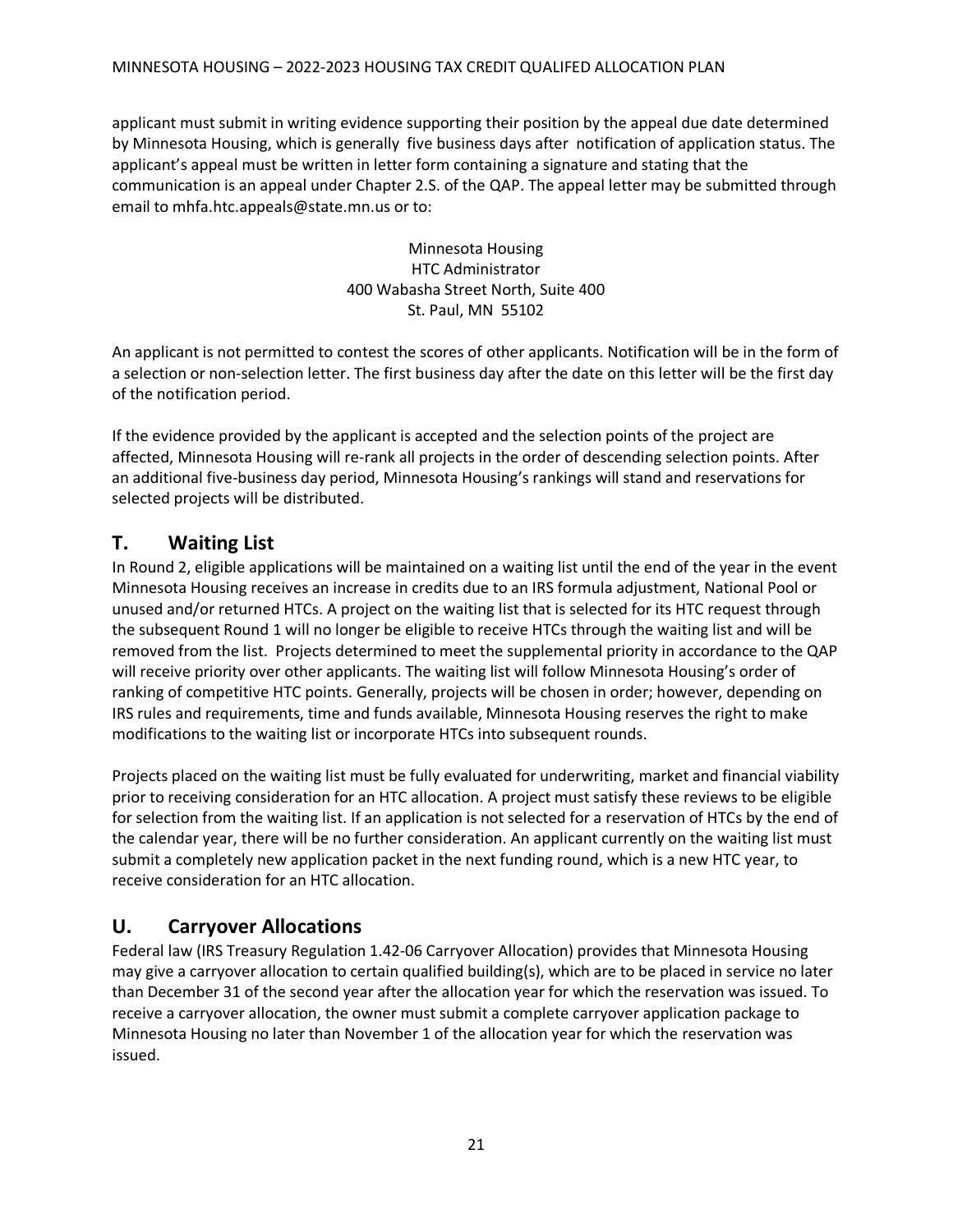In the event Minnesota Housing receives an increase in HTCs due to an IRS formula adjustment, National Pool, or unused and/or returned HTCs the agency may allocate HTCs for any additional HTC requests based upon the score of the project's allocation request. Generally, projects will be chosen in order; however, depending on IRS rules and requirements, time and funds available, Minnesota Housing reserves the right to incorporate HTCs into subsequent rounds.

Federal law requires that more than 10 percent of the expected basis in the project (including land) must be expended by the later of the date, which is one year after the date that the allocation is made or the close of the calendar year in which the allocation is made. A written certified public accountant's (CPA) certification must be submitted verifying the owner has incurred required expenditures. As decided by the owner, submission of the CPA certification may be made at the time of carryover application or at a later date as provided for by Section 42 and the QAP. However, the carryover allocation agreement must be executed prior to December 31 of the allocation year for which the reservation was issued.

For a carryover agreement to be valid it must include, among other things:

- 1. The amount of the reasonably expected basis at the end of the second year after the initial reservation
- 2. The carryover basis expended by the later of:
	- a. The date which is one year after the date that the allocation is made, or
	- b. The close of the calendar year in which the allocation is made

If the final CPA certified carryover basis and expenditure information is not available at the time the carryover application is due, an estimate of the expenditure of greater than 10 percent of the expected basis must be performed by the owner and submitted to Minnesota Housing no later than November 1 of the allocation year for which the reservation was issued. The final CPA certifications must be submitted to Minnesota Housing prior to the deadlines established by Section 42 and by no later than Minnesota Housing's submission deadlines identified in Chapter 6.B. Failure to comply with the submission dates will result in significant penalties as outlined in Chapter 8.E. Additional carryover requirements are given in Chapter 6.B.

Minnesota Housing's HTC program carryover procedures are intended to conform to the federal laws and are based upon the limited guidance received from the IRS. At any time, additional IRS guidance may be issued that will require further adjustments to the QAP and additional reviews of developments relating to carryover.

### <span id="page-22-0"></span>**V. Final Allocations**

Except for carryover allocations, no allocation of HTCs will be made until a building or project is placed in service and the proper documentation and fees have been received. The final amount of HTCs is determined when the project is placed in service.

Final allocations (Form 8609) may be requested when all eligible buildings are placed in service and the proper documentation and fees have been received. Minnesota Housing may establish, at its sole discretion, required deadlines prior to year-end for final allocation requests in order to permit timely processing of documents.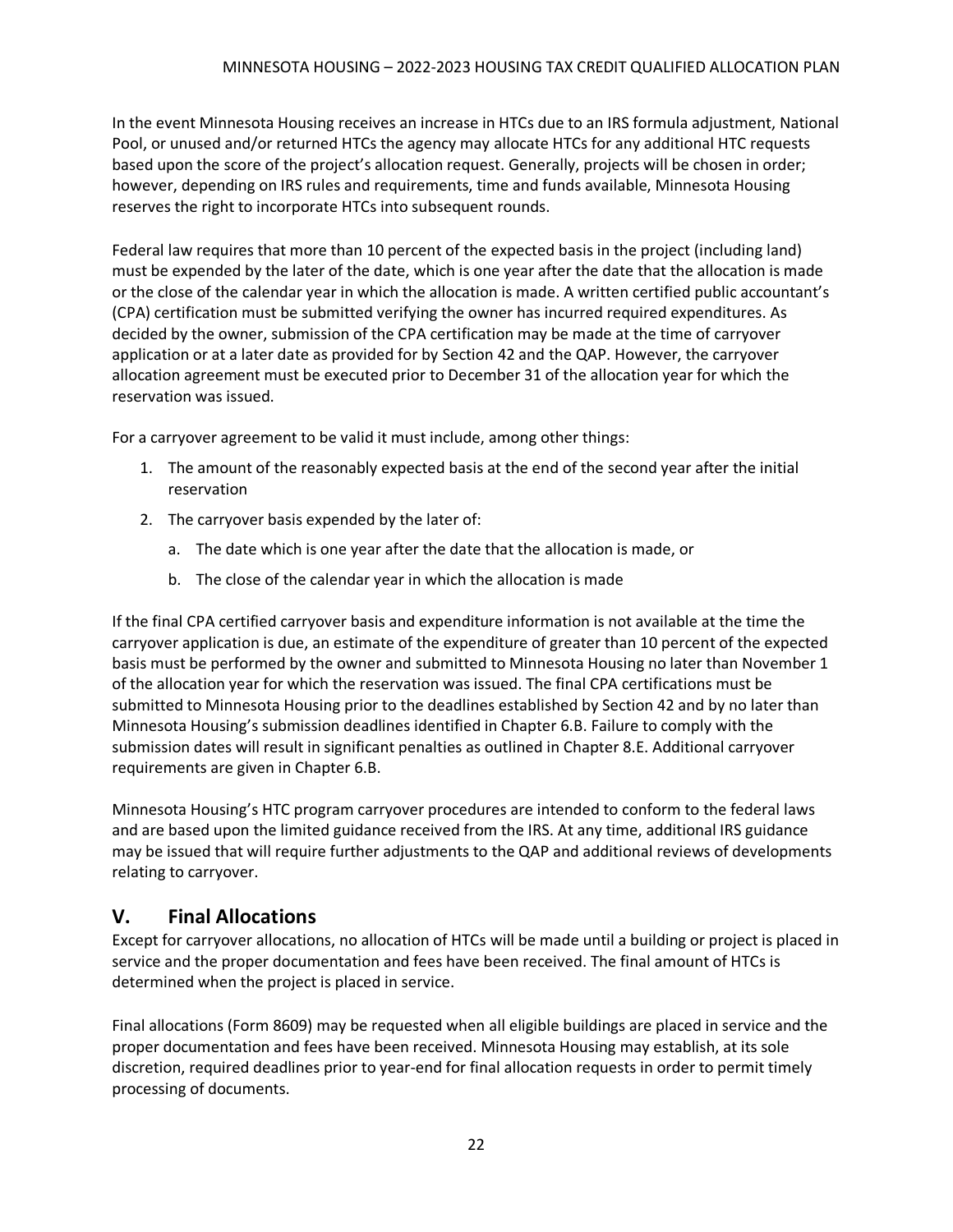If an owner of an HTC development does not intend to obtain a carryover allocation, but instead intends to take a project from HTC reservation directly to placed-in-service status, an allocation via issuance of 8609 must be obtained prior to year-end of the allocation year for which the reservation was issued. For an 8609 to be issued by Minnesota Housing prior to year-end, the HTC application for issuance of such 8609s must be submitted to Minnesota Housing on or before November 1 of that year.

A project that has neither received a carryover allocation nor has been placed in service and issued appropriate 8609s before December 31 of the year of allocation will lose its entire allocation of HTCs.

The HTC amount that will be allocated is based on Minnesota Housing's final determination of the qualified basis for the building or project and a review of the project costs as outlined in the QAP. The allocation may be reduced to comply with federal law based on the final review of the project.

Prior to final allocation, the project owner is required to execute and record a LURA.

Non-compliance with the terms of a reservation/preliminary determination of HTCs or a carryover allocation will result in a loss of HTCs.

### <span id="page-23-0"></span>**W. Monitoring for Compliance**

Federal law requires that Minnesota Housing provide a procedure to monitor for compliance with Section 42 and to notify the IRS of noncompliance. Minnesota Housing is required to apply the monitoring procedure to all HTC projects developed within Minnesota Housing's jurisdiction, including HTCs issued in connection with tax-exempt volume limited bonds since the inception of the HTC program. Minnesota Housing will perform such duties in accordance with its [Housing Tax Credit](http://www.mnhousing.gov/get/MHFA_1042363)  [Compliance Guide.](http://www.mnhousing.gov/get/MHFA_1042363) HTC projects must comply with the Housing Tax Credit Compliance Guide as it may be amended. In general:

- 1. All HTC recipients must submit an annual certification to Minnesota Housing in a manner, form and time established by Minnesota Housing. Owners are required to certify whether or not the property is in compliance with Section 42 regulations and whether or not the property complies with the restrictions and/or set-asides under which the HTCs were allocated. The certification will include, but is not limited to, certification statements required under IRS Treasury Regulation 1.42-5, the submission of completed IRS forms, and occupancy data including demographic data, income, student status, and rent. Annual monitoring fees will be due when the owner certification is due.
- 2. Minnesota Housing will conduct periodic inspections including reviewing tenant files (including tenant applications, verification of income and income from assets, the tenant income certification, and documentation of eligible student status, etc.), a physical inspection using HUD's Uniform Physical Conditions Standards, and reviewing administrative records (including utility allowance and source documentation, tenant selection plans, marketing, Affirmative Fair Housing Marketing Plan, etc.) in accordance with the HTC Compliance Guide. If a property received its HTC allocation based on serving specific targeted population(s), administrative records and/or tenant files must demonstrate that the property and/or unit is serving such population(s).

Minnesota Housing will conduct its first monitoring inspection no later than the end of the second year of the compliance period.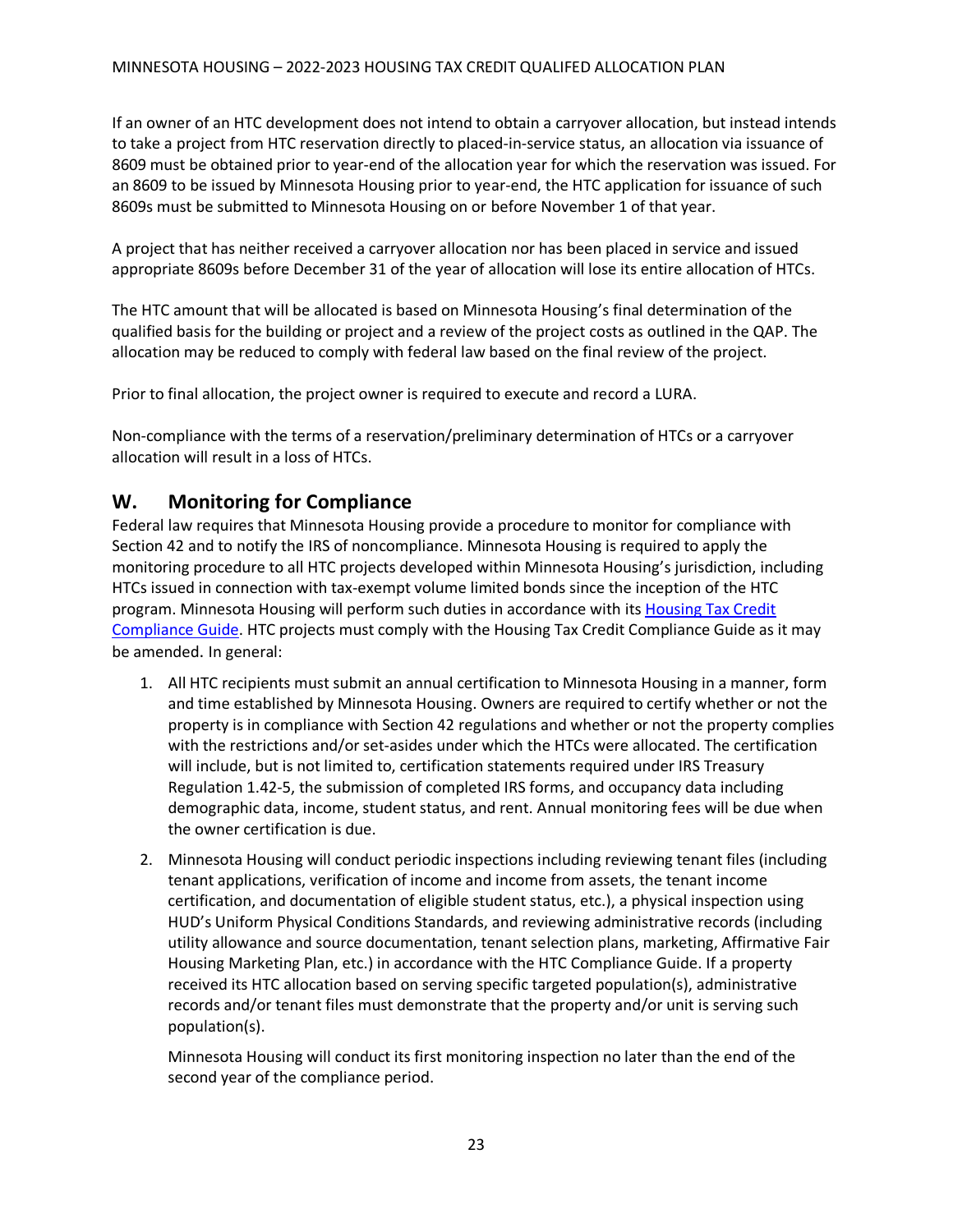- 3. A similar monitoring inspection will be conducted at least once every three years during the 15 year compliance period. Less frequent inspections may be conducted after the 15-year compliance period has expired. Minnesota Housing reserves the right to conduct more frequent inspections, at its sole discretion.
- 4. Minnesota Housing must have access to all official project records, including IRS reporting forms, upon reasonable notification. All official project records or complete copies of such records must be made available to Minnesota Housing upon request.
- 5. To accomplish its compliance monitoring responsibilities, Minnesota Housing will charge a per unit monitoring fee beginning with the first credit year. The fee will be due annually throughout the compliance period and extended use period. See Sections 4.02 and 9.05 of the [Housing Tax](http://www.mnhousing.gov/get/MHFA_1042363)  [Credit Compliance Guide](http://www.mnhousing.gov/get/MHFA_1042363) for details on the fee amount. Minnesota Housing reserves the right to adjust the fee depending upon the requirements of the U.S. Treasury, IRS, or increased cost to monitor. The fee will be due in a manner and time as prescribed by Minnesota Housing. Minnesota Housing will provide prompt written notice to the owner of a low-income housing project if Minnesota Housing does not receive the annual certification and supporting documentation described above or discovers in an audit, inspection, or review, or in some other manner, that the project is not in compliance (or Minnesota Housing cannot determine the project is in compliance because the owner will not cooperate with or respond to monitoring requests) with the provisions of Section 42. Owner will be given a period of time to make corrections and supply evidence to Minnesota Housing that corrections have been made. Minnesota Housing will file Form 8823, Housing Credit Agencies Report of Non-Compliance, with the IRS no later than 45 days after the end of the correction period regardless of whether the noncompliance has been corrected.
- 6. Properties that received an HTC allocation in 1990 and later are subject to a minimum 15-year extended use period which begins after the close of the 15-year compliance period. Compliance requirements and monitoring procedures for properties in the extended use period are contained in Chapter 9 of the HTC Compliance Guide.
- 7. All project owners must maintain records in accordance with IRS Treasury Regulation 1.42-5. See Chapter 3 of the HTC Compliance Guide for details.

### <span id="page-24-0"></span>**X. Qualified Contract**

All properties will be subject to a LURA with a term of 30 years or longer. Section 42(h)(6)(E)(i)(II) of the IRC created a provision that housing credit agencies respond to the request for presentation of a qualified contract for HTC developments with expiring compliance periods. The request for presentation of a qualified contract is a request that the housing credit agency find a buyer (who will continue to operate the property as a qualified low-income property) to purchase the property for a qualified contract price pursuant to IRS regulations. If the housing credit agency is unable to find a buyer within one year, the extended use period is terminated, subject to a three-year period following its termination where existing low income tenants cannot be evicted or tenancy terminated for other than good cause and rents cannot exceed the allowable HTC rent limits.

Owners of properties that receive 4 percent or 9 percent HTCs are required by Minnesota Housing to waive the right to request a qualified contract for a minimum of 30 years. Some owners of 4 percent and 9 percent properties have agreed to extend the term of the LURA and to waive their right to Qualified Contract for 40 or 50 years.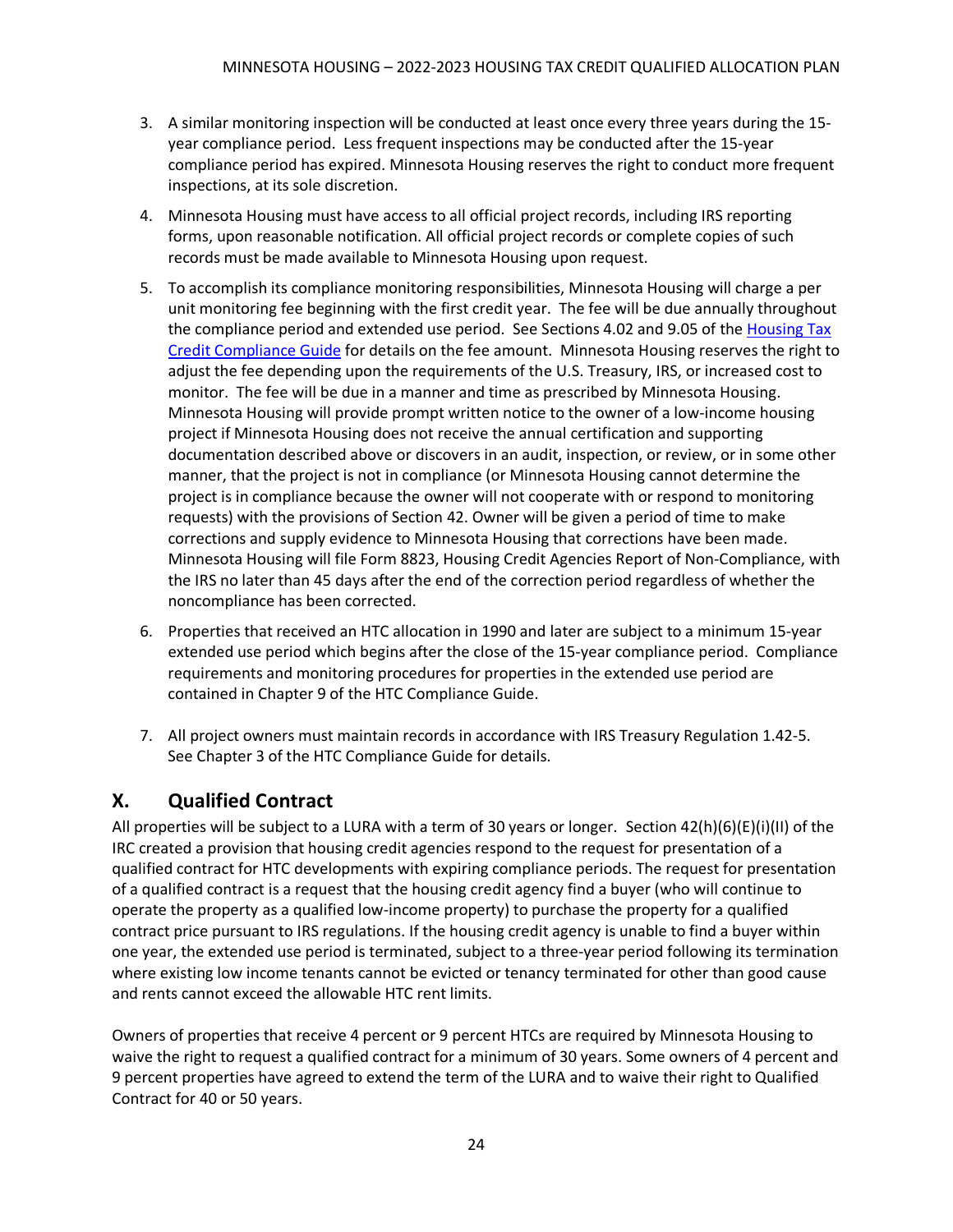### <span id="page-25-0"></span>**Y. Tenant Selection Plan**

Minnesota Housing requires that a Tenant Selection Plan (Plan) be readily available to anyone interested in such Plan for review and/or retention. Minnesota Housing will not develop or provide such a Plan to owners or management companies. The Plan must be developed and implemented in accordance with Minnesota Housing's Tenant Selection Plan Guidelines which is published on the agency website.

### <span id="page-25-1"></span>**Z. Other Conditions**

No member, officer, agent or employee of Minnesota Housing will be personally liable concerning any matters arising out of, or in relation to, the allocation and monitoring of HTCs.

### <span id="page-25-2"></span>**AA. Amendments and Revisions to the Qualified Allocation Plan and Manual**

This QAP has been prepared to comply with Section 42 of the IRC and applicable state and federal requirements.

The QAP is subject to modification or amendment at any time to ensure that the provisions conform to the requirements of the IRC and other federal and state requirements, to make population and date changes as needed, to facilitate the award of HTCs that would not otherwise be awarded, and to address unforeseen circumstances.

A substantive amendment to this QAP will occur only after public notice and public hearing. Any substantive amendments will require approval of the Minnesota Housing board and the governor or appropriate approval entity. Non-substantive amendments may be made by the Minnesota Housing board. The Minnesota Housing board is authorized to waive any conditions of this QAP that are not mandated by Section 42 on a case-by-case basis for good cause shown. Written explanation will be made available to the general public for any allocation of HTCs that is not made in accordance with Minnesota Housing's established priorities and selection criteria.

To the extent that anything contained in the QAP does not meet the minimum requirements of federal law or regulations, such law or regulation will take precedence.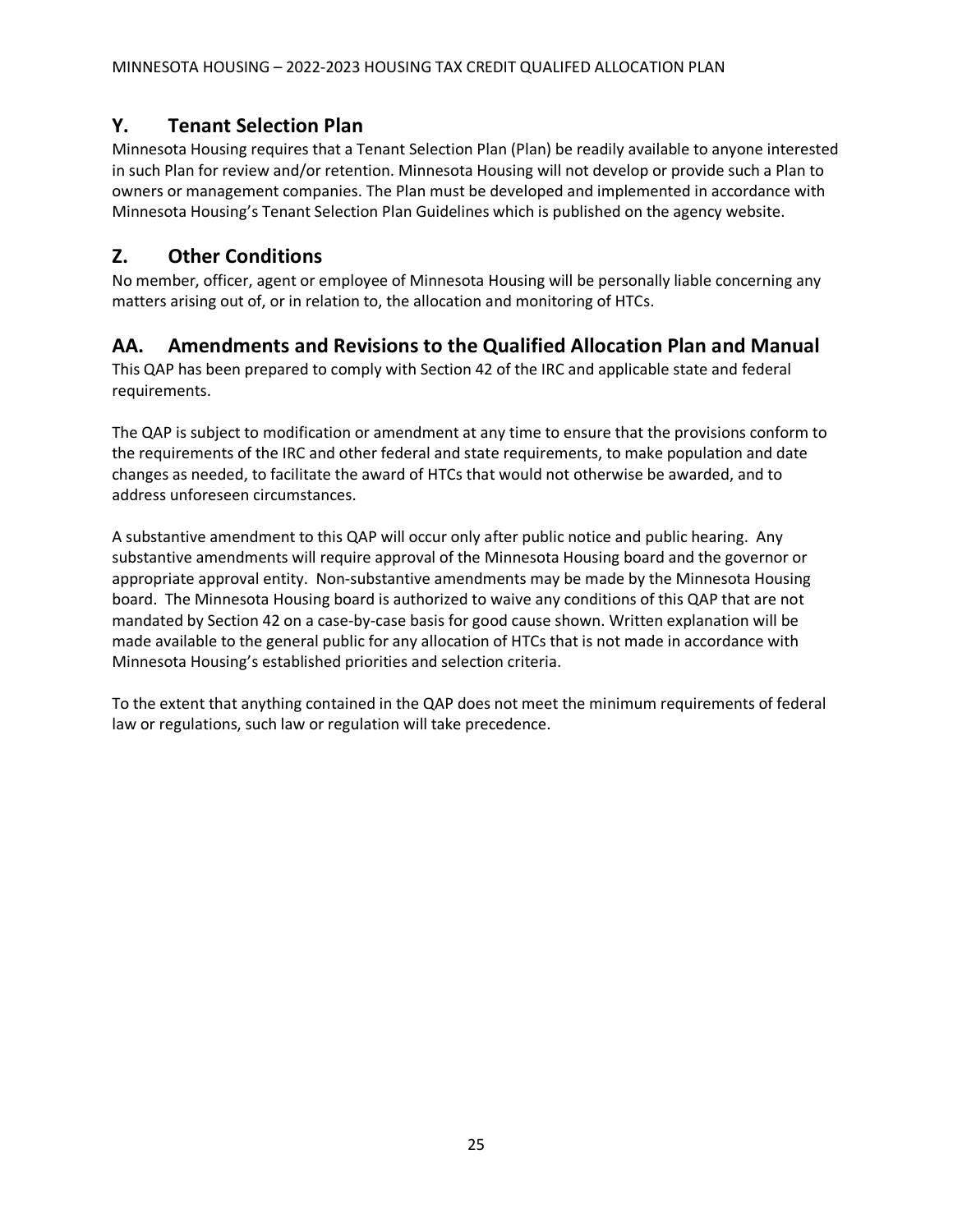# <span id="page-26-0"></span>**Chapter 3 – Federal Program Requirements**

### <span id="page-26-1"></span>**A. Eligible Activities**

Eligible activities for HTCs include new construction, rehabilitation or acquisition with rehabilitation.

### <span id="page-26-2"></span>**B. Applicable Percentage**

There are two levels of applicable percentage, depending upon whether the building is new or existing, whether there are rehabilitation expenditures and whether the buildings are federally subsidized.

- 1. **New Buildings and Qualifying Rehabilitation Expenditures (if neither is federally subsidized):** With respect to new buildings or qualifying rehabilitation expenditures which are not subsidized, the applicable percentage is an amount resulting in aggregate HTCs having a present value of 70 percent of qualified basis. Traditionally, this has resulted in an HTC percentage of approximately 9 percent.
- 2. **New Buildings and Qualifying Rehabilitation Expenditures that are Federally Subsidized and Existing Buildings:** With respect to new buildings and qualifying rehabilitation expenditures which are federally subsidized and the acquisition of existing buildings that are rehabilitated, the applicable percentage is an amount which results in aggregate HTCs having a present value of 30 percent of qualified basis. Traditionally, this has resulted in an HTC percentage of approximately 4 percent.

The 9 percent and 4 percent credit percentage represent the maximum potential rate.

Applicants are strongly advised to consult closely with their HTC professionals (legal and tax) for guidance with respect to structuring a project to use either the 9 percent or the 4 percent HTC.

### <span id="page-26-3"></span>**C. Qualifying Rehabilitation**

Rehabilitation expenditure requirements are established both by state and federal law.

Under Section 42(e), rehabilitation expenses qualify for the HTC if the expenditures for each building:

- 1. Are able to be awarded to one or more low-income units or substantially benefit low-income units; and
- 2. Are equal to the greater of:
	- a. An average qualified basis amount per low-income unit for a building which meets the inflation adjusted amount published by the IRS annually in accordance with Section 42(e)(3)(D); or
	- b. An amount that is not less than 20 percent of the adjusted basis of the building, as determined pursuant to Section 42(e)(3).

In addition to the Section 42(e) requirements, Minnesota Statutes Section 462A.221, Subdivision 5, requires rehabilitation expenditures for the project of an average of \$5,000 per unit.

It is necessary to acquire an existing building in order to incur qualifying rehabilitation expenditures with respect to that building. In such a case, the costs of acquiring the existing building may be eligible for the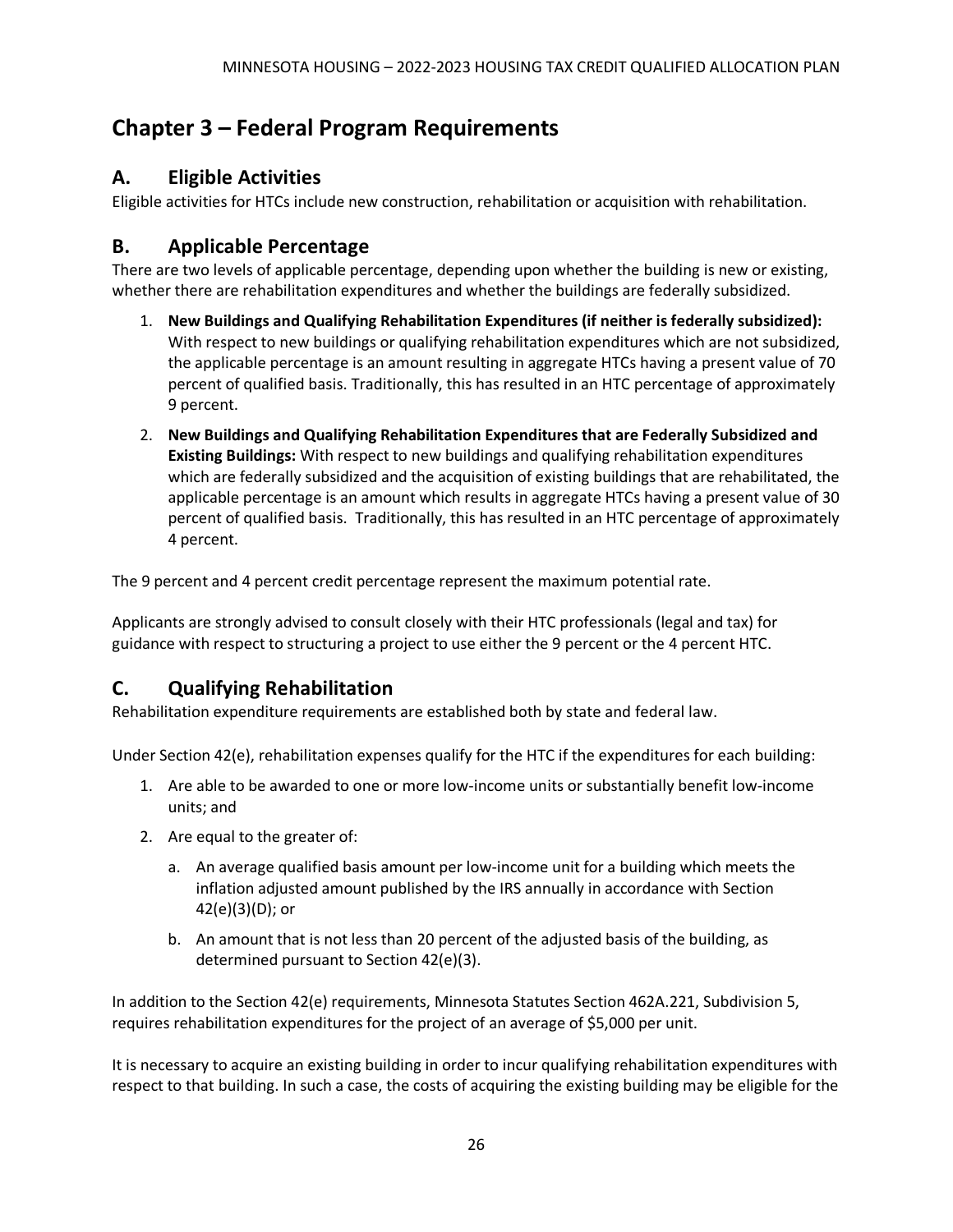30 percent present value HTC and the rehabilitation expenditures may be eligible for the 70 percent present value HTC.

### <span id="page-27-0"></span>**D. Existing Buildings**

Existing Buildings must meet the requirements of Section 42(d)(2). In order for an existing building to qualify for the 30 percent acquisition HTC in connection with rehabilitation, the building must meet the 10year requirement (10-year rule), in accordance with Section 42(d)(2)(B) and have a period of at least 10 years between the date the building was acquired and the date it was last placed in service.

Please note that the 10-year rule also applies to existing HTC projects applying for a new allocation of acquisition HTCs at the end of the original 15-year compliance period.

### <span id="page-27-1"></span>**E. Exception to the 10-Year Rule**

Exceptions to the 10-year rule are provided in Section 42(d)(6) for federal or state assisted buildings, certain low-income buildings subject to mortgage prepayment and buildings acquired from insured financial institutions in default. Certain other situations may be exempt from the 10-year rule, such as:

- 1. A person who inherits a property
- 2. A government unit or qualified nonprofit group if income from the property is exempt from federal income taxation
- 3. A person who gains a property through foreclosure (or instrument in lieu of foreclosure) of any purchase money security interest, provided the person resells the building within 12 months after placing the building in service following foreclosure
- 4. Single family residences that had no use during the prior 10-year period except, as an owneroccupied principal residence will not be treated as being placed in service for purposes of the 10-year holding period. Note that although the 10-year rule does not apply, the property must still be rehabilitated to claim the acquisition costs of such a property.

### <span id="page-27-2"></span>**F. Federal Subsidies**

The determination of whether a building is federally subsidized is addressed in Section 42(i)(2). In general, a building is treated as federally subsidized if there is financing the interest on which is exempt from tax under Section 103 of the IRC, the proceeds of which were used (directly or indirectly) in the building or its operation.

Federal grants are not to be taken into account in determining eligible basis. The eligible basis of a building must not include any costs financed with the proceeds of a federally funded grant.

Owners of a property receiving a federal subsidy have the option of treating the subsidy amount as if it were a federal grant and deducting the amount of the subsidy from the qualified basis or costs against which the amount of the HTC is calculated.

### <span id="page-27-3"></span>**G. Review of Federally Assisted Projects**

Minnesota Housing will review projects using Rural Development Section 515 Rural Housing Loan funds in accordance with Minnesota Housing's currently approved underwriting practices and procedures. To achieve a coordinated underwriting to the extent reasonably possible, it is the responsibility of the applicant to provide Minnesota Housing with available underwriting requirements and other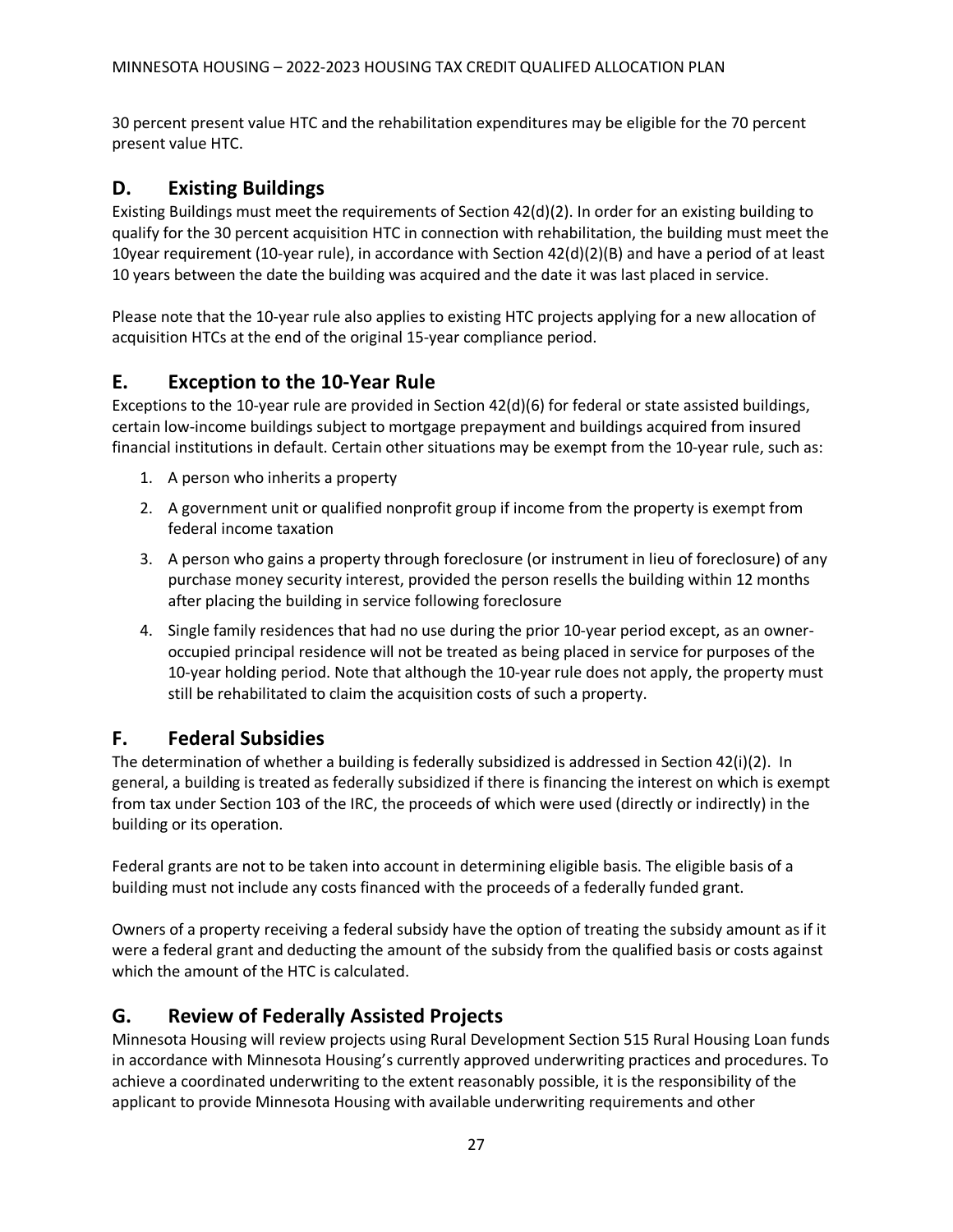requirements for the project that have been established by Rural Development. Prior to issuance of the IRS Form 8609, the applicant must submit to Minnesota Housing a copy of RD Form 3560-51, Multiple Family Housing Obligation – Fund Analysis for reference in the determination of the final allocation of HTCs to a project.

### <span id="page-28-0"></span>**H. Federal Subsidy Layering Review**

Section 911 of the Housing and Community Development Act of 1992 requires that specific procedures be followed for subsidy laying review when HTCs and HUD assistance are combined in a single project. Sponsors of projects that combine HUD assistance and HTCs should be aware that a subsidy layering review must be completed for their projects and should contact Minnesota Housing to receive additional information prior to submitting their application.

Suballocators are responsible for ensuring that subsidy layering reviews are completed for developments within their jurisdiction where they are the HTC allocating agency.

Subsidy layering review is required for the following programs, but not limited to:

- 1. Metropolitan Housing Opportunity Program (MHOP)
- 2. U.S. Housing and Urban Development (HUD) Risk Share Insurance
- 3. Section 8 Project-Based Rental Assistance
- 4. Home Investment Partnership (HOME)
- 5. National Housing Trust Fund (NHTF)

At a minimum, the following documents must be submitted:

- 1. Partnership (Syndication) Agreement, spelling out the equity contributions and dates of disbursement; and
- 2. Copy of the Multifamily Workbook

#### <span id="page-28-1"></span>**I. Minimum Set-Aside Election**

Applicants must set aside a minimum number of units that meet both rent and income restrictions to qualify for HTCs for each year of the HTC period. A project must, for a specific period of time, meet one of the following minimum tests:

- 1. **20/50 Test (20 percent at 50 percent MTSP)**: To meet the 20/50 test, a minimum of 20 percent of the residential units must be both rent restricted and occupied by individuals whose income is at or below the 50 percent Multifamily Tax Subsidy Project limits (MTSP income limits), as established for different geographical areas and published by the U.S. Department of Housing and Urban Development (HUD), adjusted for family size.
- 2. **40/60 Test (40 percent at 60 percent MTSP)**: To meet the 40/60 test, a minimum 40 percent of the residential units must be both rent restricted and occupied by individuals whose income is at or below the 60 percent MTSP income limits, adjusted for family size.
- 3. **Average Income Test (AIT)**: To meet the AIT, a minimum of 40 percent of the residential units must be both rent restricted and occupied by individuals whose imputed income average at initial occupancy is at or below the 60 percent MTSP income limits, adjusted for family size. The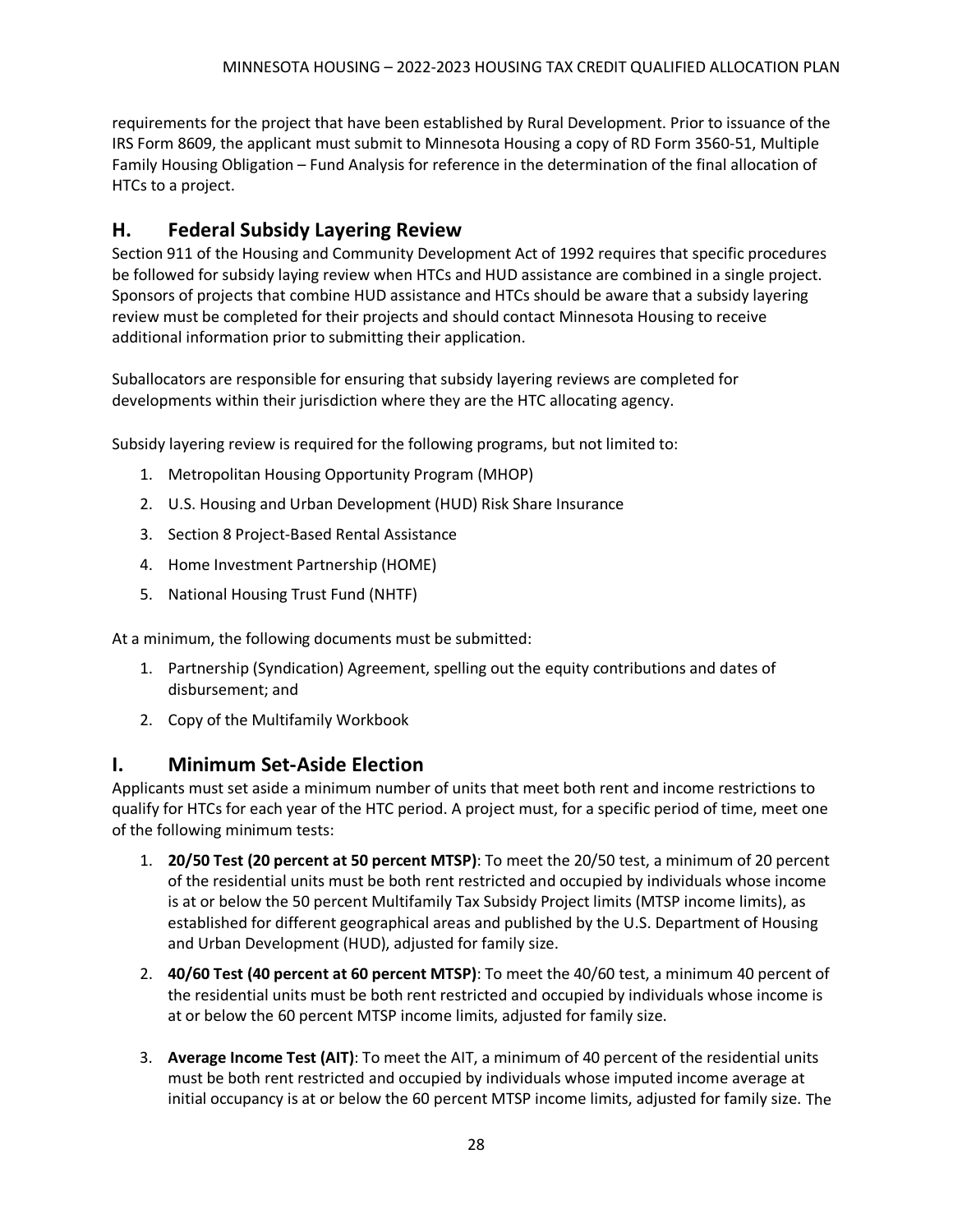set-aside allows projects to restrict a percentage of units at higher rent and income levels by agreeing to restrict a percentage of its units at lower rent and income levels. The allowable income and rent limit restrictions are 20 percent, 30 percent, 40 percent, 50 percent, 60 percent, 70 percent and 80 percent of MTSP. Only properties that are 100 percent HTC restricted are eligible to elect the AIT and the owner must agree and make a proper election per IRS instructions to treat all buildings as one multiple building project. If the AIT is elected, owner also agrees to maintain the number of 20 percent, 30 percent and 40 percent units throughout the extended use period that it represented it its application. The required number of units will be set forth on the LURA and cannot be changed without Minnesota Housing's prior written approval. The units may float throughout the property, but owner should be aware of potential fair housing concerns if the lower income and rent restrictions are not available in units with larger bedroom sizes.

After the initial HTC application has been submitted to Minnesota Housing and the project has been selected, the minimum set-aside cannot be changed without Minnesota Housing's prior written approval. Owners must demonstrate good cause for requesting a change. Once form(s) 8609 are filed with the Internal Revenue Service, the minimum set-aside election is irrevocable.

All HTC units must comply with the respective minimum set- aside income and rent election. For example, for a 20/50 minimum set-aside, if a building's applicable fraction is 100 percent; all units must have an income and rent restriction of 50 percent MTSP.

**NOTE:** The actual number of restricted units within the project must be consistent with the initial applicable fraction selected at the time of application. Also, IRS defines each building as a separate project unless owner elects to treat certain buildings as a multiple-building project on IRS form 8609. See the instructions for making a multiple-building election on form 8609.

The AIT is not an available minimum set-aside election under IRC Section 142 for tax exempt bonds. Owners of properties financed with tax exempt bonds may elect the AIT for the HTC allocation, but will have to comply with the 20/50 or 40/60 minimum set-aside for bonds AND the AIT minimum set-aside for HTCs.

#### <span id="page-29-0"></span>**J. Affordable Rents**

The rent restrictions for the units are governed by Section 42 and regulations, rulings and other announcements by the IRS. The following summary is not intended to be comprehensive. A violation of the tenant income or rental restrictions in Section 42 may result in project ineligibility or a reduction in basis and/or HTC amount.

For a unit to count as a low-income unit, the gross rent may not exceed 30 percent of the imputed tenant income limitation. The imputed income limitation applicable to a unit equals the permissible income limitations that would apply if the number of individuals occupying the unit were:

- 1. One individual in the case of a studio apartment; and
- 2. 1.5 individuals per bedrooms in the case of a unit with one or more separate bedrooms.

Therefore, the rent restrictions applicable to a low-income unit are determined by which test is elected and how many bedrooms are contained in the unit. Current income limits, as derived from HUD, for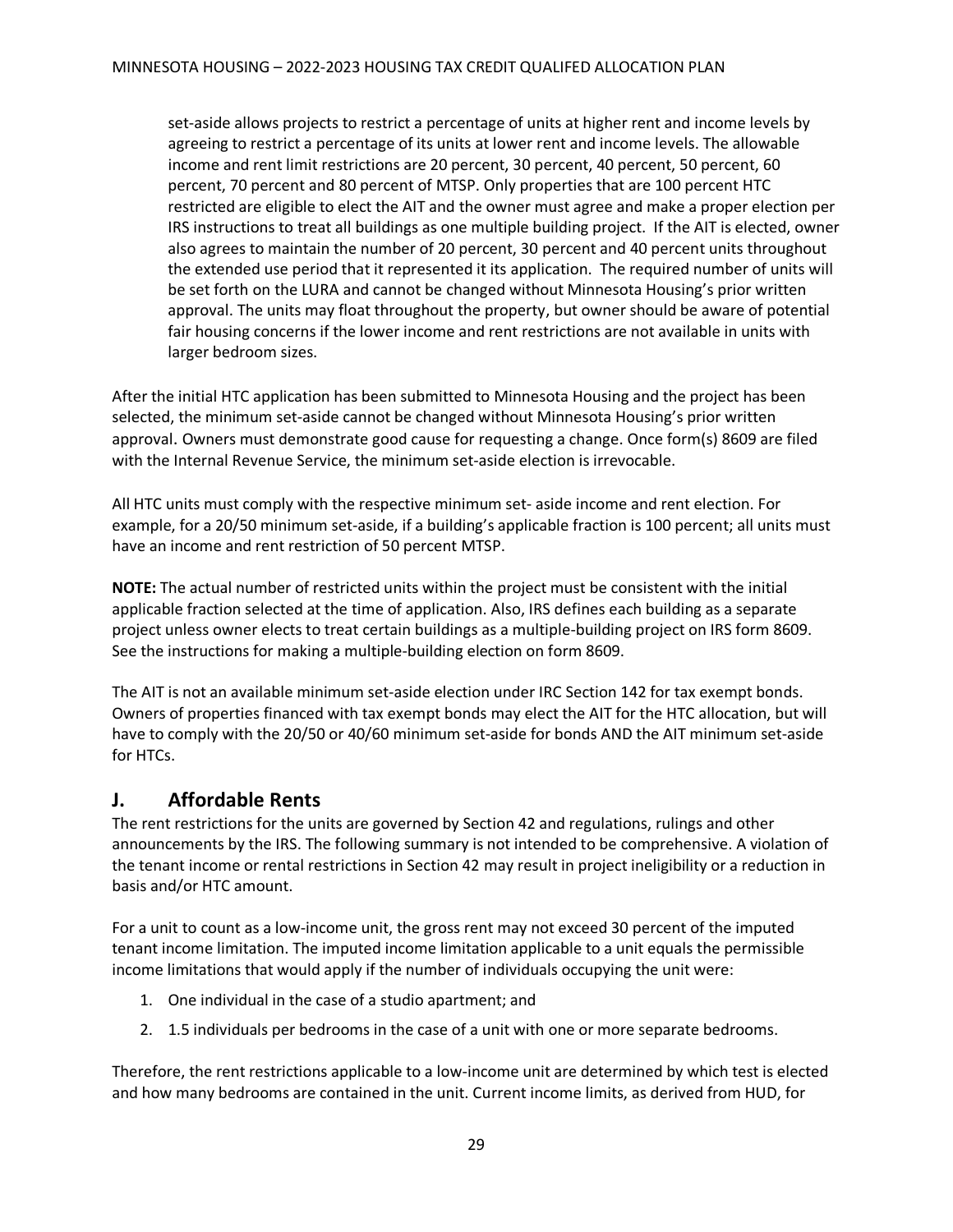Minnesota counties are described in the Rent and Income tables found in the Multifamily Common Application Reference Materials section.

For HTC compliance purposes, gross rent means all payments by the tenant, including non-optional charges and payments for utilities other than telephone and cable. If the tenant pays utilities directly, the maximum rent that can be paid to the landlord is reduced by a utility allowance determined in accordance with rules under Section 8 of the U.S. Housing Act of 1937 (Section 8). IRS Treasury Regulation 1.42-10 Utility Allowance, as amended, provides guidance relating to Utility Allowances and lays out options for establishing them.

The following is a summary of the sources of utility allowances:

- 1. USDA Rural Housing Service (RHS) financed projects, or units with tenants receiving RHS assistance, must use the RHS utility allowance.
- 2. HUD regulated buildings must use the HUD utility allowance (project-based HUD financing).
- 3. Any individual apartments occupied by residents who receive HUD assistance (Section 8 Existing, etc.), must use the HUD utility allowance from the Public Housing Authority (PHA) administering the assistance.
- 4. For Section 42 buildings without RHS or HUD assistance, the following options may be used:
	- a. A PHA utility allowance from the local housing authority administering section 8 vouchers for the area in which the property is located.
	- b. A utility company estimate.
	- c. An "Agency Estimate" based on actual utility usage data and rates for the building.
	- d. A HUD Utility Schedule Model.
	- e. An Energy Consumption Model using an energy and water and sewage consumption and analysis model.

The HTC Compliance Guide provides additional information and instructions for utility allowances.

Federal, state and local rental assistance payments (such as Section 8 payments) made on behalf of the tenant are not included in gross rent.

Additional rent restrictions may apply if the allocation or award of HTCs was made based on such additional restrictions.

### <span id="page-30-0"></span>**K. Tenant Eligibility**

To be a low-income unit for purposes of determining the qualified basis, the tenant must have income at or below 50 percent of the applicable MTSP income limits if the 20/50 test is elected or 60 percent of MTSP income limits if the 40/60 test is elected. If the AIT is elected, the tenant must have income at or below the correct percent of MTSP income limits according to unit designation. The allowable income limit restrictions under the AIT are 20, 30, 40, 50, 60, 70, and 80 percent of MTSP. The unit must be rent restricted as set forth above, and the unit must be suitable for occupancy.

The combined household income of all tenants occupying an HTC eligible unit must be less than or equal to the elected income requirements as shown on Rent and Income Limits.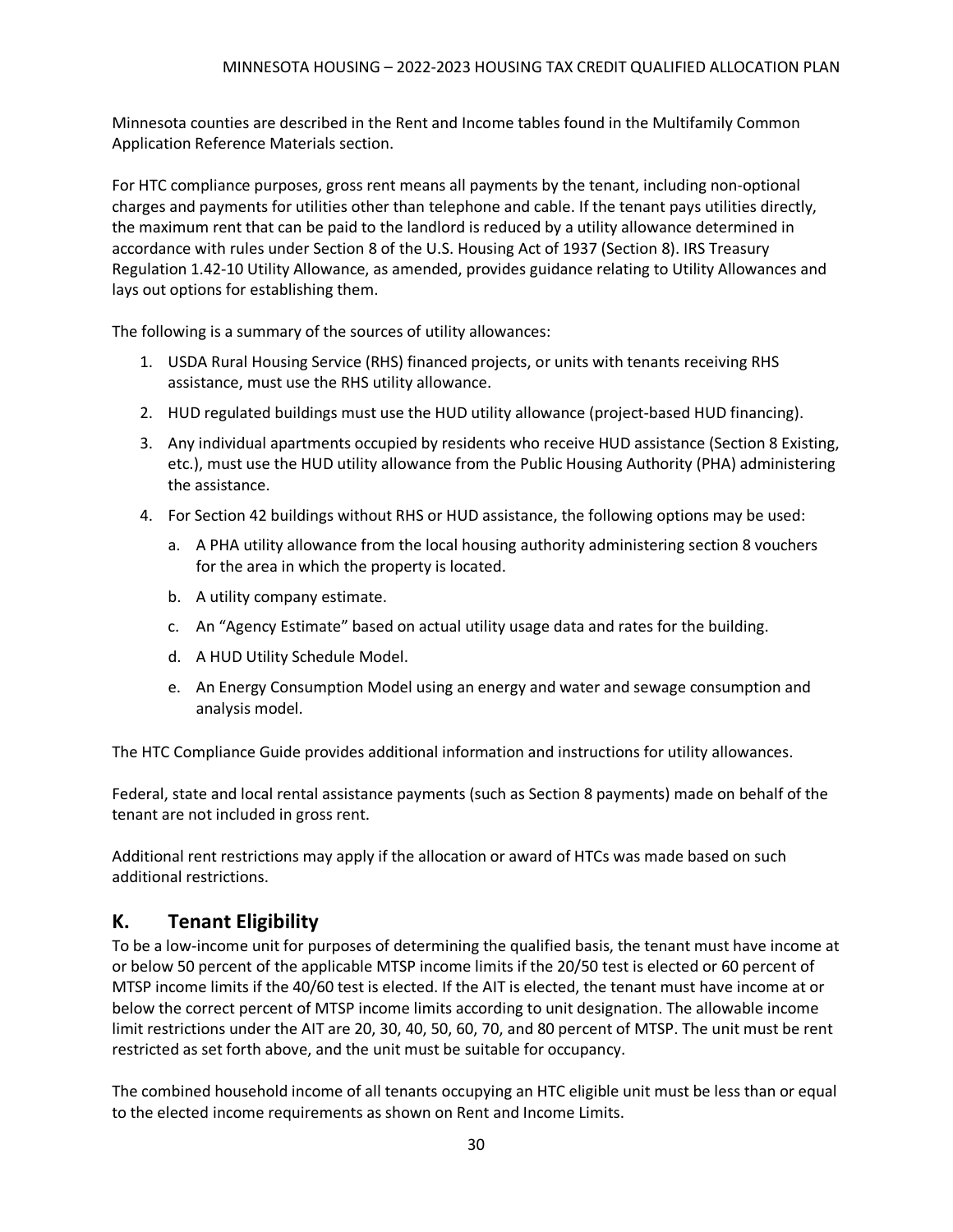Section 42 does not allow households comprised of full-time students to qualify as low-income units unless certain exceptions are met. There are five exceptions to the limitation on households where all members are full-time students. Full-time student households that are income eligible and satisfy one or more of the following conditions are considered eligible:

- 1. Students are married and entitled to file a joint tax return. A married couple that is entitled to file a joint tax return, but has not filed one, still satisfies the exception.
- 2. The household consists of a single parent with child(ren) and the parent is not a dependent of someone else, and the child(ren) is/are not dependent(s) of someone other than a parent;
- 3. At least one member of the household receives assistance under Title IV of the Social Security Act (formerly Aid to Families with Dependent Children (AFDC), now known as Temporary Assistance for Needy Families (TANF), or in Minnesota, the Minnesota Family Investment Program (MFIP));
- 4. At least one member of the household participates in a program receiving assistance under the Job Training Partnership Act (JTPA) or other similar federal, state, or local laws; or
- 5. At least one member of the household was previously in foster care.

Households are required to certify student status annually, no later than the anniversary date of the previous certification. See Section 5.11 of the HTC Compliance Guide and Chapter 17 of the HTC Compliance Guide for Completing Form 8823, Low-Income Housing Credit Agency's Report of Noncompliance or Building Disposition, for additional guidance.

#### <span id="page-31-0"></span>**L. Eligible Basis**

In general, the eligible basis of a building is equal to the building's adjusted basis for acquisition, rehabilitation or construction costs for the entire building, subject to certain conditions and modifications set forth in Section 42(d). As a general rule, the adjusted basis rules of IRC Section 1016 apply, with the exception that no adjustments are made for depreciation. Some of the special provisions for determining eligible basis under Section 42(d) are:

- 1. The eligible basis may be increased for new buildings and rehabilitation to existing buildings that are located in designated qualified census tracts (QCT), difficult development areas (DDA) or in 9% HTC developments utilizing the state designated basis boost.
- 2. The cost of the non-low-income residential units in a building is included in eligible basis only if the quality of those units does not exceed the average quality of the low-income units. If the cost of a non-low-income unit exceeds the cost of a low-income unit (using the average cost per square foot and assuming the same size) by more than 15 percent, the entire cost of the nonlow-income unit must be excluded from the building's eligible basis. If the excess cost is not more than 15 percent, the owner may make an election to exclude only the excess cost of the non-low-income unit(s) from eligible basis.
- 3. The cost of depreciable property used in common areas or provided as comparable amenities to all residential units (e.g., carpeting and appliances) is included in determining eligible basis. The cost of tenant facilities (e.g., parking, garages, and swimming pools) may be included in eligible basis if there is no separate charge for use of the facilities and they are available to all tenants in the project.
- 4. The cost of a community service facility is included in basis only if the building is located in a QCT. The eligible basis of that facility must not exceed 25 percent of the first \$15 million of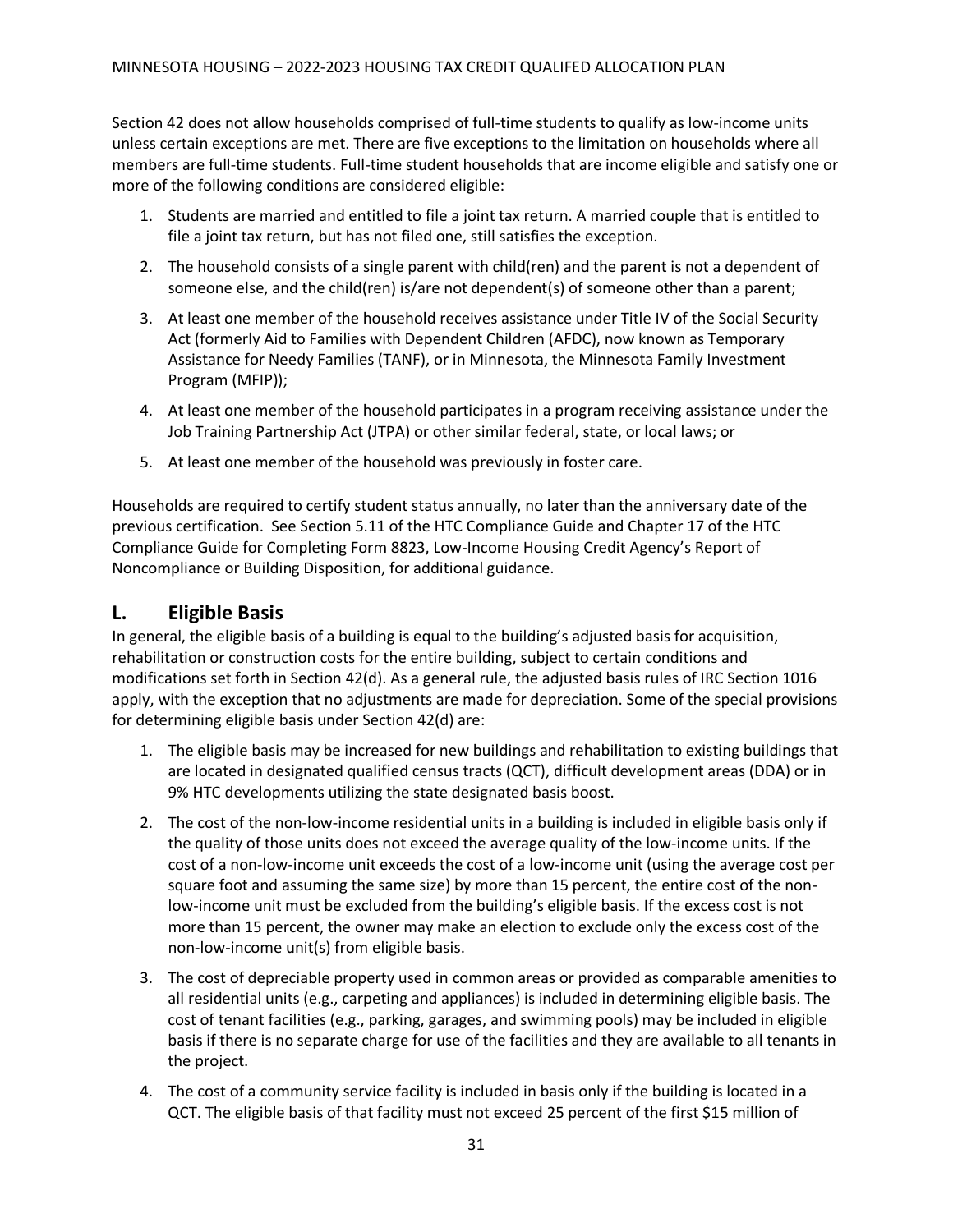eligible basis plus 10 percent of additional basis in the project. All community service facilities that are part of the same qualified low-income housing project will be treated as one facility. A community service facility is defined as a facility that is part of the qualified low-income housing project designed to serve primarily individuals including tenants and non-tenants whose income is 60 percent or less of area median income. Only limited guidance has been issued by the IRS regarding these changes. No assurances can be given that additional IRS guidance will not require further adjustments to the QAP and additional reviews of selected developments.

5. Eligible basis is reduced by federal grants, residential rental units that are above the average quality standard of the low-income units, historic rehabilitation credits, and nonresidential rental property. Buildings located in areas designated as a QCT, DDA or developments utilizing the state designated basis boost may be eligible for an increase in allowable basis.

### <span id="page-32-0"></span>**M. Qualified Basis**

Qualified basis is the portion of the eligible basis applicable to low-income housing units in a building. Qualified basis is the product of a project's eligible basis multiplied by the applicable fraction.

### <span id="page-32-1"></span>**N. Applicable Fraction**

The applicable fraction is the lesser of:

- 1. The unit fraction, which is the number of low-income units in a building divided by the total number of residential rental units; or
- 2. The floor space fraction is the total floor space of the low-income units in the building divided by the total floor space of the residential rental units in the building.

A full-time resident manager's unit is not considered a residential unit and shall be excluded from the numerator and denominator for calculating the applicable fraction.

At initial application and at carryover, the **estimated project applicable fraction** will be used. It is calculated by project in order to obtain a rough estimate of the percentage of eligible units and square footage needed and an estimate of the total amount of HTCs necessary for a particular project.

At the time that the placed in service application for 8609 is made, the **targeted applicable fraction for each building** is calculated. The targeted applicable fraction is determined on a building-by-building basis. Each building in a multiple building development could have a different applicable fraction. Because the estimated project applicable fraction is approximate, the targeted applicable fraction calculated by building will frequently differ unless the project has a 100 percent applicable fraction. The targeted applicable fraction is also listed as part of the extended use criteria in the LURA, which is recorded and remains with the property.

### <span id="page-32-2"></span>**O. Annual HTC Amount**

The HTC is available each year for 10 years. The amount of HTC allocated or awarded is based on the Qualified Basis multiplied by the applicable percentage. However, Section 42(m)(2) requires Minnesota Housing to limit the amount of HTC to the amount necessary to ensure project feasibility under rules established by the IRS; therefore, the actual amount of HTCs allocated or awarded could be less than the maximum allowable if the analysis reveals the project would still be feasible with fewer HTCs.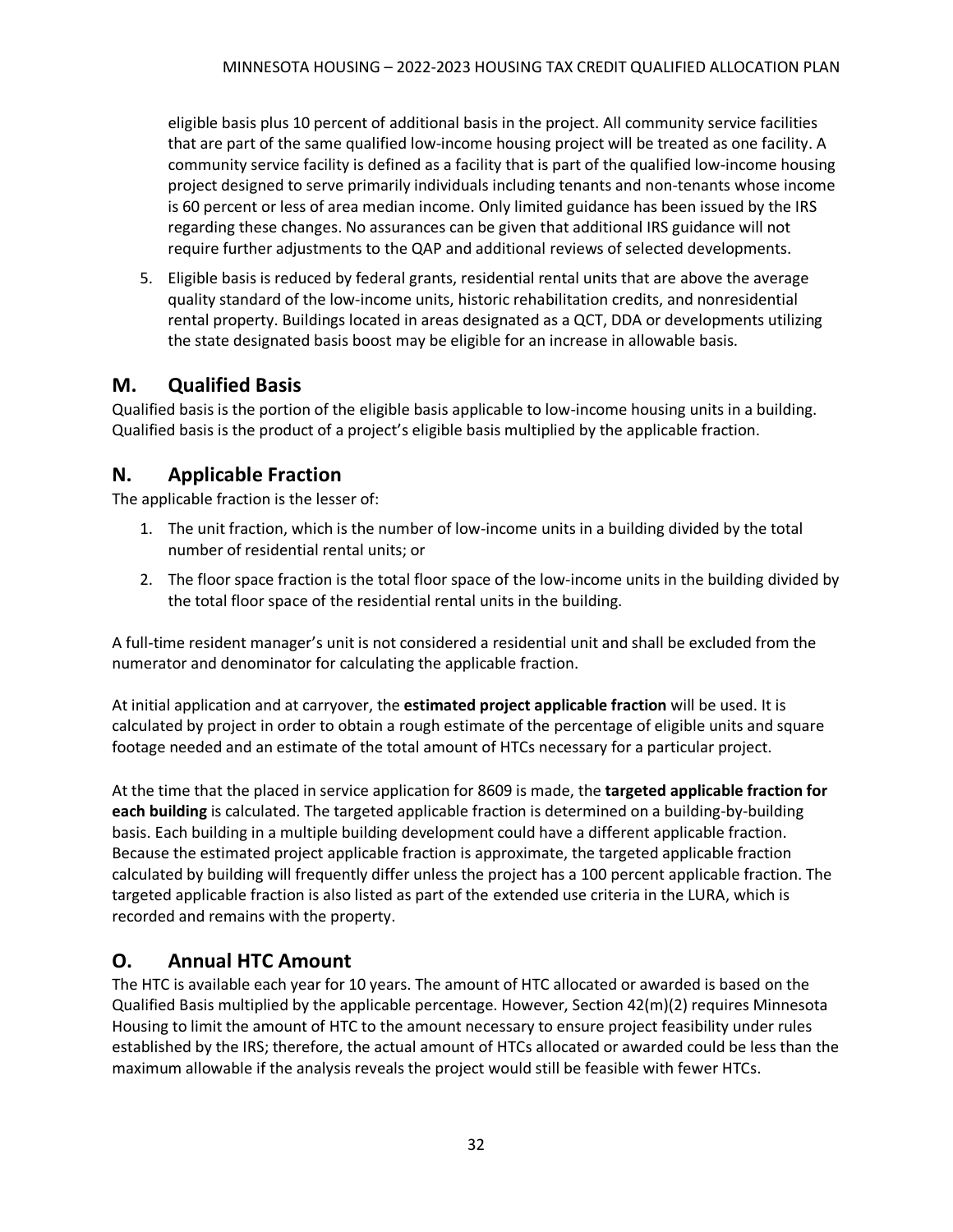The IRS publishes the applicable percentages on a monthly basis. These figures are used to calculate the maximum allowable annual HTC amount for which the project will be eligible. (Also see Chapter 3.B.)

### <span id="page-33-0"></span>**P. Declaration of Land Use Restrictive Covenants**

As a condition of receiving HTCs, a project will be subject to a Declaration of Land Use Restrictive Covenants (LURA) between the owner and Minnesota Housing through which the owner commits the building(s) to low-income use for an extended use period of at least 15 years after the conclusion of the 15-year compliance period (a total of 30 years). The owner can elect to extend the term of the LURA and Section 42 income and rental restrictions up to 50 years. Owners of properties that receive 4% or 9% HTCs are required by Minnesota Housing to waive the right to request a qualified contract for a minimum of 30 years. (See Chapter 2. X.)

The LURA terminates upon foreclosure of the building (or deed in lieu of foreclosure) unless the Secretary determines that such acquisition is part of an arrangement with the taxpayer a purpose of which is to terminate such period.

Throughout the term of the LURA and for a three-year period after the termination of the LURA, the owner must not evict or terminate the tenancy of an existing tenant of any low-income unit other than for good cause and must not increase the gross rent above the maximum allowed under the IRC with respect to such low-income unit.

The LURA must be recorded in accordance with 42(h)(6) as a restrictive covenant and submitted to Minnesota Housing prior to Minnesota Housing issuing the allocation or award (IRS Form 8609). The LURA will set forth the commitments made by the owner to Minnesota Housing in obtaining points, including any additional requirements placed upon the building at the time of reservation. Noncompliance with these additional conditions may result in serious penalties being applied to the owner entities that could result in a ban on future allocations of HTCs being made to the owner entities. At its sole discretion, Minnesota Housing reserves the right to waive any criteria or requirement not required by law.

### <span id="page-33-1"></span>**Q. Ineligible Properties**

Any residential rental unit that is part of a hospital, nursing home, sanitarium, life care facility, trailer park or intermediate care facility for the mentally and physically handicapped is not for use by the general public and is not eligible for HTCs under section 42. Projects with buildings having four or fewer residential units must comply with 42(i)(3)(c).

### <span id="page-33-2"></span>**R. Passive Loss Restrictions**

There is a limit on the amount of HTC any individual may effectively use due to passive loss restrictions and alternative minimum tax provisions. Consult your tax attorney or accountant for clarification of this regulation.

### <span id="page-33-3"></span>**S. State Volume Limits**

Each state is limited to the amount of HTCs it may allocate annually. An estimate of Minnesota's annual per capita volume limit is published prior to allocation in Round 1.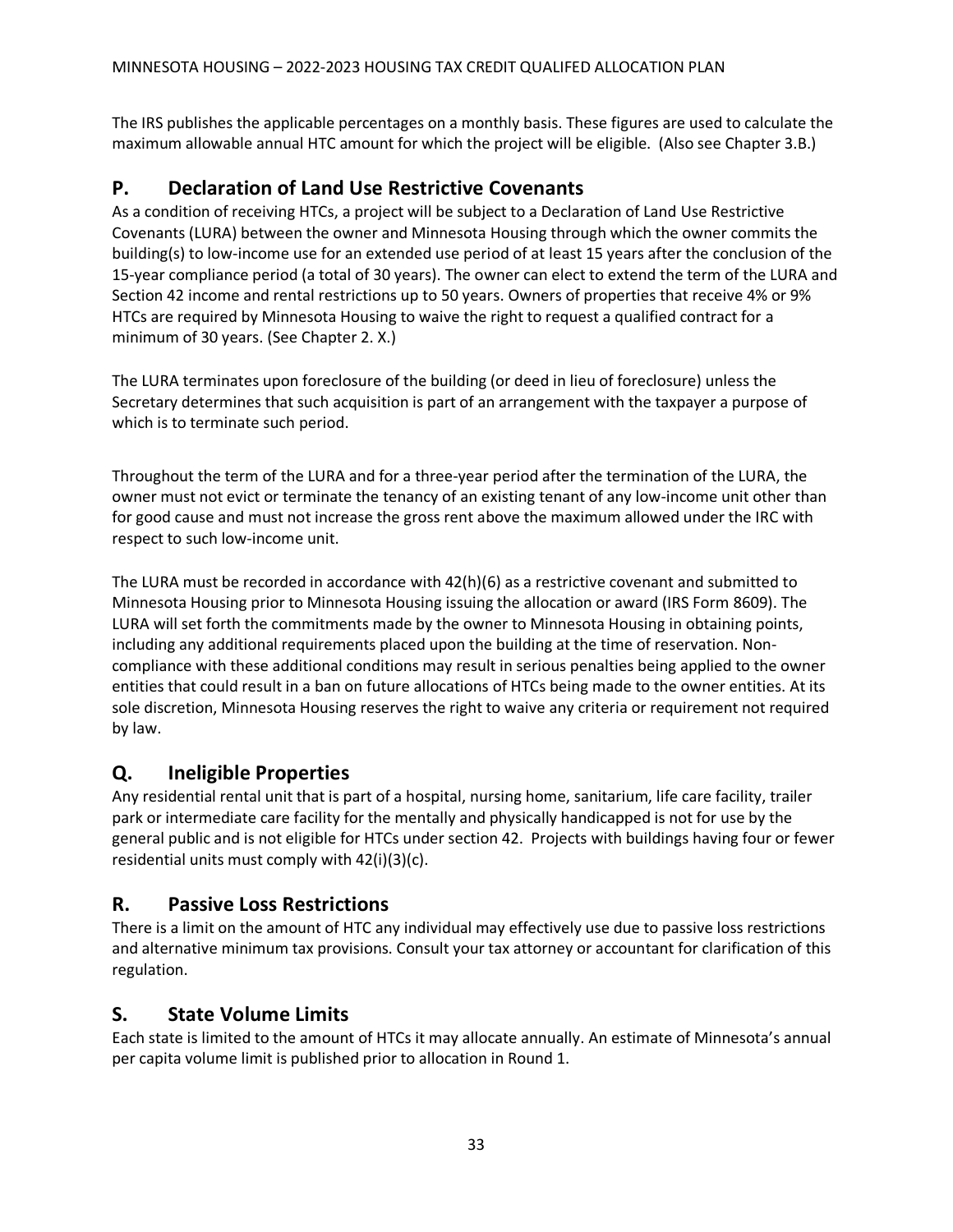Projects financed by tax exempt volume limited bonds which are subject to a separate volume limitation, are not counted against the state HTC volume limit. (See Chapter 7 for further details.)

### <span id="page-34-0"></span>**T. Recapture**

Minnesota Housing reserves the right to recapture HTCs from projects that do not provide evidence satisfactory to Minnesota Housing of progress toward completion of the project in accordance with the project schedule, or noncompliance with the terms of the allocation.

Part of the HTCs will also be recaptured if the qualified basis at the close of any year is less than the amount of such basis at the close of the preceding taxable year, or if the minimum number of qualified low-income units is not maintained for the complete extended use period.

### <span id="page-34-1"></span>**U. Market Study**

IRC Section 42(m)(1)(A)(iii) requires that all HTC projects conduct a comprehensive market study. The study must examine the housing needs of low-income individuals in the area to be served by a developer's HTC project and must be conducted by a disinterested party, at the developer's expense, who is approved by the housing credit agency (refer to the Market Study Guidelines on Minnesota Housing's website).

### <span id="page-34-2"></span>**V. Eventual Tenant Ownership**

Minnesota Housing will review projects incorporating eventual tenant ownership (ETO) provisions in accordance with Sec. 42 (h)(6), IRS Revenue Ruling 95-49 and Minnesota Housing's requirements. Projects that include tenant ownership will receive a preference during the selection process when reviewing tie breakers (See Chapter 5. C.)

The LURA will contain provisions ensuring compliance with these ETO commitments by the owner, including a right of first refusal allowing tenants to purchase their units.

**Until the time the HTC units are purchased by qualified tenants or in the event that not all HTC units are acquired by qualified tenants, the owner will extend the duration of low-income use for the full term of the LURA.** (Refer to the Eventual Tenant Ownership Guide on Minnesota Housing's website).

### <span id="page-34-3"></span>**W. Contract Compliance, Equal Opportunity and Fair Housing Policy**

It is the policy of Minnesota Housing to practice affirmative action to provide equal opportunity in all our projects, programs, and other endeavors. Minnesota Housing's goal is to achieve a client and recipient mix that is representative of the people who live in our state and our communities so that all employment and contractual benefits that develops as a result of our programs will be shared by all Minnesotans. This policy applies to all Minnesota Housing employees and Minnesota Housing's external partners.

#### **Purpose**

The purpose of this policy is to make Minnesota Housing's commitment to act affirmatively to achieve equal opportunity in all facets of its operation, clear to both internal staff and outside parties with whom we do business.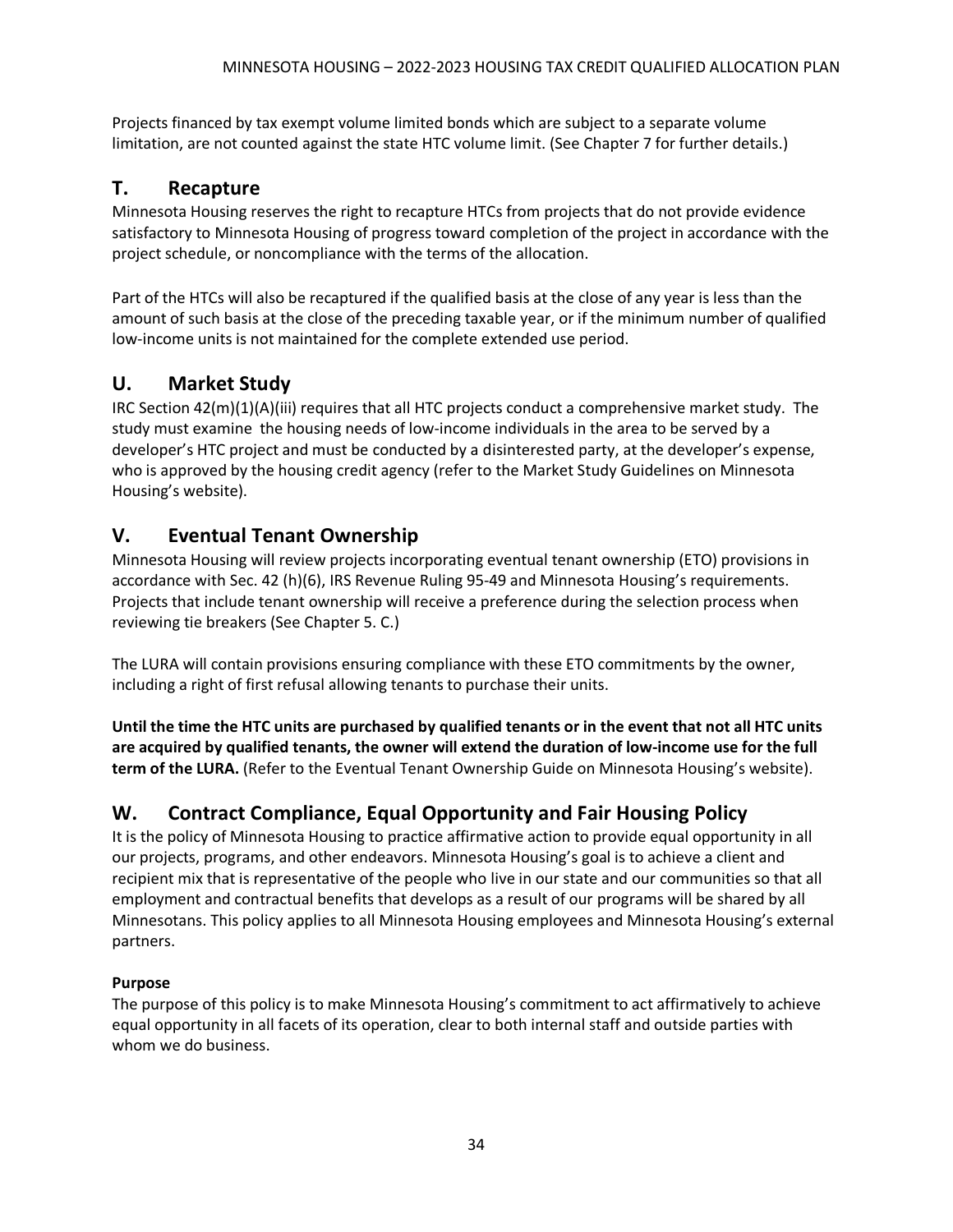#### **Goals**

Our goal is to make certain that black, indigenous, persons of color, and female owned contractors and subcontractors have equal access to business opportunities on Minnesota Housing financed projects and to encourage the presence of black, indigenous, persons of color, and women at all levels, including on the staffs of the program participants having contractual agreements with Minnesota Housing. Minnesota Housing's goal is to make certain that the workforces on the projects and programs we finance reflect demographically the area in which they are located. These goals apply for the length of the contract or the life of the mortgage. Minnesota Housing, at its discretion, may set numerical or percentage goals dependent on the location and size of a given project. Goals will be determined by staff based on the location of the project.

#### **Requirements**

Minnesota Housing is required to comply with all applicable local, state, and federal laws. These requirements extend to everyone that Minnesota Housing does business with, either by contractual agreement or as a Minnesota Housing policy.

#### **Sanctions**

Minnesota Housing has the contractual authority to demand full payment of any loan or grant, stop proceeding with any project at any stage, and cease to do business with any entity or individual that fails to follow its affirmative action policies or fails to meet its/his/her contractual equal opportunity obligations.

#### **Fair Housing Policy**

It is the policy of Minnesota Housing to affirmatively further fair housing in all its programs so that individuals of similar income levels have equal access to Minnesota Housing programs, regardless of race, color, creed, religion, national origin, sex, marital status, status with regard to public assistance, disability, familial status, gender identity or sexual orientation.

Minnesota Housing's fair housing policy incorporates the requirements of the Fair Housing Act, Title VIII of the Civil Rights Act of 1968, as amended by the Fair Housing Amendment Act of 1988, as well as the Minnesota Human Rights Act. Housing providers are expected to comply with the applicable statutes, regulations, and related policy guidance. Housing providers should ensure that admissions, occupancy, marketing and operating procedures comply with non-discrimination requirements.

In part, the Fair Housing Act and the Minnesota Human Rights Act make it unlawful, because of protected class status, to:

- Discriminate in the selection/acceptance of applicants in the rental of housing units;
- Discriminate in terms, conditions or privileges of the rental of a dwelling unit or services or facilities;
- Engage in any conduct relating to the provision of housing that otherwise make unavailable or denies the rental of a dwelling unit;
- Make, print or publish (or cause to make, print or publish) notices, statements or advertisements that indicate preferences or limitations based on protected class status;
- Represent a dwelling is not available when it is in fact available;
- Deny access to, or membership or participation in, associations or other services, organizations, or facilities relating to the business of renting a dwelling or discriminate in the terms or conditions of membership or participation;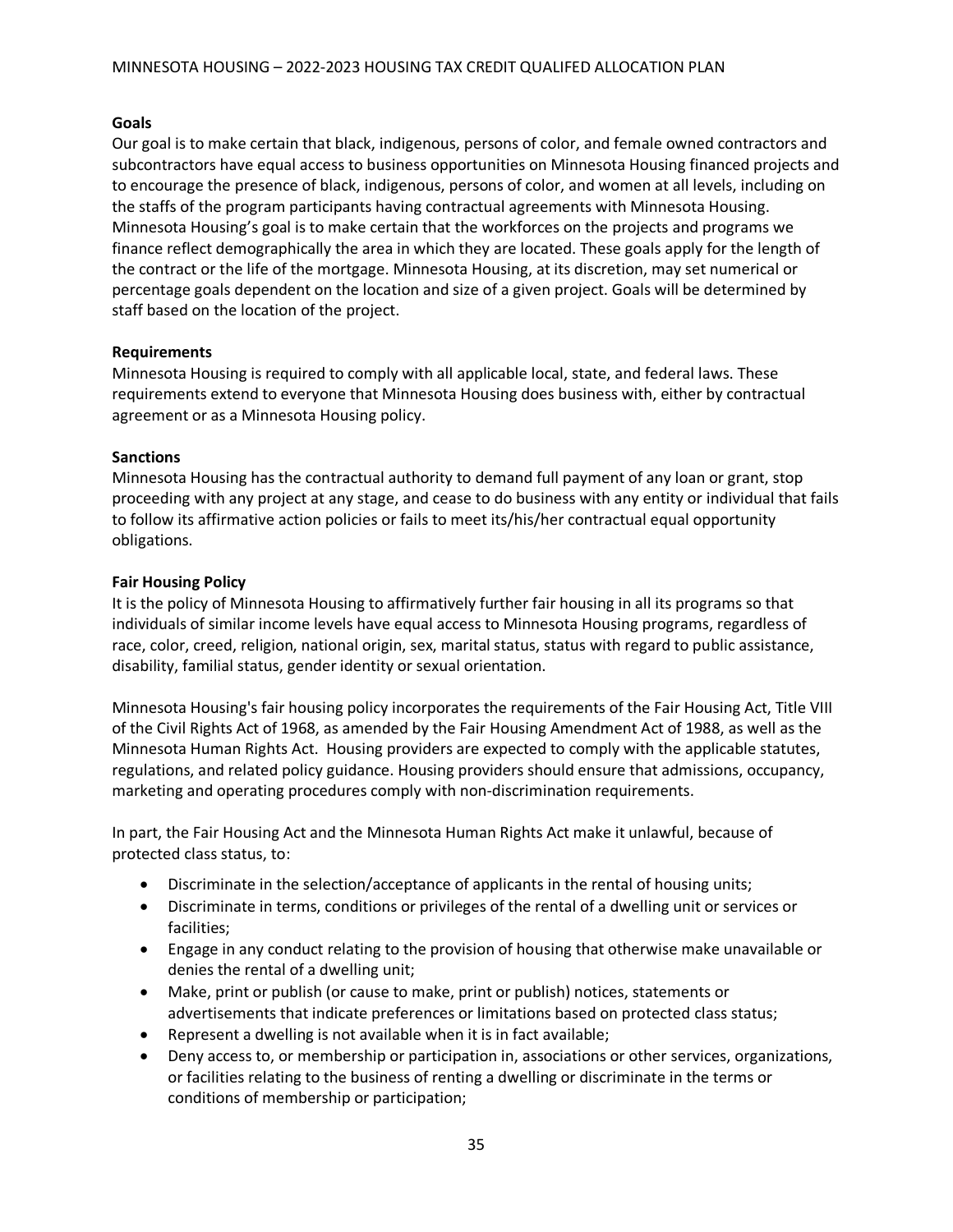- Engage in harassment or quid pro quo negotiations related to the rental of a dwelling unit; or
- Refuse to make reasonable accommodations or modifications for persons with disabilities.

Minnesota Housing has a commitment to affirmatively further fair housing for individuals with disabilities by promoting the accessibility requirements set out in the Fair Housing Act, which establish design and construction mandates for covered multifamily dwellings and requires housing providers to make reasonable accommodations and to allow persons with disabilities to make reasonable modifications.

Affirmative Fair Housing Marketing Regulations, held as centrally important by Minnesota Housing, require that each applicant carry out an affirmative marketing program to attract prospective buyers or tenants in the housing market area who are least likely to apply, regardless of race, creed, color, religion, sex, national origin, marital status, status with regard to public assistance, disability, sexual orientation, gender identity, or familial status. Except as determined by Minnesota Housing, all applicants must submit an Affirmative Fair Housing Marketing Plan (AFHMP) documenting an acceptable plan to carry out an affirmative marketing program. Throughout the Extended Use Period, owners must regularly update their AFHMP and maintain a copy with their property records.

Housing providers are not permitted to refuse to lease a unit to, or discriminate against, a prospective resident solely because the prospective resident has a Housing Choice Voucher or other form of tenantbased rental assistance.

### <span id="page-36-0"></span>**X. Occupancy Restrictions**

Under the HTC general public use regulations, residential rental units must be for use by the general public, which incorporates HUD housing policy governing non-discrimination. Residential units provided only for a member of a social organization or provided by an employer for its employees are not considered for use by the general public are examples of restrictions not allowed under the HTC program. Minnesota Housing has an obligation to affirmatively further fair housing, and occupancy restrictions must comply with the Fair Housing Act and the Minnesota Human Rights Act. Projects must also comply with any occupancy limitations imposed by any additional source of funds provided by Minnesota Housing. Age-related occupancy restrictions or preferences will be approved only if set out in the QAP or if the property qualifies as housing for older persons under the Fair Housing Act and the Minnesota Human Rights Act.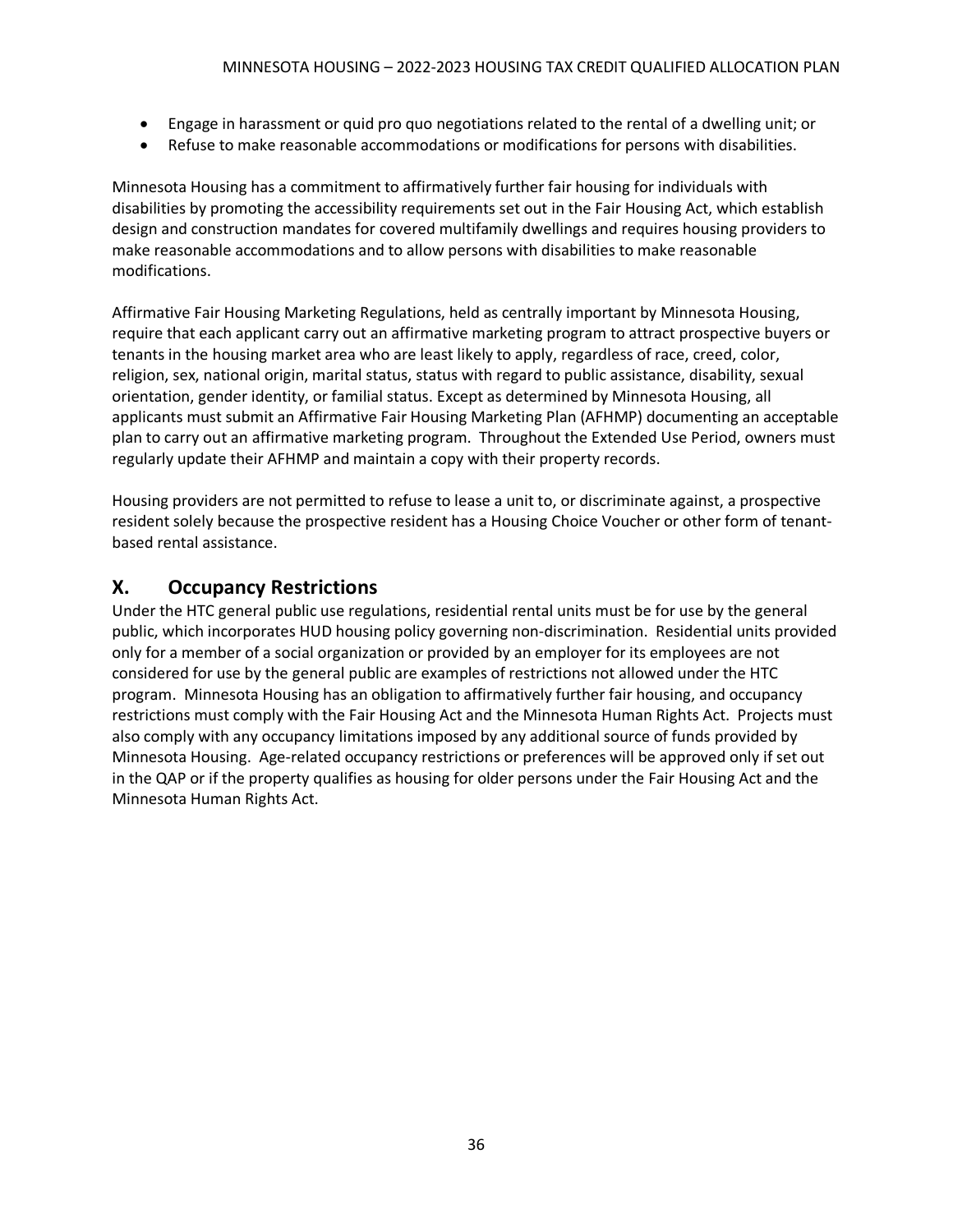# <span id="page-37-0"></span>**Chapter 4 – Development Standards**

All applications to Minnesota Housing for HTCs will be evaluated according to the following standards (small projects, local Community Development Initiative projects, and projects developed in difficult-todevelop areas may be considered eligible for variances from these standards, if justified).

### <span id="page-37-1"></span>**A. Project Cost Reasonableness**

Minnesota Housing will evaluate the costs of each proposed project in comparison to current comparable projects to determine whether the proposed costs are reasonable, taking into consideration unique characteristics of the project and its comparability to similar projects. Additional documentation will be required if the proposed costs are not comparable or reasonable.

Minnesota Housing will use its predictive cost model to test cost reasonableness for all projects. The model uses cost data from HTC properties, industry cost data from RSMeans and regression analysis to predict total project costs. Based on a project's characteristics (building type, building characteristics, project size, project location, population served, financing, etc.), the model predicts the total development costs.

Minnesota Housing will evaluate the cost reasonableness of proposed acquisition costs through an as-is appraisal. Refer to the Multifamily Underwriting Standards for additional as-is appraisal requirements and details.

The Agency reserves the right to reject applications that appear, at Minnesota Housing's sole discretion, to have excessive costs, or to size its award based on the lesser of the option/purchase agreement purchase price or the appraised value of the property.

### <span id="page-37-2"></span>**B. Eligible Basis HTC Fees**

Minnesota Housing will limit the amount of developer fees and general contracting fees (Contractor's Profit, General Requirements, Contractor's Overhead) based on the requirements contained in the Multifamily Underwriting Standards for the purposes of calculating eligible basis to determine the amount of HTC.

Syndication related consultant fees are not to be included in the eligible basis of the project.

### <span id="page-37-3"></span>**C. Reserves/Contingencies**

Minnesota Housing will require documentation of the amount and disposition of reserves/contingencies. If they revert back to the developer, general partner, or any ownership interest, Minnesota Housing will consider the reserves/contingencies as deferred developer fees and the above limits will apply. For letters of credit, bonds, etc., use the actual cost, not face value, when completing the development cost section of the Multifamily Workbook.

### <span id="page-37-4"></span>**D. Comparative Analysis**

Notwithstanding these Development Standards and the Selection Criteria within this QAP, each and every proposed project is analyzed on a comparative basis in a variety of categories to ensure the highest value for the HTCs allocated and awarded.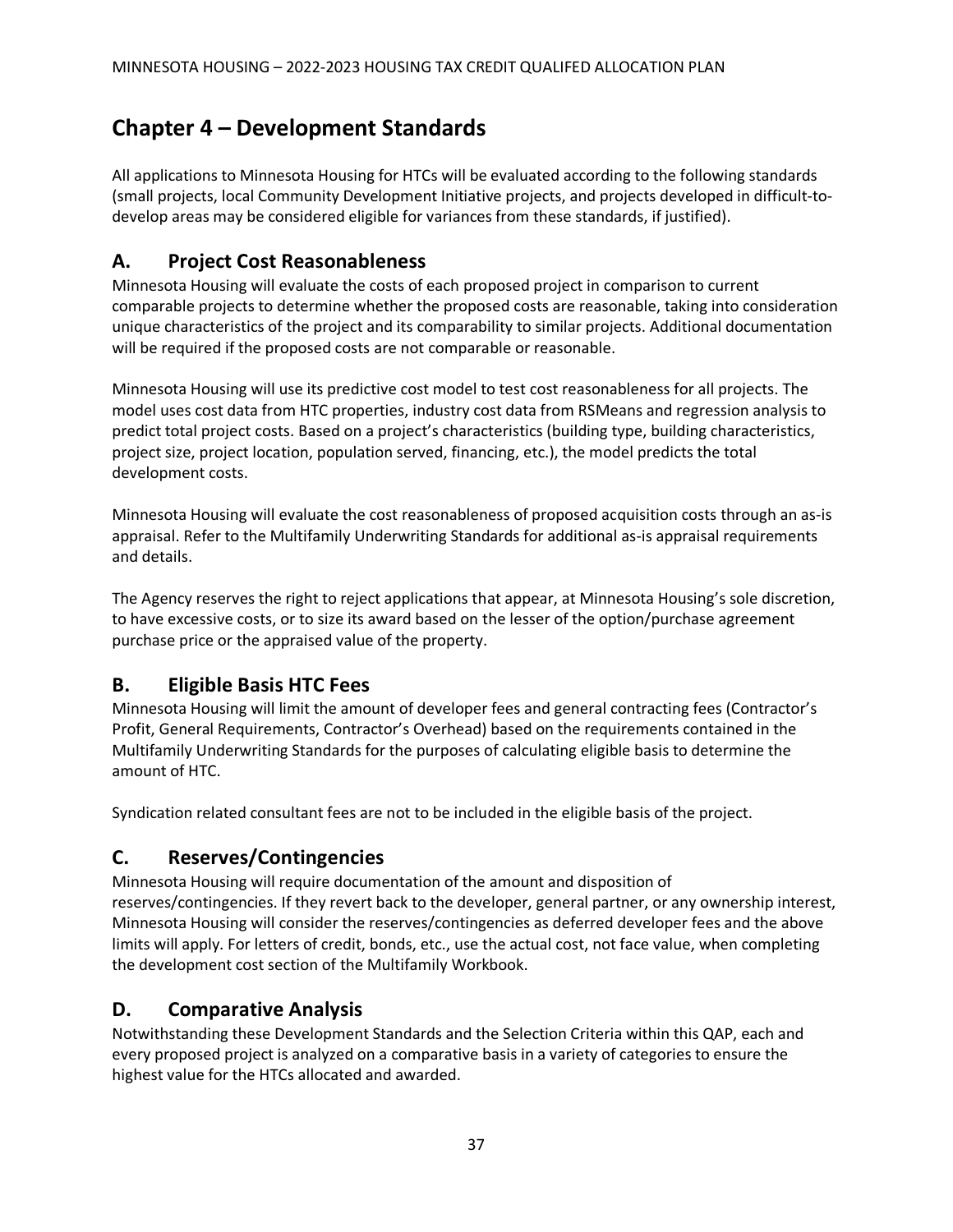### <span id="page-38-0"></span>**E. Property Standard**

Minnesota Housing encourages sustainable, healthy housing that optimizes the use of cost-effective durable building materials and systems and that minimizes the consumption of natural resources during construction, and in the long-term, maintenance and operation.

All completed developments **must** comply with the Minnesota Overlay to the Enterprise Green Communities Criteria and Minnesota Housing's Rental Housing Design/Construction Standards. **Minnesota Housing will not allow any significant adjustments to these standards without prior approval.**

Additional design requirements will also be imposed if a developer claims and is awarded certain points on the Self-Scoring Worksheet. (See Chapter 6).

The owner and architect must certify compliance with all required Minnesota Housing Rental Housing Design/Construction Standards, and where points have been awarded, that all the applicable standards and development features have been incorporated into the final working plans.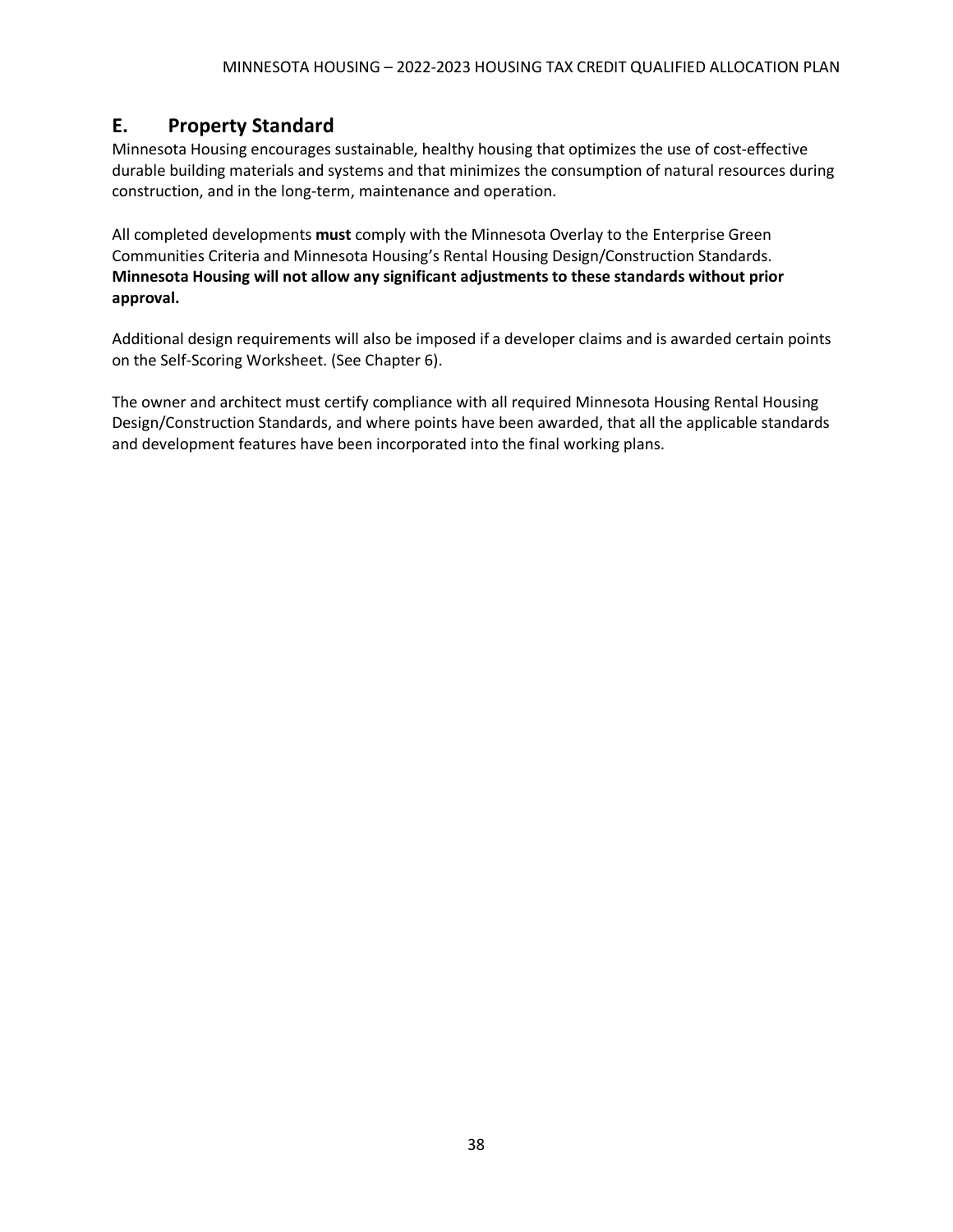# <span id="page-39-0"></span>**Chapter 5 – Project Selection**

#### <span id="page-39-1"></span>**A. First Round - Application Requirements**

Minnesota Statute 462A.222 Subd. 3 (e) requires that all applications statewide applying for a portion of the state's HTC volume cap in Round 1 meet one of the following minimum threshold types. The threshold type that the applicant applies under will become part of the HTC Reservation and Commitment. It will be secured by a restrictive use covenant on the land for the term of the compliance period and, as applicable, the extended use period. An Allocating Agency will allocate HTCs only to the following types of projects:

- 1. In the Metropolitan Area:
	- a. New construction or Substantial Rehabilitation in which, for the term of the extended use period (term of the LURA), at least 75 percent of the total HTC units are single room occupancy, efficiency or one bedroom units with rents affordable to households whose income does not exceed 30 percent of the area median income.
	- b. New construction or Substantial Rehabilitation family housing projects that are not restricted to persons 55 years old or older in which, for the term of the extended use period (term of the LURA), at least 75 percent of the total HTC units contain two or more bedrooms and at least one-third of the 75 percent contain three or more bedrooms.
	- c. Substantial Rehabilitation projects in neighborhoods targeted by the city for revitalization.
- 2. Outside the Metropolitan Area:
	- a. Projects that meet a locally identified housing need and that are in short supply in the local housing market, as evidenced by credible data submitted with the application.
- 3. Projects that are not restricted to persons of a particular age group and in which, for the term of the extended use period (term of the LURA), a percentage of the units are set aside and rented to persons:
	- a. With a serious and persistent mental illness as defined in Minnesota Statutes § 245.462, Subdivision 20, paragraph (c);
	- b. With a developmental disability as defined in United States Code, title 42, Section 6001, paragraph (5) of the IRC, as amended through December 31, 1990;
	- c. Who have been assessed as drug dependent persons as defined in Minnesota Statutes § 254A.02, Subdivision 5, and are receiving or will receive care and treatment services provided by an approved treatment program as defined in Minnesota Statutes § 254A.02, Subdivision 2;
	- d. With a brain injury as defined in Minnesota Statutes § 256B.093, Subdivision 4, paragraph (a); or
	- e. With permanent physical disabilities that substantially limit major life activities, if at least 50 percent of the units in the project are accessible as provided under Minnesota Rules Chapter 1341.
- 4. Projects, whether or not restricted to persons of a particular age group, which preserve existing subsidized housing, if the use of HTCs is necessary to (1) prevent conversion to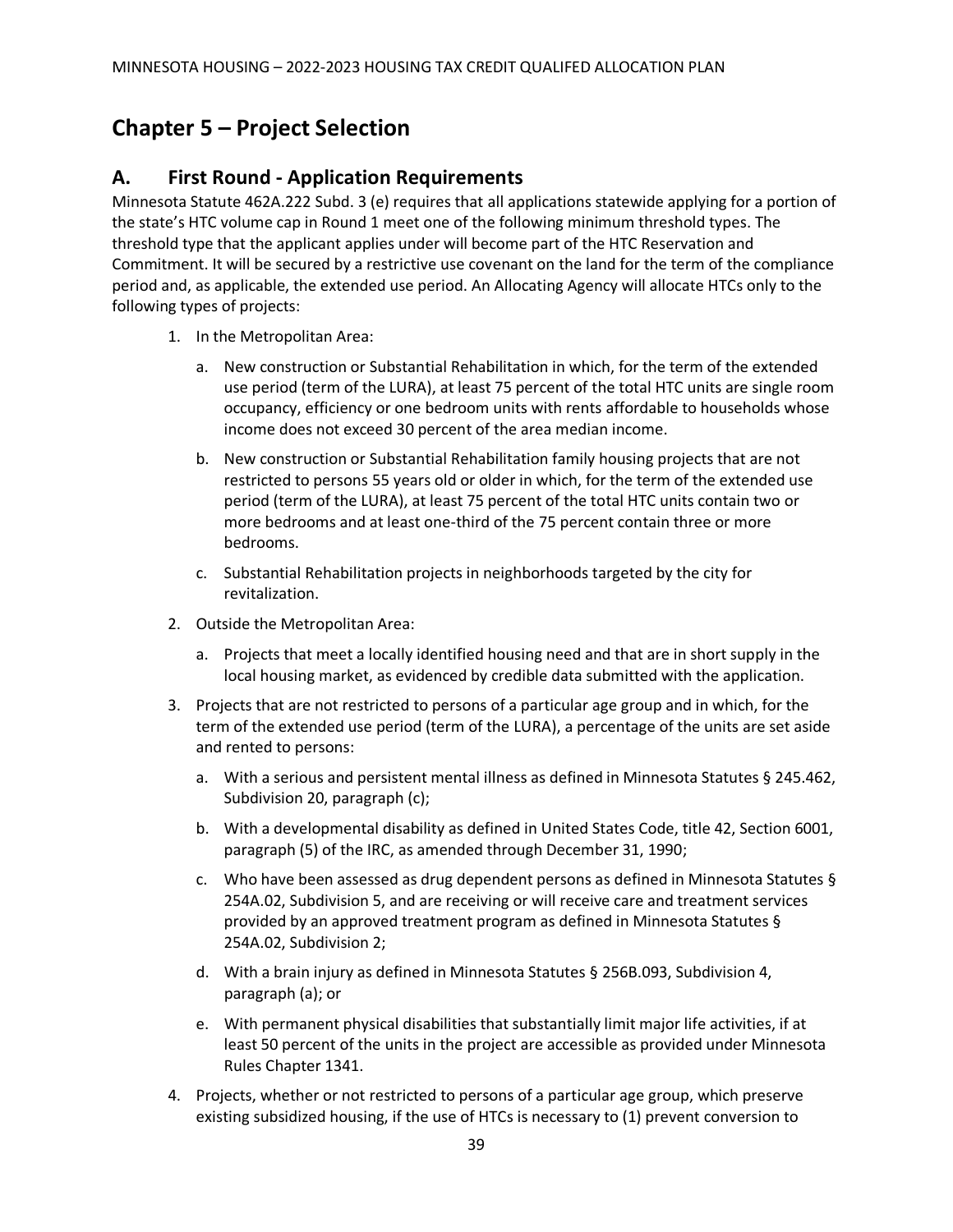market rate use or (2) to remedy physical deterioration of the project, which would result in loss of existing federal subsidies.

5. Projects financed by Rural Development, which meet statewide distribution goals.

### <span id="page-40-0"></span>**B. Strategic Priority**

To be eligible for HTCs from the state's volume cap, a developer must demonstrate that the project meets at least one of the HTC statutory strategic priorities or a strategic objective in Minnesota Housing's Strategic Plan. Residential rental housing projects financed with an allocation of tax-exempt bonds under chapter 474A are the highest strategic priority for tax credits in accordance with Minn. Stat. 462A.222, Subd. 3(d) and such projects need not meet a separate strategic priority.

### <span id="page-40-1"></span>**C. Selection and Preference Criteria**

All HTC applications are scored and/or reviewed in accordance with the Selection and Preference Criteria required by Section 42 and Minnesota Housing.

To be eligible for HTCs from the state's volume cap under Minnesota Housing's QAP, a developer must demonstrate that the project is eligible for no less than **80** points in the Self-Scoring Worksheet. This excludes projects funded through the RD/Small Projects set-aside, which must be eligible for no less than 30 points.

To be eligible for HTCs in association with tax exempt volume limited bonds under Minnesota Housing's QAP, a developer must demonstrate that the project is eligible for no less than **40** points in the Self-Scoring Worksheet.

For applicants requesting HTCs from the state's volume cap Minnesota Housing will first rank proposals. The highest-ranking proposals will then be reviewed in accordance with the following Project Selection requirements described in sections D through J of this chapter. Minnesota Housing reserves the right to reject applications not meeting these project selection requirements or to revise proposal features, and decrease associated scoring, to ensure the project meets the requirements. Lower ranking proposals will only be processed further if HTC volume cap remains available after the higher-ranking proposals are processed. Minnesota Housing may elect not to give partial HTCs to a higher-ranking application but to give the HTCs to the next ranking application that can use the balance of the HTCs (See Chapter 5. I.).

Selection Criteria consist of the following:

- a. Large Family Housing
- b. Senior Housing
- c. Permanent Supportive Housing for High Priority Homeless
- d. People with Disabilities
- e. Need for More Affordable Housing Options
- f. Workforce Housing Communities
- g. Transit and Walkability
- h. Community Development Initiative
- i. Equitable Development
- j. Rural/Tribal
- k. Multifamily Award History
- l. Black, Indigenous and People of Color-owned/Women-owned Business Enterprise (BIPOCBE/WBE)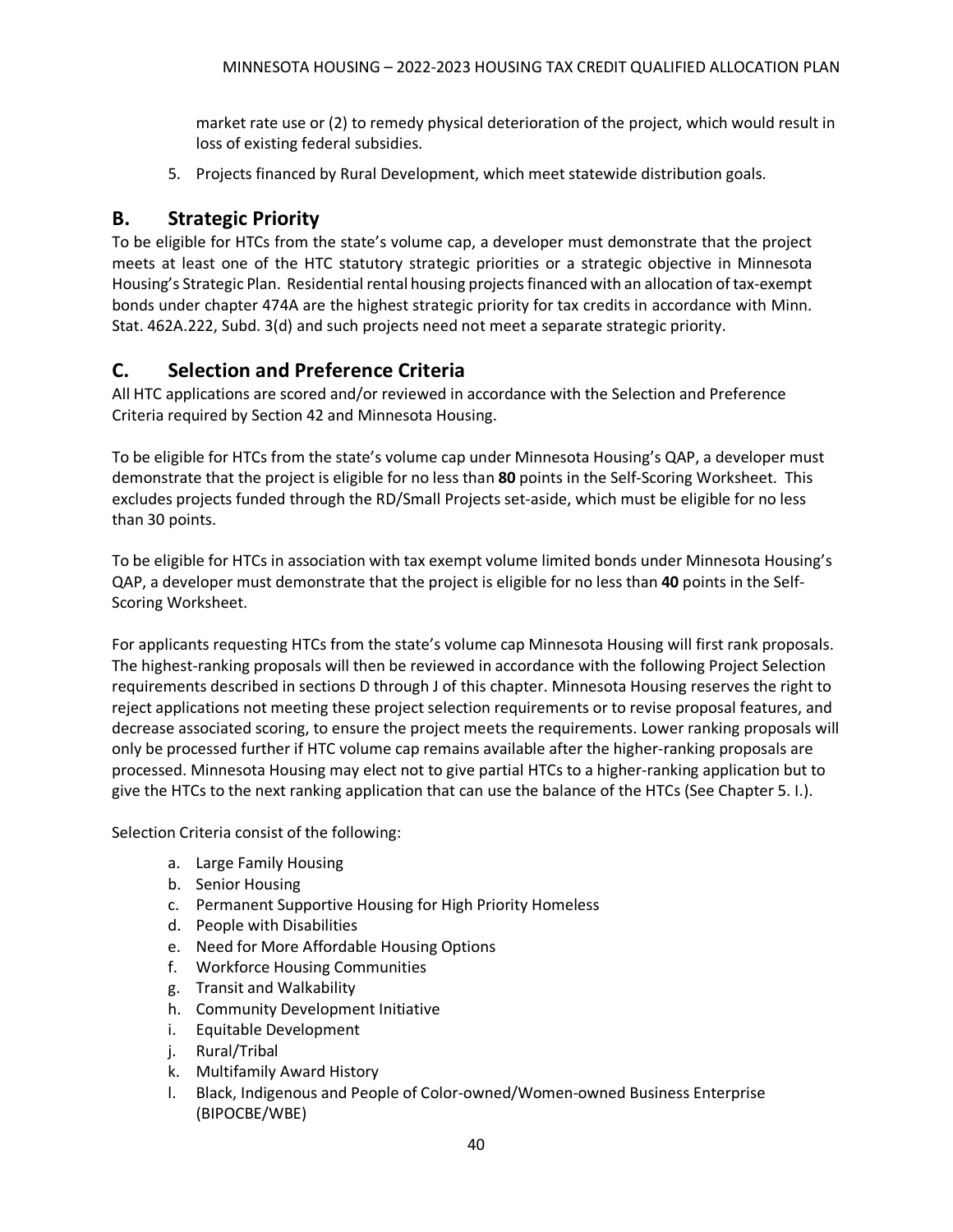- m. Preservation
- n. Financial Readiness to Proceed/Leveraged Funds
- o. Other Contributions
- p. Intermediary Costs
- q. Universal Design
- r. Smoke free Buildings
- s. Enhanced Sustainability
- t. Sponsor Characteristics Non-scoring selection criteria
- u. Public Housing waiting lists Non-scoring selection criteria

Preference Criteria consist of the following:

- a. Serves Lowest Income Tenants/Rents Reduction
- b. Rental Assistance
- c. Long Term Affordability
- d. QCT/Community Revitalization, Tribal Equivalent Areas, and Opportunity Zones
- e. Eventual Tenant Ownership Non-scoring selection criteria

### <span id="page-41-0"></span>**D. Tie Breakers**

If two or more proposals have an equal number of points, the following will be used to determine selection:

- 1. First tie breaker: Priority will be given to the project with the greater number of points in Preference criteria; if a tie still remains;
- 2. Second tie breaker: Priority will be given to the project that will have an Eventual Tenant Ownership component; if a tie still remains;
- 3. Third tie breaker: Priority will be given to a project located in a city, township or Tribal Reservation that has not received an allocation of HTC volume cap from Minnesota Housing in the last two years; if a tie still remains;
- 4. Fourth tie breaker: Priority will be given to the project with the highest percentage of Funds Secured, Awarded or Committed, as measured by the Financial Readiness to Proceed/Leveraged Funds selection criterion; if a tie still remains;
- 5. Fifth tie breaker: Priority will be given to the project with the lowest percentage of intermediary costs as measured by the Intermediary Costs selection criterion; if a tie still remains;
- 6. Sixth tie breaker will be by lot.

#### <span id="page-41-1"></span>**E. Market Review**

Minnesota Housing will conduct a market review to determine the housing needs of low-income individuals in the area to be served by the project. Minnesota Housing will evaluate the Market Study and in-house occupancy data to determine the marketability of the proposed project. For market consideration, applicants are responsible for providing evidence to document market feasibility at the time of application. Minnesota Housing may contact the applicant if there is a question as to the marketability of the proposed projects. The applicant may be given an opportunity to adjust the unit mix and/or number of units and resubmit prior to Minnesota Housing scoring of selection priority points.

Minnesota Housing may consult with local communities, Public Housing Authorities (PHAs), Housing and Redevelopment Authorities (HRAs), RD and HUD to determine the marketability of projects. If, in the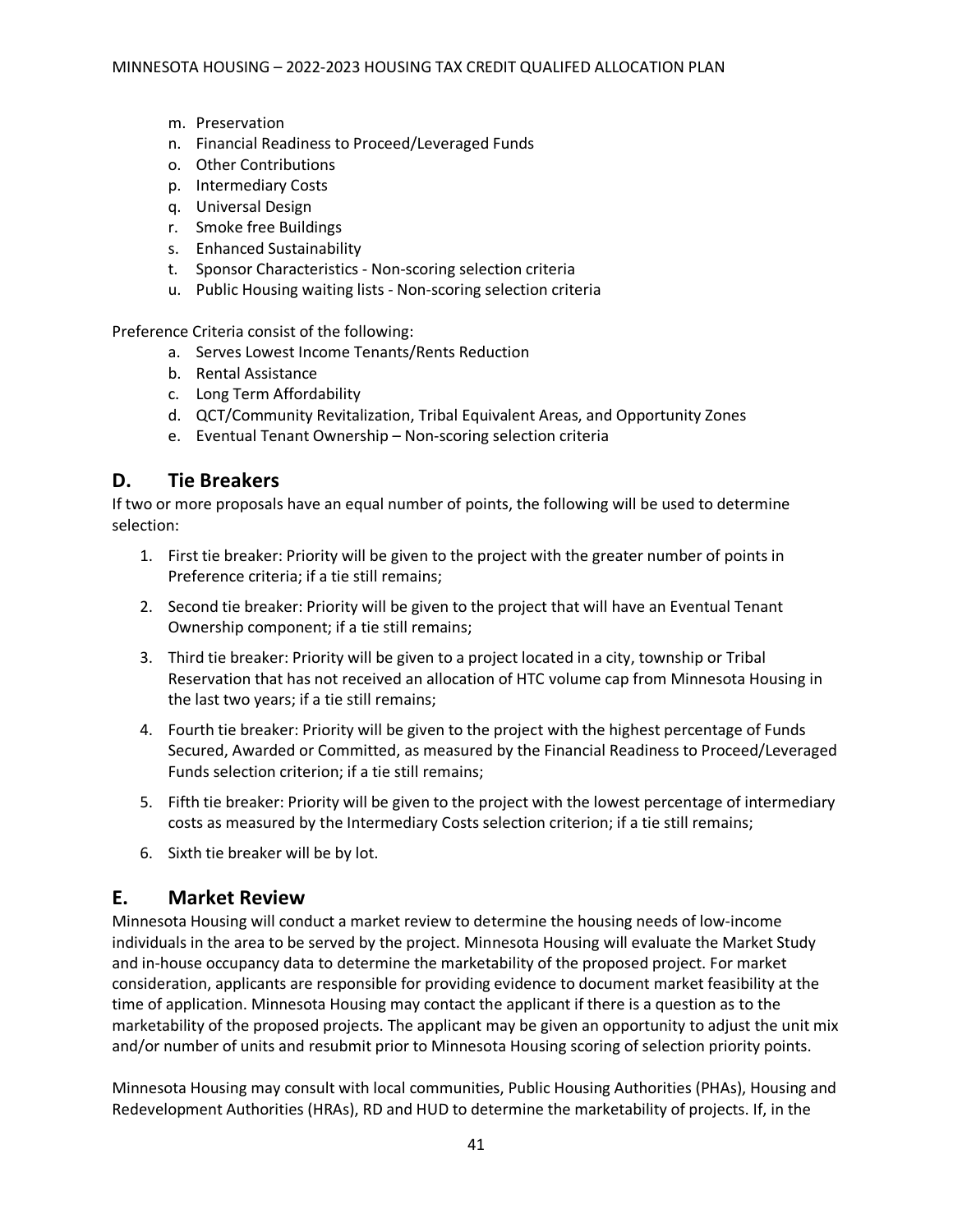opinion of Minnesota Housing, the issuance of the HTCs to a project could be detrimental to existing rental property, Minnesota Housing may not issue HTCs to the applicant. Proposed projects that do not appear marketable and do not modify their proposal will not receive further consideration in the current funding round.

### <span id="page-42-0"></span>**F. Design Review**

The proposed owner and architect must certify compliance with all the required development features outlined in Chapter 5 of the Minnesota Housing Rental Housing Design/Construction Standards before the project will be scored and ranked. (Refer to Chapter 4.E.)

### <span id="page-42-1"></span>**G. Development Team Review**

Minnesota Housing will also consider the following factors when evaluating an application for an HTC allocation or award:

- 1. The ability and capacity of the development team to proceed expeditiously to complete the proposed development and any previously selected projects still in process.
- 2. The prior record of the development team in meeting Minnesota Housing and IRS reporting requirements.
- 3. The experience of the development team in developing and managing similar residential housing.

Proposed projects from applicants that do not appear to have the experience, capacity or ability will not receive further consideration in the current funding cycle.

### <span id="page-42-2"></span>**H. Site Review**

Minnesota Housing staff may conduct a site inspection for each project passing all the project selection requirements described in sections A through F of this chapter for consistency with the principles of sound, affordable housing developments. Site inspections may be conducted to analyze physical characteristics; the surrounding property and community; the location of schools, shopping, public transportation, employment centers, community and housing service facilities; availability of utilities, water and sewage treatment facilities; and the suitability of the site for the proposed housing.

For purposes of Minnesota Housing's investment in affordable housing, the principles are as follows:

- 1. **Linkage**: Housing development must be part of a comprehensive community development effort that links housing, jobs, transportation, recreation, retail services, schools, and social and other services.
- 2. **Jobs**: Housing is part of the infrastructure necessary to sustain economic vitality. New housing must be located near jobs and in areas of job growth and must address housing needs of the local work force. Preference will be given to proposals that provide housing in communities with job growth.
- 3. **Land Use**: Housing must be developed to maximize the adaptive reuse of existing residential rental buildings and the use of existing infrastructure, where financially feasible. In cases of new developments, housing that maximizes the efficient use of land and infrastructure and minimizes the loss of agricultural and green space.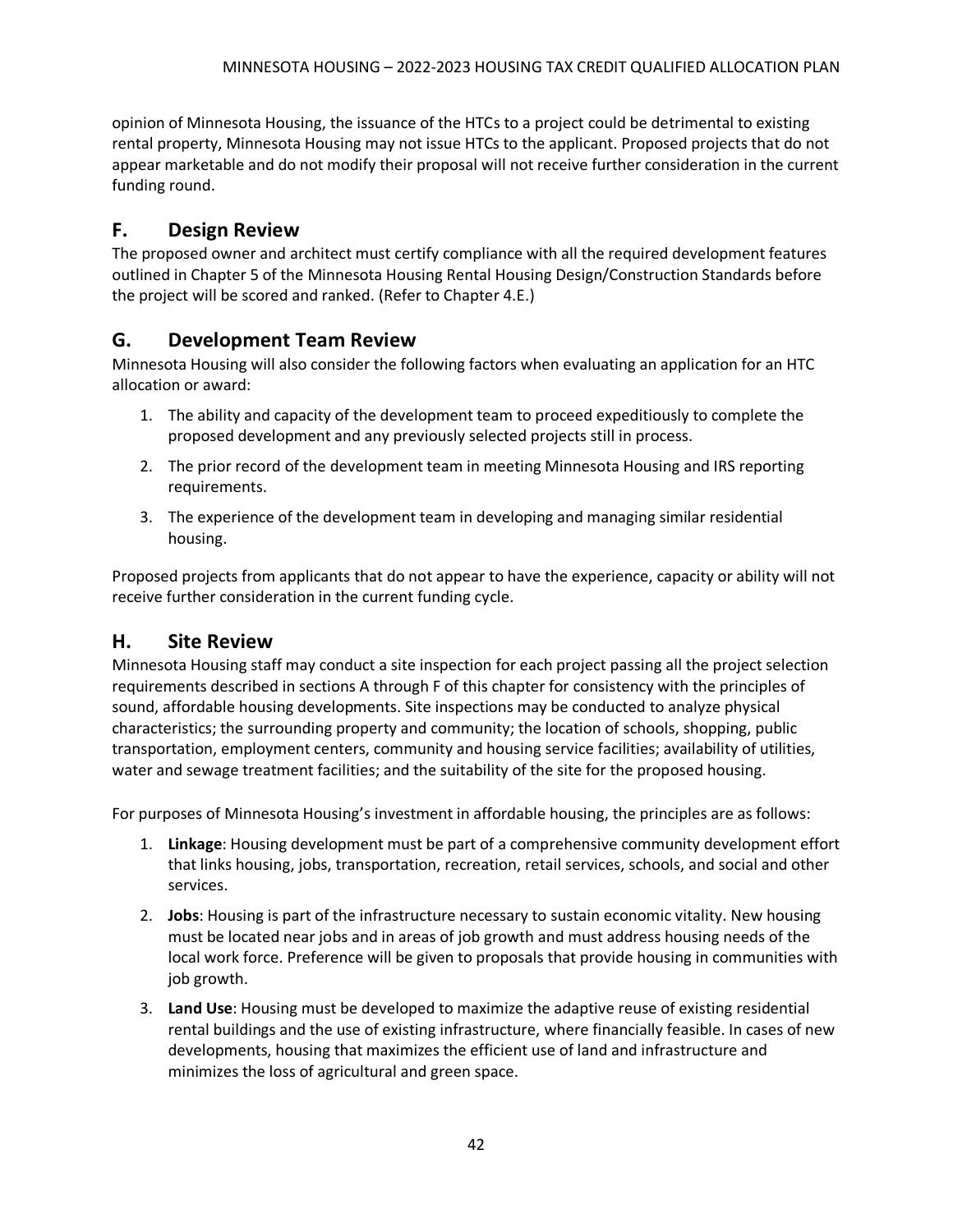4. **Transportation**: Housing must be developed near regional and interregional transportation corridors and transit ways.

Minnesota Housing will consider, but is not limited to, the following environmental criteria when evaluating a proposed site.

- 1. Noise
- 2. Flood plains and wetlands
- 3. Site safety
- 4. Toxic and hazardous waste
- 5. Underground storage tanks
- 6. Asbestos and lead based paint

Minnesota Housing may, at its sole discretion, reject applications or recapture HTCs from projects that appear unsuitable for the housing proposed.

### <span id="page-43-0"></span>**I. Underwriting Standards**

Proposals must meet all applicable Multifamily Underwriting Standards to receive an allocation or award of HTCs. The Underwriting Standards will be used by the agency for underwriting and sizing of the HTC allocation.

All operating assumptions, including for rent, vacancy, operating expenses, reserves, inflation assumptions and debt coverage ratios, must be consistent with the requirements of the Underwriting Standards. The structure of the development budget, including acquisition price; architect, general contracting, and developer fees; sales tax and energy rebates; as well as construction contingency, must also meet the Underwriting Standards.

Refer to the Minnesota Housing Multifamily Underwriting Standards and Multifamily Application Instructions: Consolidated RFP and HTC Rounds 1 and 2 for additional information and requirements.

### <span id="page-43-1"></span>**J. Financial Feasibility**

Proposals that meet the Project Selection Requirements in sections A through H and J will be evaluated for financial feasibility as required by IRS Treasury Regulation 1.42-17(a)(3) and Chapter 2.O. Projects determined not to be financially feasible will not be processed further in the current funding cycle.

An application's structuring may be revised by Minnesota Housing during this review to ensure financial feasibility or to meet required components of the Underwriting Standards, as applicable, and a reduction to the application's scoring may occur as a result of these revisions.

### <span id="page-43-2"></span>**K. Development Cost Review**

Minnesota Housing will review project costs based on comparability and reasonableness. Minnesota Housing may, at its sole discretion, reject applications that appear to have excessive project costs. (Also refer to Chapter 4.A. Project Cost Reasonableness)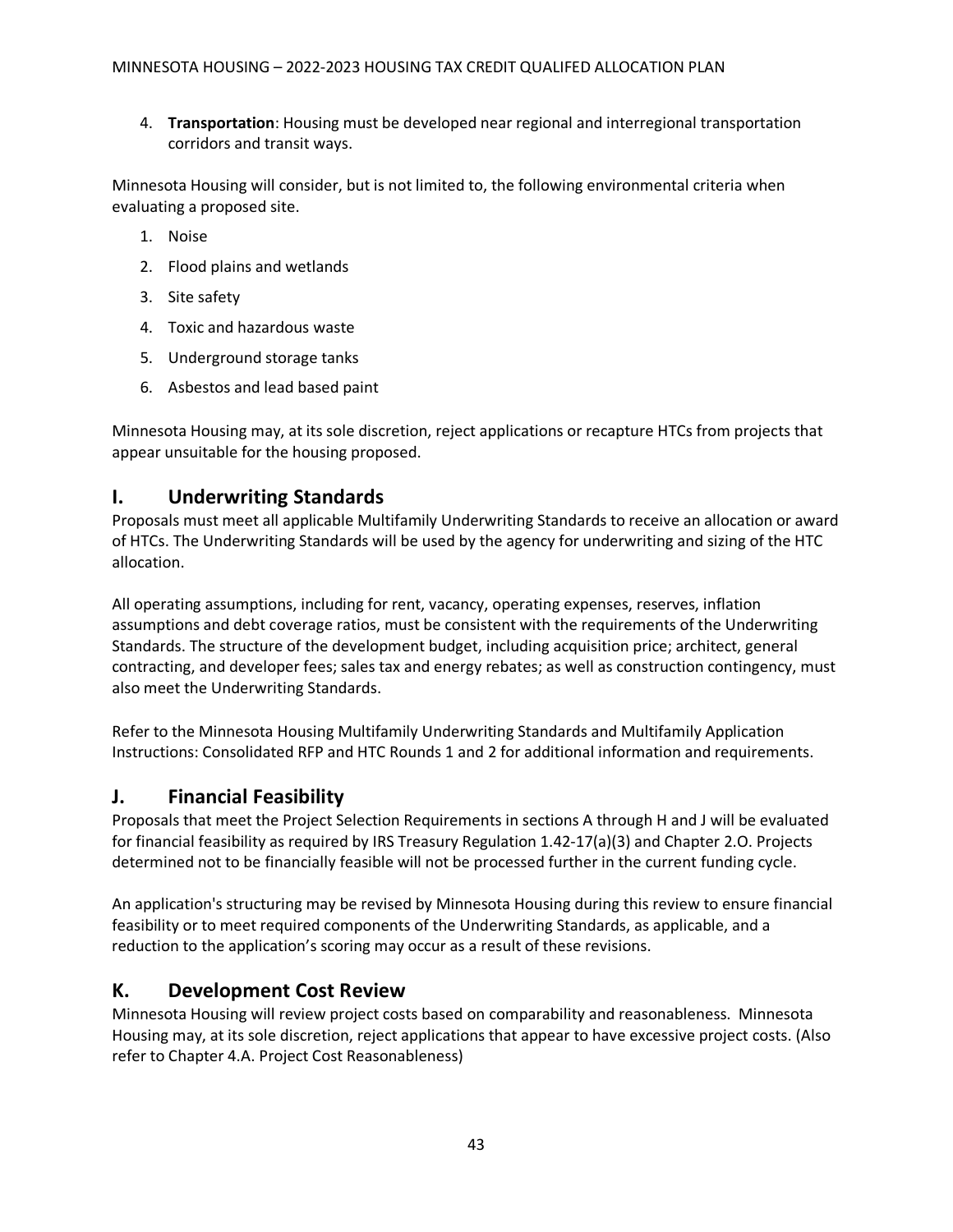# <span id="page-44-0"></span>**Chapter 6 – Submission Requirements**

It is the applicant's responsibility to be aware of the submission requirements needed to proceed to the next step in obtaining an allocation or award. If the applicant is unable to meet the submission requirements (financing, zoning, site control, syndication, construction start, etc.) in a timely manner, or if approvals have expired, the application will no longer be processed and the application fee will be forfeited. **Any submissions not meeting the requirements below will be returned to the applicant and fees paid will not be refunded.**

### <span id="page-44-1"></span>**A. Application Requirements**

Required HTC application materials are incorporated into the Application Checklist in the Multifamily Customer Portal (Portal), including the Intent to Apply, which is due in advance of the application. The Multifamily Application Instructions: Consolidated RFP and HTC Round 1 and 2 and the Scoring Guide provide comprehensive resources for these application materials and submittal instructions. The Multifamily and Housing Tax Credit application materials can be found in the Portal and on the Application Resources and Tax Credits web pages.

If a Minnesota Housing Multifamily first mortgage and/or deferred loan are sought in conjunction with the HTC application, many HTC forms and submissions are identical to the forms and submissions required for other Minnesota Housing funding sources under the Consolidated Request for Proposals (RFP) or open pipeline.

A complete application must be submitted no later than each of the application due dates in order to be considered for selection, within the applicable competition.

Minnesota Housing will base its selection decision upon the application and attachments received on the application due date. Minnesota Housing reserves the right, in its sole discretion, to request additional information or deem an error related to an application to be immaterial.

No project may be divided into two or more projects during a single funding round to receive HTCs. Multiple applications, determined by Minnesota Housing to be one project, will be returned to the applicant and all fees forfeited. Minnesota Housing will consider factors such as, but not limited to, ownership entities, general partnerships, sponsor relationships and location of project, if contiguous site, to determine if a multiple application exists.

Upon receipt of an application, as required by federal law, Minnesota Housing will notify the Chief Executive Officer of the local jurisdiction where the proposed project is planned. This notification will include characteristics of the proposed HTC project and provide an opportunity for the local unit of government to comment on the project.

Information submitted in an application for HTCs is information that is accessible to the public pursuant to Minnesota Statutes, Chapter 13.

#### **Self-Scoring Worksheet**

The Self-Scoring Worksheet and the Scoring Guide provide comprehensive resources for the documentation materials and submittal instructions.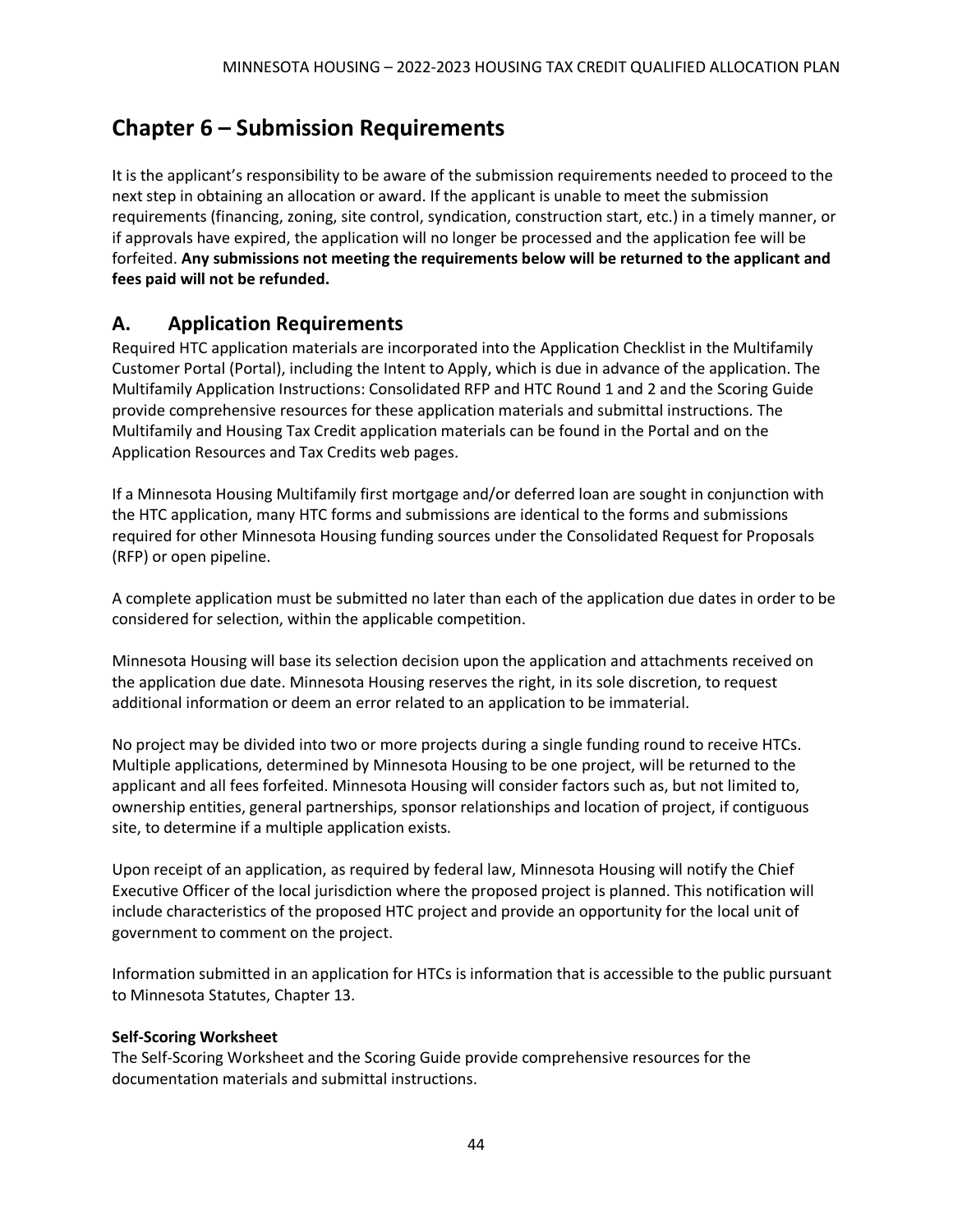#### **Minimum Threshold Evidence**

For Round 1, all 9 percent HTC projects are required to provide evidence of meeting one of the threshold types defined in Chapter 5. Copies of the QAP and sample letter format are located in the Housing Tax Credit Allocation or Housing Tax Credits Reference Materials sections. In meeting the requirements of thresholds, fractions of units are not counted as a whole unit. Where unit percentage calculations result in a fraction of a unit being required, the fraction of a unit must be rounded up to next whole unit.

#### **Local HRA/PHA Notice and Agreement Form**

Section 42 of the IRC requires an allocating agency to give preference to owners that agree to utilize the local HRA or PHA waiting list to identify eligible individuals and households to fill vacant units. Applicants applying for HTCs must sign an agreement to utilize the public housing and Section 8 waiting lists as applicable.

#### **Preservation**

Applicants applying for HTCs and claiming points under this section must provide all required supporting documentation, as detailed in the Multifamily Customer Portal and Scoring Guide.

Applicants must choose one of three thresholds: Risk of Loss Due to Market Conversion, Risk of Loss Due to Critical Physical Needs or Risk of Loss Due to Ownership Capacity/Program Commitment.

Applicants meeting one of the three thresholds may claim points under Existing Federal Assistance – Tier 1, Existing Federal Assistance – Tier 2 or Critical Affordable Units at Risk of Loss. For more detailed information refer to requirements contained in the Self-Scoring Worksheet.

#### **Evidence for People with Disabilities**

To receive points under People with Disabilities, the proposal must meet all of the requirements contained in the Self-Scoring Worksheet.

#### **People with Disabilities Performance Requirement Relief Provisions:**

Specific performance requirement relief provisions are available for projects receiving points under the category of the People with Disabilities Selection Criterion of the Self-Scoring Worksheet for PWD Units.

If, for a particular unit meeting the criteria and receiving points under the People with Disabilities Selection Criterion (PWD Unit(s)), the necessary rental assistance or operating support (collectively PWD Unit subsidy) is (i) withdrawn or terminated due to reasons not attributable to the actions or inactions of the owner; (ii) such withdrawal or termination materially adversely impacts the financial feasibility of the project; (iii) alternative funding is unavailable; and (iv) the project is otherwise in full compliance with all the terms of the funding for the project, the owner may petition Minnesota Housing to eliminate its requirements for the affected PWD Unit(s). Such petition shall contain all material facts and supporting documentation substantiating owner's request including, but not limited to, items (i), (ii) and (iii) above. Upon confirmation of such facts, which such confirmation shall not be unreasonably withheld or delayed, owner shall no longer be required to treat such PWD Unit(s) as PWD Unit(s) but must convert the rents of those units to the 50 percent HTC rent limit; **provided that more restrictive threshold, selection priority or funding requirements, if any, do not apply**. If such conversion occurs, in order to retain the HTC allocation, the above described 50 percent HTC rent limit and the Section 42 minimum set-aside elected for the project by the owner must be maintained for the remainder of the HTC compliance and extended use periods.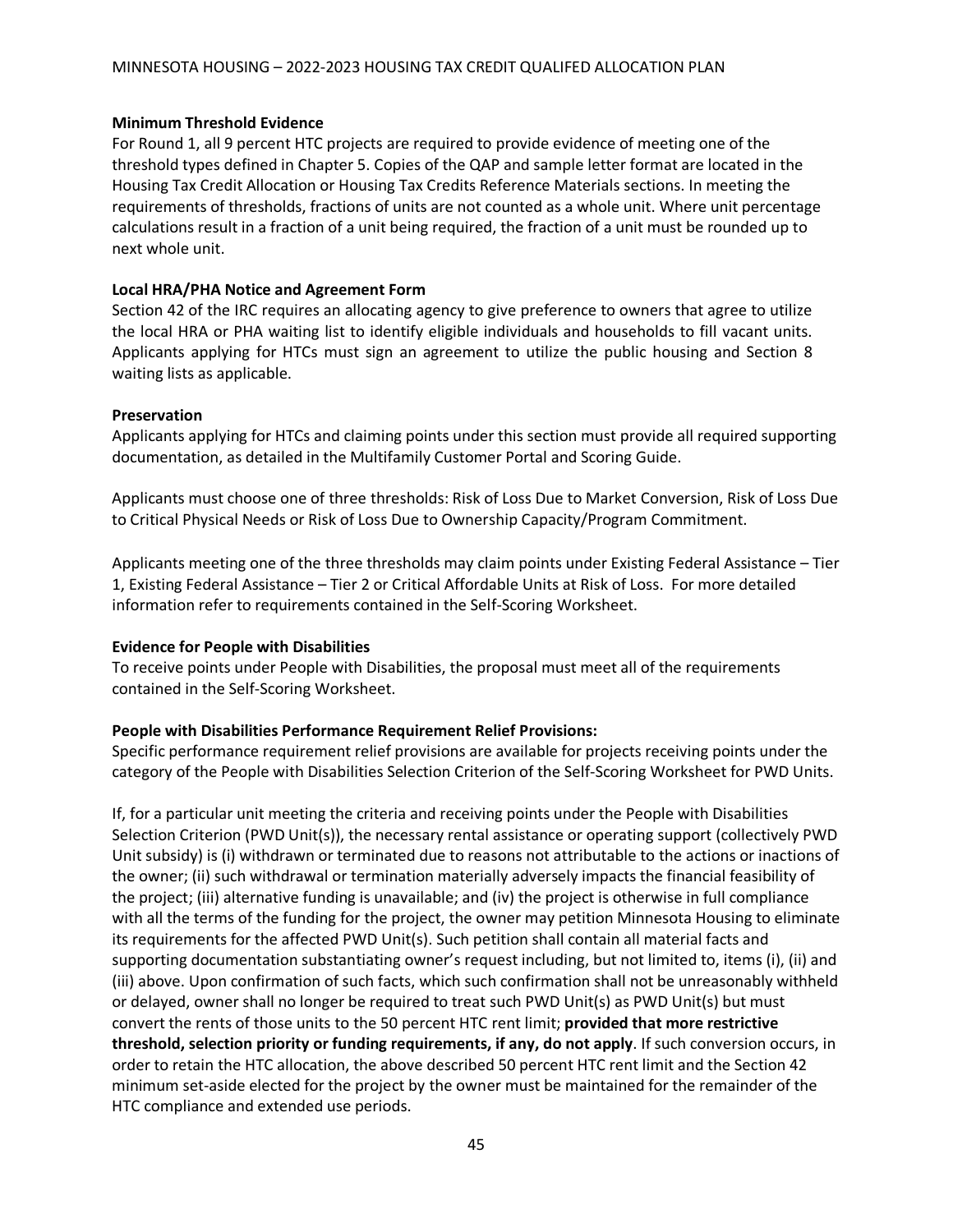If, for a particular PWD Unit(s), the necessary tenant support services funding is (i) withdrawn or terminated due to reasons not attributable to the actions or inactions of the owner; (ii) alternative funding or an alternative service provider is unavailable; and (iii) the project is otherwise in full compliance with all the terms of the funding for the project, the owner may petition Minnesota Housing to modify its requirements for the provision of such tenant services for the affected PWD Units(s). Such petition shall contain all material facts and supporting documentation substantiating owner's request including, but not limited to, items (i) and (ii) of this paragraph. Upon confirmation of such facts, which such confirmation shall not be unreasonably withheld or delayed, owner shall modify its provision of such tenant support services for the affected PWD Unit(s) in a manner consistent with Minnesota Housing's modified requirements for the provision of tenant services for the PWD Unit(s), **provided that more restrictive threshold, selection priority or funding requirements, if any, do not apply.**

If Minnesota Housing shall, at any time thereafter, in its sole discretion, determine that a PWD Unit subsidy may be available for the remainder of the HTC compliance and extended use periods, that would not adversely affect the full availability of the HTC allocation, and would permit the PWD Unit(s) to again serve People with Disabilities households, then at Minnesota Housing's request the owner shall promptly apply for such PWD Unit subsidy for the PWD Unit(s), upon terms reasonably acceptable to such owner, and if such PWD Unit subsidy is obtained, shall again set aside such PWD Unit(s), when and to the extent then available, people with disabilities needs qualifying individuals.

In addition, if Minnesota Housing shall, at any time thereafter, in its sole discretion, determines that PWD Unit tenant support services funding may be available for the remainder of the HTC compliance and extended use periods, that would not adversely affect the full availability of the HTC allocation and would permit the affected PWD Unit(s) to again provide tenant support services to households targeting People with Disabilities, then at Minnesota Housing's request, the owner shall promptly apply for such PWD Unit tenant support services funding for the affected PWD Unit(s), upon terms reasonably acceptable to such owner, and if such PWD Unit tenant support services funding is obtained, shall resume providing PWD Unit tenant support services, when and to the extent then available, to people with disabilities needs qualifying individuals.

#### **Evidence of targeting units for Permanent Supportive Housing for High Priority Homeless**

In accordance with Minnesota's Plan to Prevent and End Homelessness, Minnesota Housing is the lead agency for the action plan to increase affordable and supportive housing units to address the housing gap for people at risk of and experiencing homelessness. HTCs represent one of several resources identified to attain this goal. To receive points under Permanent Supportive Housing for High Priority Homeless, the proposal must meet all of the requirements contained in the Self-Scoring Worksheet.

**High Priority Homeless Performance Requirement Relief Provisions:** Specific performance requirement relief provisions are available for projects receiving points under the Permanent Supportive Housing for High Priority Homeless (HPH) Selection Criterion of the Self-Scoring Worksheet for HPH Units.

The following relief provisions may be considered for developments with HPH Units and are subject to Minnesota Housing approval:

1. An owner may request approval in writing from Minnesota Housing to prioritize filling a vacant HPH Unit(s) with the next highest need household in accordance with the Supportive Housing Guide if the HPH Unit(s) is unable to be filled with highest priority household on the permanent supportive housing waitlist in the Coordinated Entry system.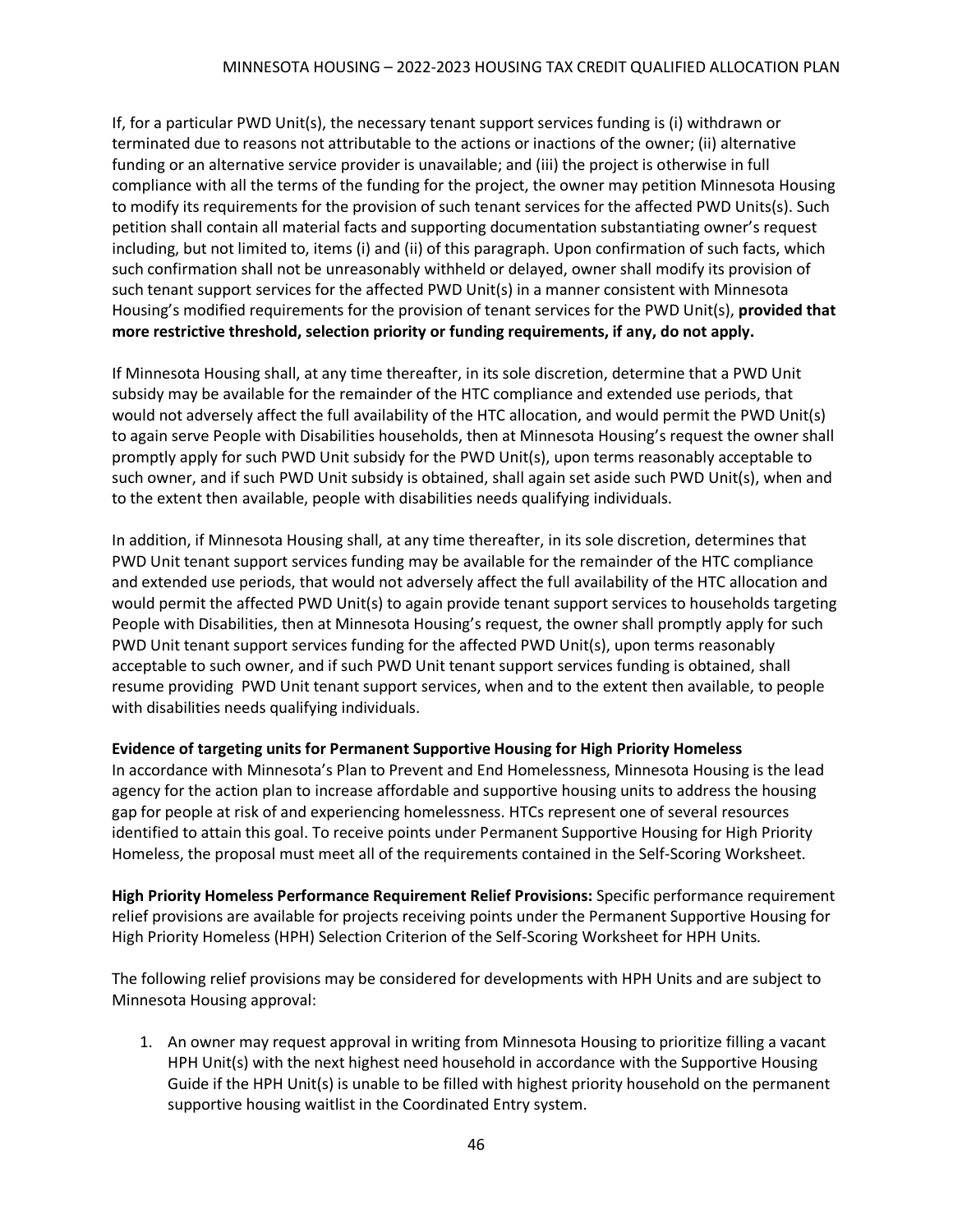- 2. If, after a minimum 60-day period, or other time period approved by Minnesota Housing when reasonable options have been exhausted, an HPH Unit(s) is unable to be filled by a household through the Coordinated Entry system or the prioritization process outlined above, temporary relief from the HPH Unit may be requested from Minnesota Housing to permit a non-HPH household to fill the unit. The next comparable available unit is subject to the HPH Unit requirements when a vacancy occurs.
- 3. If a particular HPH Unit(s) experiences unexpected loss of rental or operating support, or tenant support services funding (collectively HPH Unit subsidy), and meets the conditions below, the owner may petition Minnesota Housing to eliminate its requirements for the affected HPH Unit(s):
	- (i) the HPH Unit subsidy was withdrawn or terminated due to reasons not attributable to the actions or inactions of the owner;
	- (ii) such withdrawal or termination materially adversely impacts the financial feasibility of the project;
	- (iii) alternative funding or an alternative service provider is unavailable; and
	- (iv) the project is otherwise in full compliance with all the terms of the funding for the project

If any of the conditions of number three above are met, the owner may petition Minnesota Housing to eliminate its requirements for the affected HPH Unit(s). Such petition shall contain all material facts and supporting documentation substantiating owner's request including, but not limited to, items (i), (ii) and (iii) above. Upon confirmation of such facts, which such confirmation shall not be unreasonably withheld or delayed, owner shall no longer be required to treat such HPH Unit(s) as HPH Unit(s) but must convert the rents of those units to the 50 percent HTC rent limit; provided that more restrictive threshold, selection priority or funding requirements, if any, do not apply. If such conversion occurs, in order to retain the HTC allocation, the above described 50 percent HTC rent limit and the Section 42 minimum set-aside elected for the project by the owner must be maintained for the remainder of the HTC compliance and extended use periods.

If Minnesota Housing shall, at any time thereafter, in its sole discretion, determine that an HPH Unit subsidy may be available for the remainder of the HTC compliance and extended use periods, that would not adversely affect the full availability of the HTC allocation and would permit the HPH Unit(s) to again serve households experiencing homelessness, then at Minnesota Housing's request the owner shall promptly apply for such HPH Unit subsidy for the Homeless unit(s), upon terms reasonably acceptable to such owner, and if such HPH Unit subsidy is obtained, shall again set aside such HPH Unit(s), when and to the extent then available, to households experiencing homelessness.

**Serves Lowest Income Tenants/ Rent Reduction Units Performance Requirement Relief Revisions** Specific performance requirement relief provisions are available for projects receiving points under the Serves Lowest Income Tenants/ Rent Reduction selection criterion of the Self-Scoring Worksheet for 30 percent MTSP Units.

If, for a particular unit meeting the criteria and receiving points under the Serves Lowest Income Tenants/ Rent Reduction selection criterion for further restricting rents to at or below 30 percent MTSP (30 percent Unit(s)), the owner may petition Minnesota Housing to eliminate its requirements for the affected Further Restricted Rental Assisted Units (FRRA Unit(s)). Such petition shall contain all material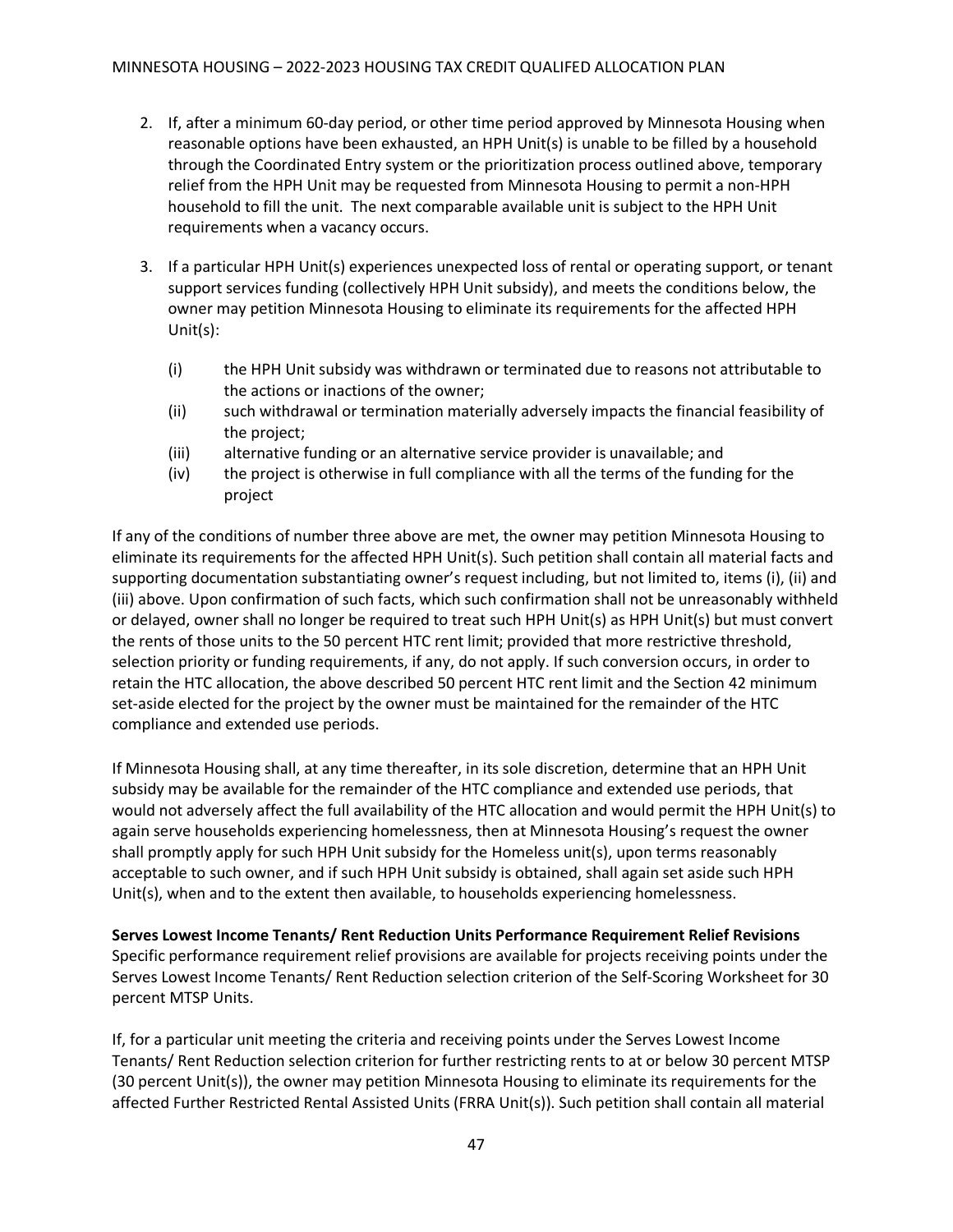facts and supporting documentation substantiating owner's request. Upon confirmation of such facts, which such confirmation shall not be unreasonably withheld or delayed, owner shall no longer be required to treat such 30 percent Unit(s) as 30 percent Unit(s) but must convert the rents of those units to the 50 percent HTC rent limit; **provided that more restrictive threshold, selection priority or funding requirements, if any, do not apply**. If such conversion occurs, in order to retain the HTC allocation, the above described 50 percent HTC rent limit and the Section 42 minimum set-aside elected for the project by the owner must be maintained for the remainder of the HTC compliance and extended use periods.

If Minnesota Housing shall, at any time thereafter, in its sole discretion, determines that a 30 percent Unit may be available for the remainder of the HTC compliance and extended use periods, that would not adversely affect the full availability of the HTC allocation, and would permit the 30 percent Unit(s) to restrict rents to 30 percent HTC rent limit again.

#### **Rental Assistance Performance Requirement Relief Provisions**

Specific performance requirement relief provisions are available for projects receiving points under the Rental Assistance selection criterion of the Self-Scoring Worksheet for Rental Assisted Units.

If, for a particular unit meeting the criteria and receiving points under the Rental Assistance selection criterion for Rental Assisted Units (RA Unit(s)), the necessary rental assistance or operating support (collectively RA Unit subsidy) is (i) not renewed, withdrawn, or terminated due to reasons not attributable to the actions or inactions of the owner; ii) alternative funding is unavailable; and (iii) the project is otherwise in full compliance with all the terms of the funding for the project, the owner may petition Minnesota Housing to eliminate its requirements for the affected RA Unit(s). Such petition shall contain all material facts and supporting documentation substantiating owner's request including, but not limited to, items (i), (ii) and (iii) above. Upon confirmation of such facts, which such confirmation shall not be unreasonably withheld or delayed, owner shall no longer be required to treat such RA Unit(s) as RA Unit(s) but must convert the rents of those units to the 50 percent HTC rent limit; **provided that more restrictive threshold, selection priority or funding requirements, if any, do not apply**. If such conversion occurs, in order to retain the HTC allocation, the above described 50 percent HTC rent limit and the Section 42 minimum set-aside elected for the project by the owner must be maintained for the remainder of the 10-year period.

If Minnesota Housing shall, at any time thereafter, in its sole discretion, determines that an RA Unit subsidy may be available for the remainder of the 10 year period, that would not adversely affect the full availability of the HTC allocation, and would permit the RA Unit(s) to again serve 30 percent income households, then at Minnesota Housing's request, the owner shall promptly apply for such RA Unit subsidy for the RA Unit(s), upon terms reasonably acceptable to such owner, and if such RA Unit subsidy is obtained, shall again set aside such RA Unit(s), when and to the extent then available, to income qualifying individuals.

#### **Further Restricted Rental Assisted Units Performance Requirement Relief Revisions**

Specific performance requirement relief provisions are available for projects receiving points under the Rental Assistance selection criterion for Further Restricted Rental Assistance of the Self-Scoring Worksheet for further restricted Units.

If, for a particular unit meeting the criteria and receiving points under the Rental Assistance selection criterion for Further Restricted Rental Assisted Units (FRRA Unit(s), the necessary rental assistance or operating support (collectively FRRA Unit subsidy) is (i) withdrawn or terminated due to reasons not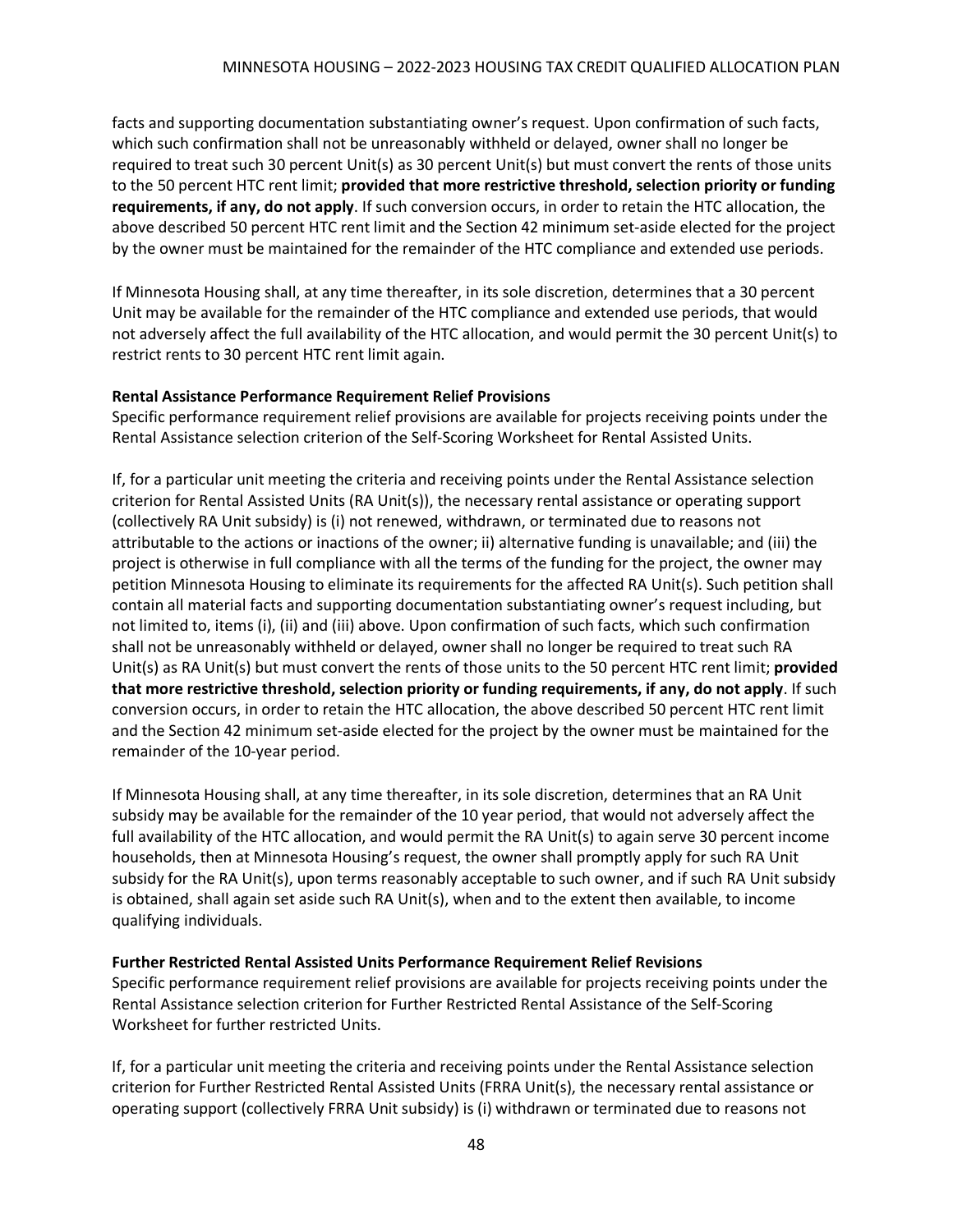attributable to the actions or inactions of the owner; (ii) such withdrawal or termination materially adversely impacts the financial feasibility of the project; (iii) alternative funding is unavailable; and (iv) the project is otherwise in full compliance with all the terms of the funding for the project, the owner may petition Minnesota Housing to eliminate its requirements for the affected FRRA Unit(s). Such petition shall contain all material facts and supporting documentation substantiating owner's request including, but not limited to, items (i), (ii) and (iii) above. Upon confirmation of such facts, which such confirmation shall not be unreasonably withheld or delayed, owner shall no longer be required to treat such FRRA Unit(s) as FRRA Unit(s) but must convert the rents of those units to the 50 percent HTC rent limit; **provided that more restrictive threshold, selection priority or funding requirements, if any, do not apply**. If such conversion occurs, in order to retain the HTC allocation, the above described 50 percent HTC rent limit and the Section 42 minimum set-aside elected for the project by the owner must be maintained for the remainder of the HTC compliance and extended use periods.

If Minnesota Housing shall, at any time thereafter, in its sole discretion, determines that an FRRA Unit subsidy may be available for the remainder of the HTC compliance and extended use periods, that would not adversely affect the full availability of the HTC allocation, and would permit the FRRA Unit(s) to again serve 30 percent income households, then at Minnesota Housing's request, the owner shall promptly apply for such FRRA Unit subsidy for the FRRA Unit(s), upon terms reasonably acceptable to such owner, and if such FRRA Units subsidy is obtained, shall again set aside such FRRA Unit(s), when and to the extent then available, to income qualifying individuals.

#### **Universal Design**

Provide HTC Design Standards/Review Process Certification certifying that design features, which allow points for the benefit of a development's selection, will be delivered in the final project.

### <span id="page-49-0"></span>**B. Carryover Requirements**

Several changes to Section 42 of the IRC were included in legislation passed by Congress in July 2008 as part of the Housing and Economic Recovery Act of 2008. These amendments made certain changes to the carryover allocation requirements. Only limited guidance has been issued by the IRS regarding these changes. No assurances can be given that additional IRS guidance will not require further adjustments to the QAP and additional reviews of selected developments relating to carryover**.**

In addition to meeting requirements of federal law, the applicant of a selected project must provide no later than November 1 or the next calendar business day of the year in which the reservation was issued, a complete carryover package in final form containing all the required documents in a form satisfactory to Minnesota Housing. Late fees will be enforced (see Chapter 8). All required carryover application materials must be submitted through the Multifamily Customer Portal.

**NOTE:** New requests by applicants/developers to Minnesota Housing to apply the 30 percent state designated basis boost at time of carryover application must be formally made in writing. The request must clearly outline the reasons supporting the request and clearly demonstrate how the proposal meets the criteria established by Minnesota Housing for receiving boost considerations.

Application forms containing incomplete revisions are not acceptable and may be returned to the applicant.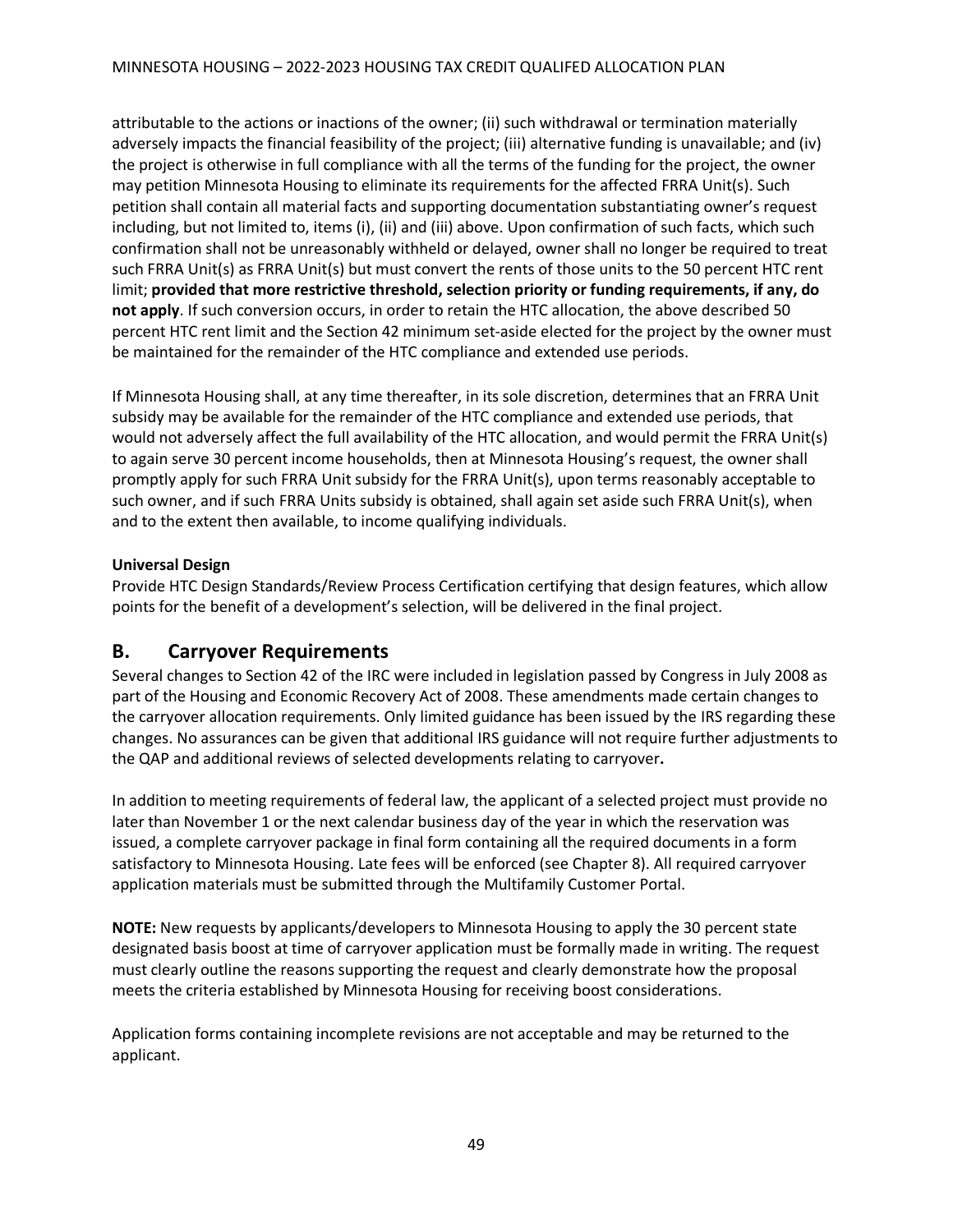#### **Owner Certification/Application for Carryover Allocation**

Provide a signed and notarized Owner Certification/Application for Carryover Allocation Form

#### **Building Information**

Provide a completed Building Information Form.

#### **Attorney's Opinion Letter**

Provide an attorney's opinion letter in an approved Minnesota Housing Form verifying:

- 1. The legal description of the project property (to be attached to the opinion and labeled Exhibit A) and that it is correct and identical to the property identified in the application and the reservation letter.
- 2. The name of the entity that will be/is the owner for tax purposes, and/or has demonstrated continued site control of the land and depreciable real property identified as the project in the application and the reservation letter.
- 3. The name, legal designation and Tax Identification Number (TIN) of the ownership entity that will receive the HTCs and the legal designation of the party that signed the application.
- 4. The name, legal designation and Tax Identification Number (TIN) of all the general partner(s), and the names of the managing partner(s), contact person(s) and the required authorized signatories. If the partners are an organized entity, such as a limited liability corporation, a limited liability partnership, or an organized partnership, provide the above information for each such entity.
- 5. Identification and copies of any waivers required by Section 42 obtained from the IRS.
- 6. The buildings identified in the application qualify for an award or allocation of HTCs under Section 42
- 7. Any additional information deemed necessary by Minnesota Housing.

#### **Certified Public Accountants Certification**

Provide a written Certified Public Accountant's Certification in an approved Minnesota Housing form verifying:

- 1. The amount of the reasonably expected basis, the carryover basis and the percent of the expenses incurred.
- 2. More than 10 percent of the reasonably expected basis on the project must be expended by the later of the date, which is one year after the date that the allocation is made or the close of the calendar year in which the allocation is made. If the final carryover basis and expenditures information is not available at the time the carryover application is due, the application must include a written estimate of this information prepared by the owner. Final CPA certifications of this information must be submitted to Minnesota Housing prior to the deadlines established by Section 42 and by no later than Minnesota Housing's submission deadline of May 1 of the calendar year after the allocation is made. If May 1 is not a business day, then certification will be due the next calendar business day. Minnesota Housing will consider an extension to this deadline via written request by the owner/applicant. The request for extension must be submitted by May 1 and also include information explaining why the extension is requested. Minnesota Housing will issue a written response to all extension requests. An extension until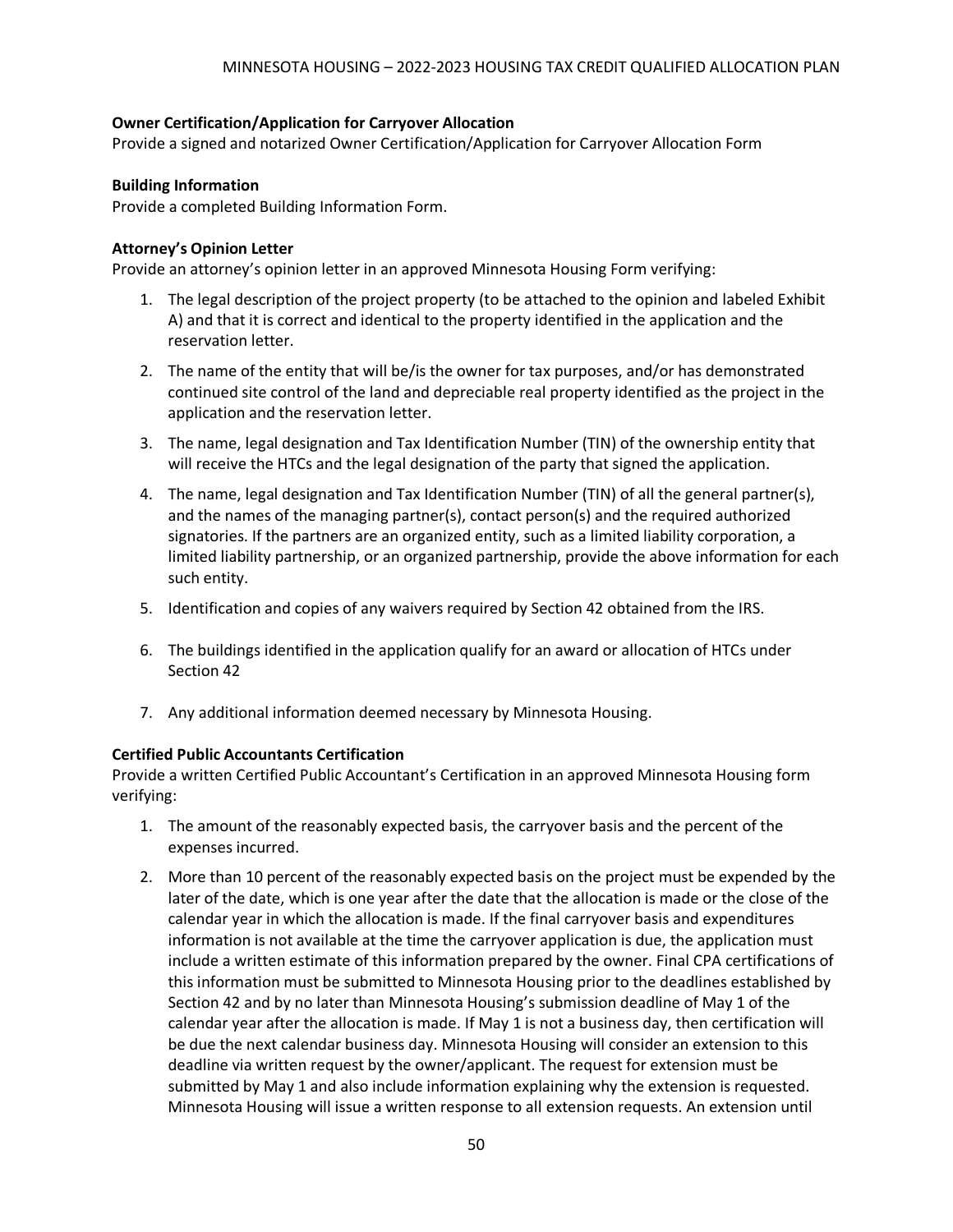October 1 of the calendar year after the allocation is made will be the maximum allowable. If October 1 is not a business day then the certification will be due the next calendar business day.

3. A statement of non-affiliation with the developer and/or owner.

#### **Sources of Funds**

Identify the sources of construction, interim and permanent financing. The agreement must:

- 1. Be in writing
- 2. Specify the consideration for the transaction and pertinent terms
- 3. Be signed by both the lender and the borrower
- 4. Be current and state both the effective and expiration dates

#### **Rental Assistance**

Provide a description of any governmental assistance and/or rental assistance. This includes copies of any contracts/agreements executed or any applications made for rental assistance for the project. (Refer to the Rental Assistance section of the Self-Scoring Worksheet.)

#### **Gross Rent Floor Election**

If choosing to make the election at this time, supply a fully executed Statement of Election of Gross Rent Floor including each building of the development in which there are HTC units. If the required fully executed form(s) with all elections made by the owner are not submitted to Minnesota Housing by a date no later than the date the project is placed in service, the gross rent floor will be determined to have been elected as the gross rent effective on the allocation date (the earlier of carryover or 8609) of the HTCs.

#### **Fair Housing and Equal Employment Opportunity Forms**

It is the policy of Minnesota Housing to take affirmative action to provide equal opportunity in all of its endeavors. Complete, execute and return the following forms:

- 1. Affirmative Fair Housing Marketing Plan describing the marketing strategies that an owner will use including, but not limited to, special efforts the owner will make to attract persons who are least likely to apply in addition to a broad cross section of the local population without regard to protected classes under federal fair housing law: race, color, religion, sex, national origin, disability or familial status; or under Minnesota law: marital status, status with regard to public assistance, creed and sexual orientation.
- 2. Equal Employment Opportunity Policy Statement.

#### **Tenant Selection Plan**

Provide a written tenant selection plan describing the tenant selection policy that an owner will use. The tenant selection plan must be submitted and reviewed by Minnesota Housing prior to the issuance of the 8609. The Plan must be developed and implemented in accordance with Minnesota Housing's Tenant Selection Plan Guidelines which is published on the agency website.

#### **Identity of Interest**

Provide a written disclosure as to any and all Identity of Interest parties (see Chapter 2.L. and 2.M.).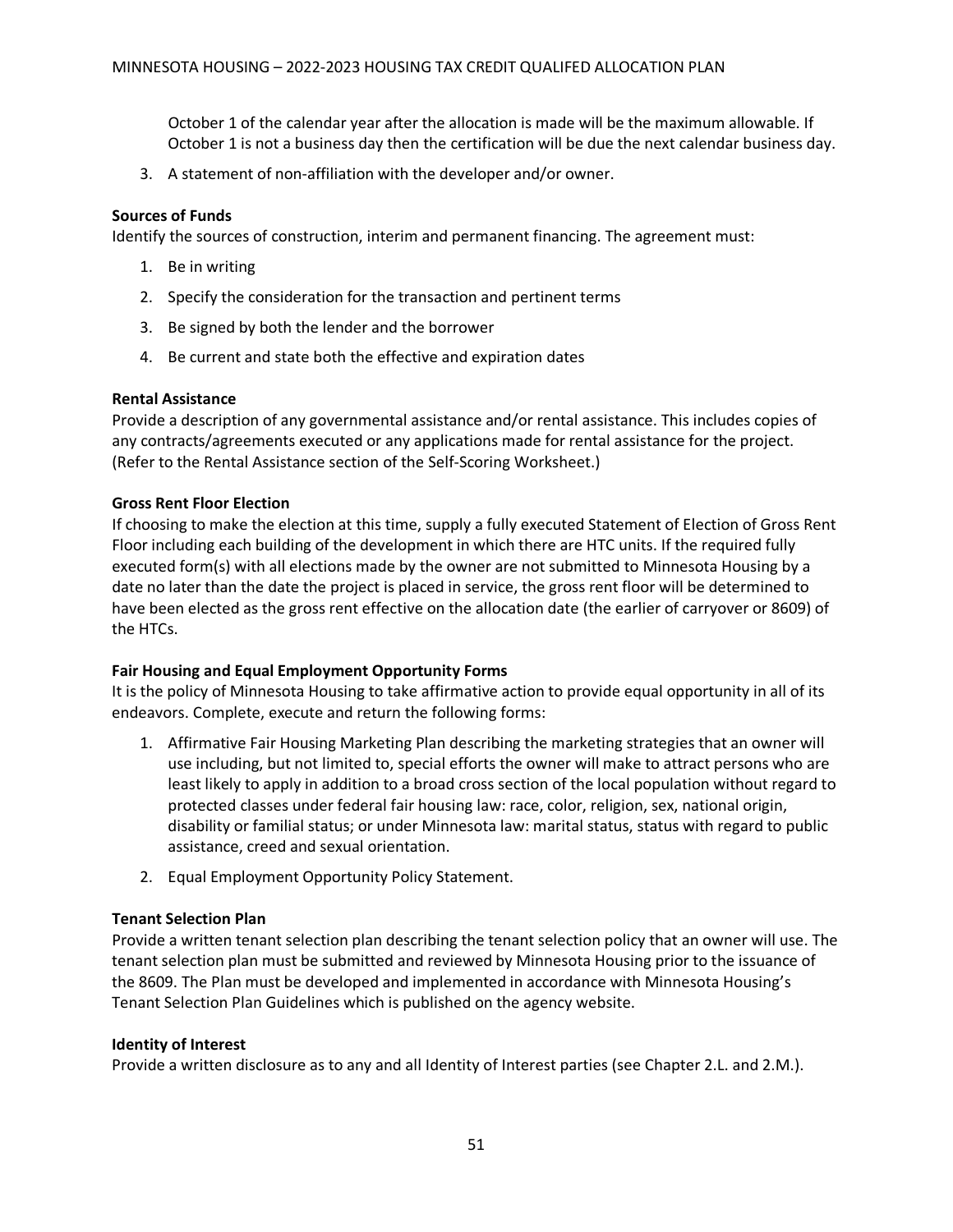#### **Allocation Fee**

Submit the nonrefundable Allocation Fee based on the annual HTC reservation amount (see Chapter 8). Additional fees for additional HTCs secured at carryover will be collected following the allocation. Complete an Application Fee Remittance Form and attach with the payment to the top of application package.

#### **Project Design Certification Form**

Provide a completed form signed and dated by the developer and the architect.

#### **Unit and Development Characteristics Profile Form**

Provide a completed Minnesota Housing form indicating the unit counts and the related funding sources.

#### <span id="page-52-0"></span>**C. Placed in Service Requirements**

Generally, the placed in service date for HTC purposes, for a newly constructed building or for rehabilitation expenditures in an existing building, is the date when the first unit in the building is certified as available for occupancy. The placed in service date must occur for all buildings within a project by the end of the year two years after the allocation year of HTCs.

An approved Minnesota Housing 8609 form must contain the signature of the authorized Minnesota Housing representative. Minnesota Housing will issue an approved IRS Form 8609 within 45 days after all the following items have been received by Minnesota Housing in a satisfactory form and substance. Issuance of the Minnesota Housing approved IRS Form 8609 is to be done only by Minnesota Housing or, as applicable, an authorized suballocator. An approved Form 8609 must not be created by any other entity. The owner/agent must not file a Form 8609 with the IRS in advance of the owner/agent's receipt of the Minnesota Housing signed version of the approved Form 8609. In addition, the owner/agent must not electronically file a Form 8609 with the IRS that does not accurately reflect the information contained on the Minnesota Housing signed version of the approved Form 8609 (Also refer to Chapter 2.J. Unacceptable Practices). A condition to this effect will be added to the Carryover Agreement.

If Minnesota Housing is the credit allocating agency, all required 8609 application materials must be submitted through the Multifamily Customer Portal.

If your credit allocating agency is a suballocator, please contact the suballocator for additional filing instructions.

**To optimize timely processing of requests for issuance of Form 8609, it is recommended the owner make every effort to submit the complete Application for 8609 to Minnesota Housing no later than 30 days following completion of the project and at least 60 days in advance of any required filing deadline.** 

**If a complete 8609 application package is not received within 15 days of the last day of the first year of the HTC period, the application will be considered late and may be subject to a penalty. (See Chapter 2.J.)**

#### **Transmittal Letter**

Provide a transmittal letter indicating the project name, address and Minnesota Housing assigned HTC number. The letter must request the issuance of IRS Form 8609 and list the following required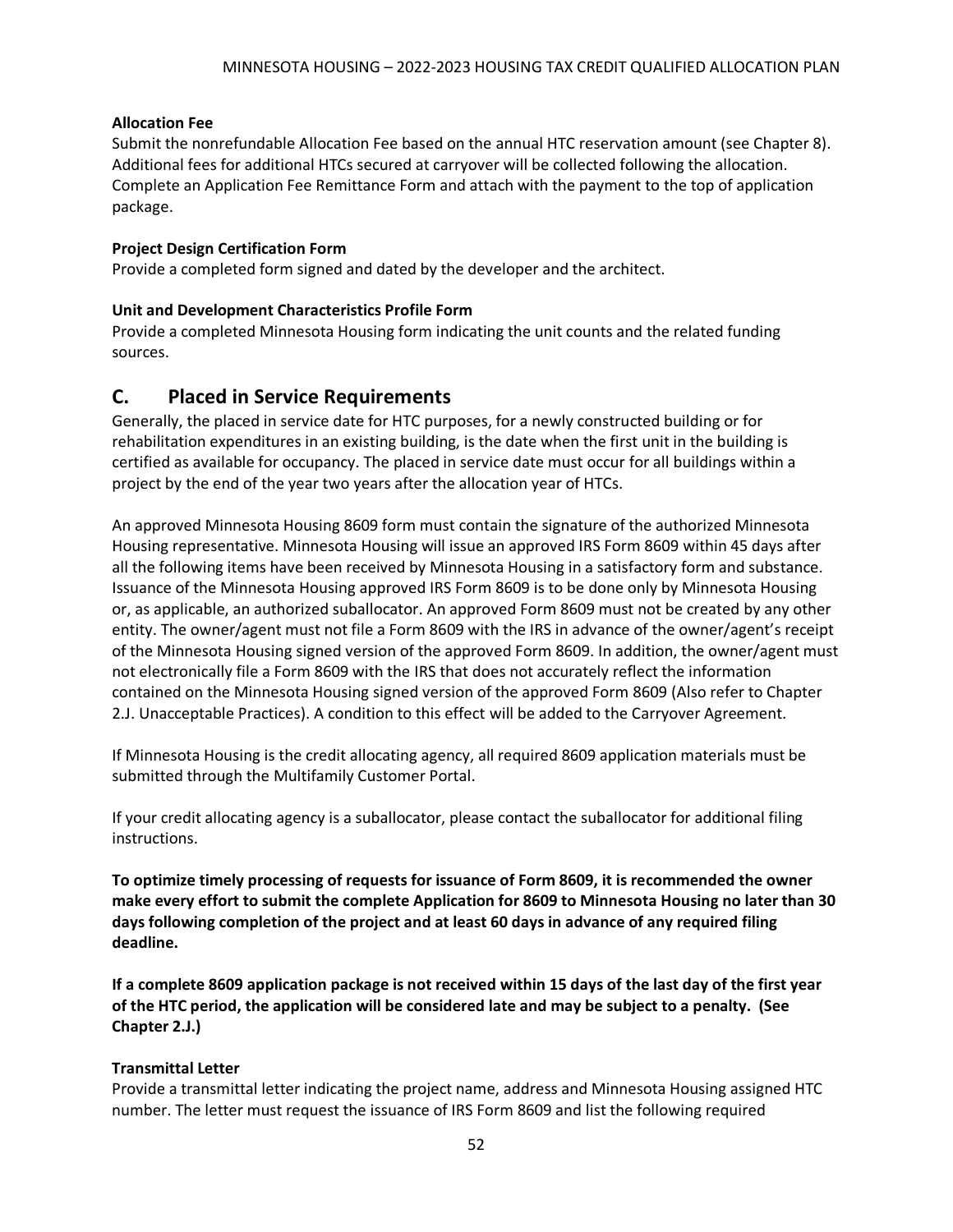documents. In the letter, please list the revised information and explain the basis for the changes. The letter must be dated and signed by the owner or legally authorized individual.

#### **Placed in Service Evidence**

Provide evidence that all buildings have been Placed-in-Service. Submit a copy of the Certificate of Occupancy provided by the local governmental authority having jurisdiction for each building. If not available from the local government, a Certificate of Substantial Completion prepared by the architect will be accepted. For acquisition and rehabilitation, the developer must provide supporting documentation for the elected date.

#### **Utility Allowance Schedule**

Provide a current utility allowance in a manner consistent with the options provided in IRS Treasury Regulation 1.42-10 (i.e., as appropriate, a utility allowance from RD, HUD, PHA/HRA, local utility company, an Agency Estimate, a HUD utility Schedule Model, an Energy Consumption Model). Include a breakdown of the utilities that a tenant pays directly (heat, electricity, etc.), the utility allowance for each type of utility (gas, electric, etc.), for the various unit types (one bedroom, two bedroom, etc.) and housing types (apartments, townhomes, etc.). Also include a list of each unit type, total tenant paid utilities, contract rent and gross rent. (See Chapter 3.J.)

#### **Final Cost Certification**

Provide a final cost certification when total development costs are final that evidences the CPA's audit report and cost certification based upon an audit of the owner's schedule of total project costs.

All costs of projects with five or more units owned by all entities must be cost certified by a CPA when construction has been completed and before Minnesota Housing can complete its final evaluation.

Projects with four or fewer units must submit a sworn construction statement and/or certification by owner, as appropriate.

#### **Attorney's Opinion Letter**

Provide an attorney's opinion letter in an approved Minnesota Housing form verifying:

- 1. The legal description of the project property (to be attached to the opinion and labeled Exhibit A) and that it is correct and identical to the property identified in the application, the reservation letter and the carryover agreement (if one was issued for the project).
- 2. The name of the entity that is the owner for tax purposes of the property to be part of the project and which is described in Exhibit A of the opinion.
- 3. The name, legal designation and Tax Identification Number (TIN) of the ownership entity that will receive the HTCs, the legal designation of the party that signed the application and the business remains in good standing and duly authorized in Minnesota.
- 4. The name, legal designation and Tax Identification Number (TIN) of all the general partner(s), and the names of the managing partner(s), contact person(s) and the required authorized signatories. If the partners are an organized entity, such as a limited liability corporation, a limited liability partnership or an organized partnership, provide the above information for each such entity.
- 5. Identification and copies of any waivers required by Section 42 obtained from the IRS.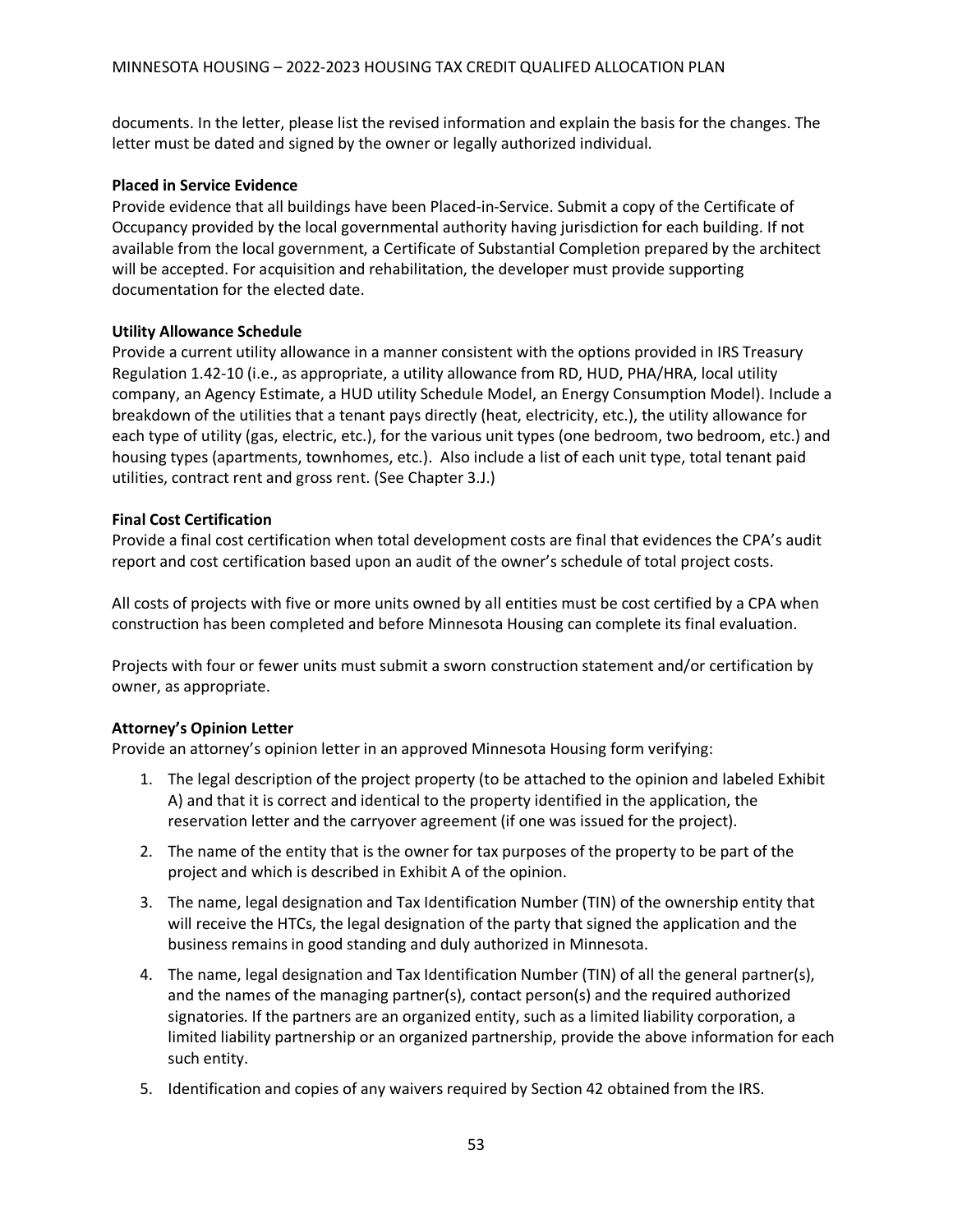- 6. The buildings identified in the application satisfy the requirements for an award or allocation of HTCs under Section 42.
- 7. Any additional information deemed necessary by Minnesota Housing.

#### **Reserves, Contingencies and any Cash Savings**

Provide a signed and dated statement documenting the amount and disposition of reserves, contingencies and any cash savings. If any of the above reverts back to developer/owner, general partner or any ownership interest, Minnesota Housing will consider them deferred developer fees, and for purposes of HTC allocation, restrict the developer fees as specified in the Underwriting Standards.

#### **Minnesota Housing Declaration of Land Use Restrictive Covenants**

Provide a copy of the completed but unrecorded Minnesota Housing LURA for review well in advance of its required filing deadline. The LURA must be completed and recorded before the end of the first HTC period to preserve the HTCs allocated to the project. Check with your tax advisor as to timing of filing and claiming of HTCs. HUD may require that certain riders be attached to your HTC LURA if your development has primary financing via a HUD direct insured loan. Check with your financing and legal advisors to determine if this may be required of your development.

#### **Final HTC Proceeds or Receipts**

Documentation of the final amount of HTC proceeds or receipts generated. Provide an executed copy of the final Syndication, Private Placement, or Individual Investment Agreements disclosing terms and conditions.

#### **Multifamily Intended Methods Worksheet**

Provide the Minnesota Housing Multifamily Intended Methods Worksheet for compliance with the MN Overlay and Enterprise Green Communities.

#### **8609 Certification by Owner**

Provide a completed, executed and notarized original 8609 Certification by Owner/Application, verifying:

- 1. The placed in service date as defined in IRS Notice 88-116 for each building and/or type of HTC. Month and year must correspond with occupancy certificate. If the month and year do not correspond, submit a written statement indicating the reason.
- 2. Compliance with all applicable design requirements.
- 3. Compliance with all requirements of selection, and additional or special conditions of reservation, commitment, or carryover.

#### **Final Loan or Grant Documents**

Provide copies of final executed permanent loan and/or grant documents for all sources of funds (loan/grant agreements, mortgage and note) that support the amount, terms and conditions stated on the Multifamily Workbook. Minnesota Housing must evaluate all final sources of funds to ensure the amount of HTCs allocated to a project do not exceed the amount necessary for financial feasibility. Therefore, Minnesota Housing will not issue an IRS Form 8609 prior to the execution of final permanent loan documents, or its equivalent, for all funding sources.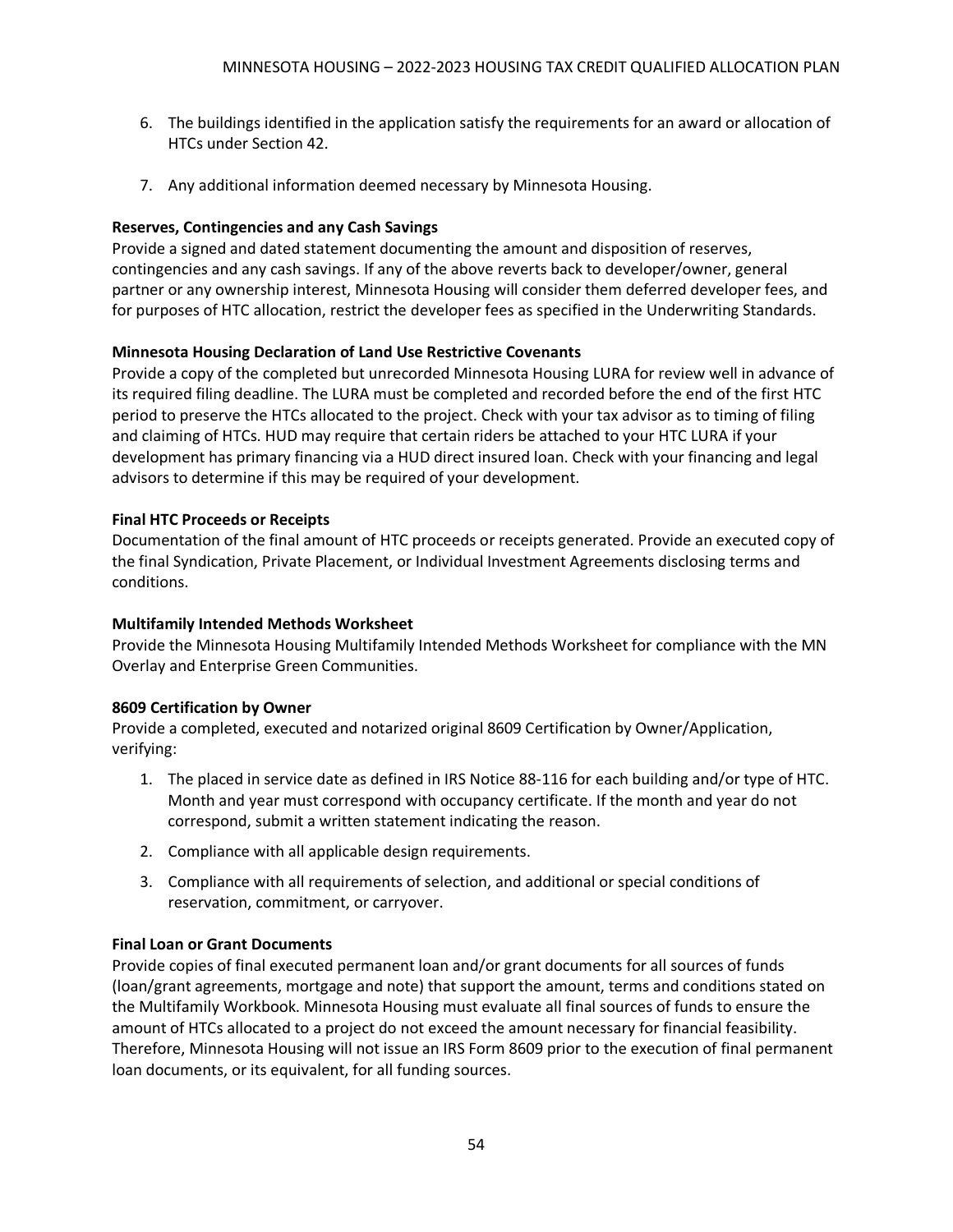#### **Governmental Assistance and/or Rental Assistance**

If not previously provided as part of a carryover application, provide a description of any governmental assistance and/or rental assistance. This includes copies of any contracts/agreements executed or any applications made for rental assistance for the project. This also includes copies of Cooperatively Developed Housing Plans/Agreements between owner and the local housing authority or other similar entity if rental assistance points were awarded to the development (Refer to the Rental Assistance section of the Self-Scoring Worksheet).

#### **Transfer Ownership**

If the ownership entity has changed, provide a copy of the assignment, a revised Transfer Agreement (HTC 20) and Notice of Intent to Transfer Ownership (HTC 27), an updated Qualification Form for all the new team members, and Release of Information Authorization Form (HTC 17) (see Chapter 2.I. and 2.J.) and the Transfer of Ownership Fee (see Chapter 8).

#### **Partnership Agreement**

Provide a copy of the executed final Partnership Agreement.

#### **Photographs**

Provide clear photographs of completed building(s).

#### **Building Map Form**

Provide a completed Building Map Form for each building. The applicable fraction on the building map must be the same applicable fraction for each respective BIN on Exhibit B of the LURA.

#### **Identity of Interest**

A written disclosure as to any and all Identity of Interest parties (see Chapter 2.L. and 2.M.).

#### **Affirmative Action and Equal Opportunity Forms**

It is the policy of the Minnesota Housing Finance Agency to take affirmative action to provide equal opportunity in all of its endeavors. Complete, execute and return the following forms:

- 1. Affirmative Fair Housing Marketing Plan describing the marketing strategies that an owner will use including, but not limited to, special efforts the owner will make to attract persons who are least likely to apply in addition to a broad cross section of the local population without regard to protected classes under federal fair housing law: race, color, religion, sex, national origin, disability or familial status; or under Minnesota law: marital status, status with regard to public assistance, creed and sexual orientation.
- 2. Equal Employment Opportunity Policy Statement.

#### **Tenant Selection Plan**

Provide a written tenant selection plan describing the tenant selection policy that an owner will use. The tenant selection plan must be submitted and reviewed by Minnesota Housing prior to the issuance of the 8609. The Plan must be developed and implemented in accordance with Minnesota Housing's Tenant Selection Plan Guidelines which is published on the agency website.

#### **Allocation Fee**

Submit the allocation fee based on the annual HTC allocation amount (if not already paid at carryover). (See Chapter 8)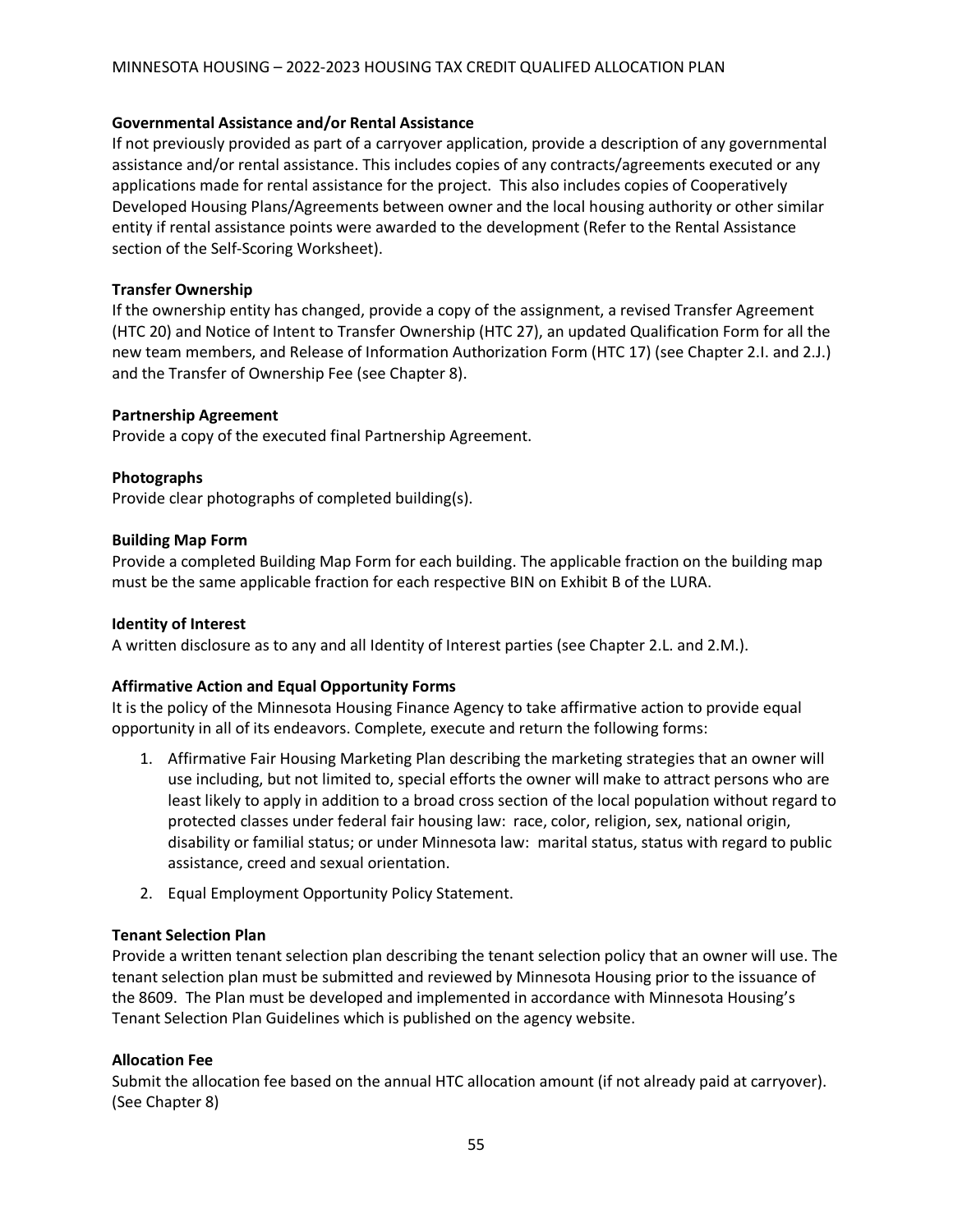# <span id="page-56-0"></span>**Chapter 7 –Projects Financed by Tax-Exempt Volume Limited Bonds Seeking HTCs**

### <span id="page-56-1"></span>**A. General**

Section 42 of the IRC establishes a separate set of procedures to obtain 4 percent HTCs through the issuance of tax-exempt volume limited bonds.<sup>[4](#page-56-2)</sup>

Section 42 (m)(1)(D) provides that in order for a project to receive an award of HTCs through the issuance of tax exempt volume limited bonds, the project must satisfy the requirements for allocation contained in the QAP applicable to the area in which the project is located. The Minnesota Housing QAP applies to all projects for which Minnesota Housing is the issuer of the bonds and all other projects for which the issuer is not located within the area covered by a suballocator QAP.

The project must comply with the QAP that is in effect for the calendar year in which tax exempt volume limited bonds are issued sufficient, together with any tax exempt volume limited bonds issued in a prior calendar year, to finance at least 50 percent of the aggregate basis of the building and the land it is located on.

If a development was selected or selected for further processing for tax-exempt bonds with a 4 percent financial structure through a previous consolidated RFP, and satisfied pointing and related requirements applicable to that consolidated RFP, the development may be deemed to meet the scoring and related requirements of the QAP in effect during the year in which the tax-exempt volume limited boards are issued sufficient to finance at least 50 percent of the aggregate basis of the building and the land that it is located on.

Developers must also be aware of the requirements of Minn. Stat. § 474A.047, including subdivision 1, which requires the extension of existing U.S. Department of Housing and Urban Development (HUD) Housing Assistance Payment (HAP) contracts to the full extent available.

For projects to which the Minnesota Housing QAP applies, Minnesota Housing must make a determination that all requirements are satisfied. After this determination, Minnesota Housing will issue a preliminary determination letter. Except as determined by Minnesota Housing, **applications for this determination must be submitted to Minnesota Housing at least 60 days prior to the issuance of the tax-exempt volume limited bonds sufficient, together with any tax exempt volume limited bonds issued previously for the same project, to finance at least 50 percent of the aggregate basis of the building(s) and land it is located on.** 

The threshold requirements in Chapter 5 do not apply to projects not receiving HTCs counted in the HTC volume cap for the state.

In order to receive the preliminary determination described above, the applicant must submit to Minnesota Housing all documents required for an application for HTCs as established by the Minnesota Housing QAP and any additional information requested. These documents are those required for an application for HTCs under Chapter 6.A. incorporated into the Application Checklist in the Multifamily Customer Portal and any additional information required by Minnesota Housing. The developer must also submit to Minnesota Housing the required application fees identified.

<span id="page-56-2"></span><sup>4</sup> Tax exempt volume limited bonds are "residential rental bonds" that are taken into account under the state ceiling on the aggregate face amount of tax-exempt private activity bonds pursuant to Section 146 of the IRC. Residential rental bonds are exempt facility bonds issued pursuant to Section 142(d) of the IRC to finance a qualified residential rental project.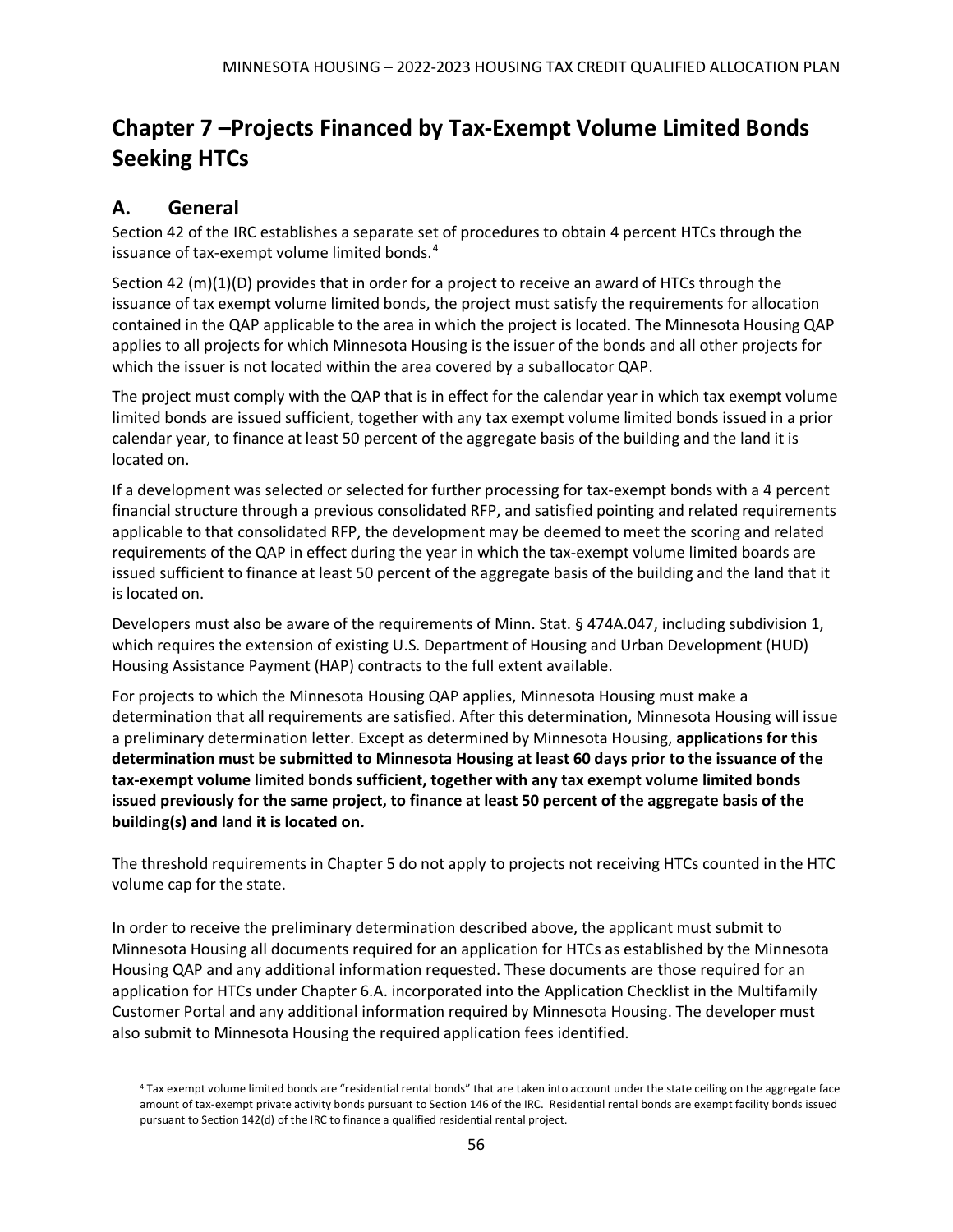### <span id="page-57-0"></span>**B. Pre-Application for Projects Seeking an Allocation of Tax-Exempt Volume Limited Bonds from Minnesota Management and Budget (MMB)**

Applicants may receive a predictive model and scoring determination prior to requesting preliminary determination via the pre-application process. Pre-application is strongly encouraged in order to receive a determination prior to seeking an allocation of a portion of the state ceiling for tax exempt volume limited bonds.

**Preliminary Predictive Model Determination:** A predictive model analysis can be pursued earlier than the submission of the 42M application. Applicants must submit the predictive model determination document and will receive a determination letter upon review. The letter will consist of the agency's determination, expiration date of the determination, the project's current percentage of the predictive model, and project cap for per unit costs in excess of an allowable threshold which board action may be required. Developments with costs above the predictive model will be notified and, if requested by the developer, will follow the agency's process to determine if approval will be granted.

**Preliminary Scoring Determination:** Applicants **must** submit all required pre-application documentation a minimum of 30 days prior to the 42(m)(1)(D) application submittal in order for staff to make a preliminary determination of eligibility. Failure to submit all required pre-application materials may result in rejection of the pre-application.

Pre-application Documents:

- Multifamily Workbook
- Self-Scoring Worksheet Corresponding with the year in which bond issuance is anticipated
- Scoring Documentation

If the project is determined to be eligible for the required minimum points, the applicant will receive a Preliminary Scoring Determination letter from the Agency that details the points awarded. This letter is to be submitted with the complete  $42(m)(1)(D)$  application. The  $42(m)(1)(D)$  application may only be submitted following an allocation of a portion of the state ceiling for tax exempt volume limited bonds.

### <span id="page-57-1"></span>**C. Application for Issuance of Preliminary Determination Letter**

For projects in which Minnesota Housing is the allocating agency, the developer must submit an application fee (review fee). (See Chapter 8) In addition, if the issuer of the bonds is not Minnesota Housing, the initial submission must include evidence from the issuer that the project received an approval of an allocation of a portion of the state ceiling for tax exempt volume limited bonds from the state of Minnesota and a preliminary determination issued by the issuer of the bonds addressing the HTC dollar amount and project costs pursuant to Section 42(m)(2)(D) of the IRC.

In addition to complying with the requirements for HTC allocation, Section 42 (m)(2)(D) provides that in order for a project to receive an award of HTCs through the issuance of tax exempt volume limited bonds, the governmental unit that issues the bonds (or on behalf of which the bonds were issued) and the allocating agency must make a determination that the HTC amount to be claimed does not exceed the amount necessary for the financial feasibility of the project and its viability as a qualified low income housing project throughout the HTC period.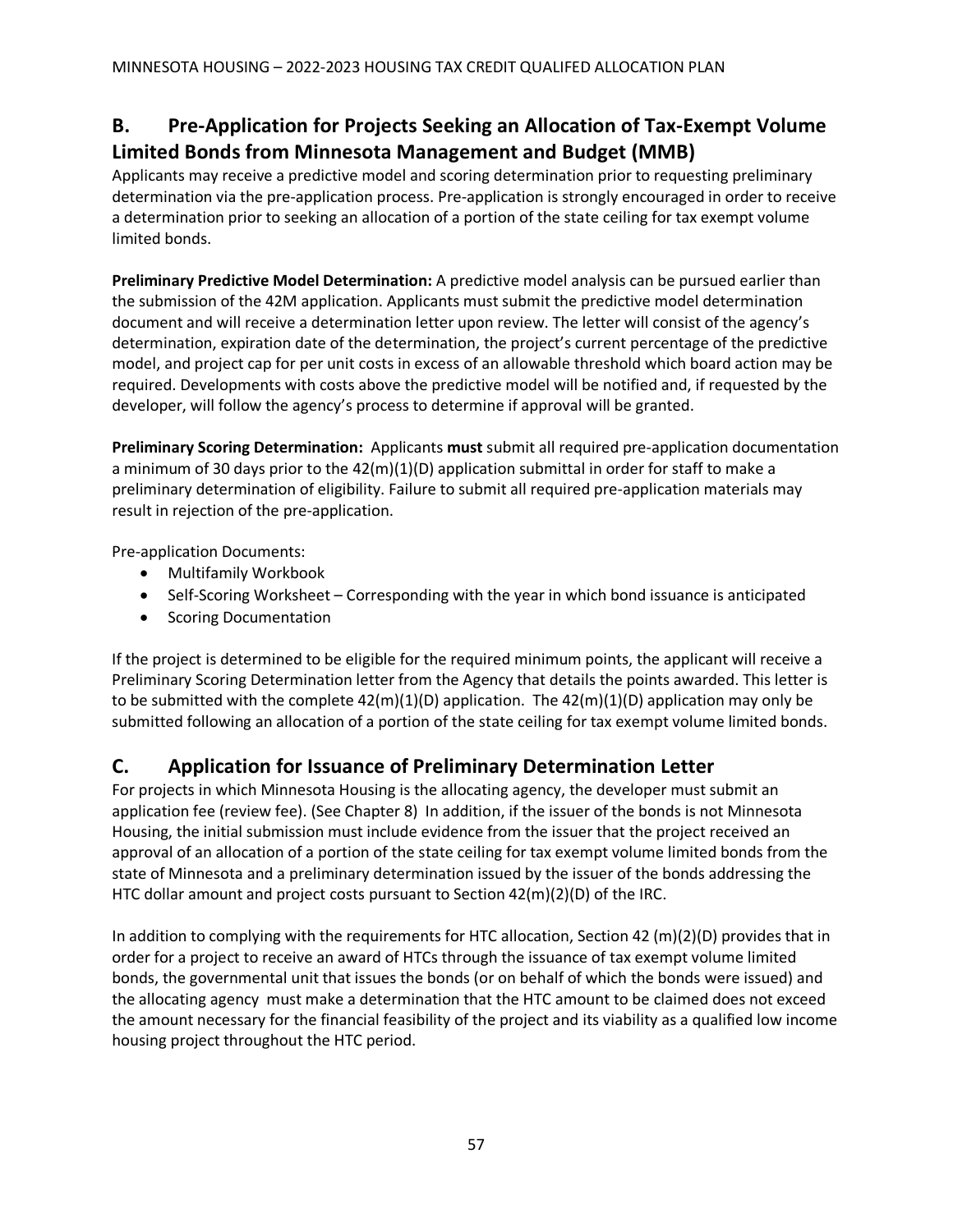For projects to which the Minnesota Housing QAP applies, the determination by the issuer must be made in a manner consistent with Minnesota Housing's QAP. Evaluation of the issuer and allocating agency must consider in accordance with Section 42:

- 1. The sources and uses of funds and the total financing planned for the project
- 2. Any proceeds or receipts expected to be generated by reason of tax benefits
- 3. The percentage of the HTC dollar amount used for project costs other than the cost of intermediaries
- 4. The reasonableness of the developmental and operational costs of the project, and

Section 42(h)(6)(C)(ii) provides that the HTC amount claimed for buildings financed by tax exempt volume limited bonds by the taxpayer/owner under Section 42 (h)(4) may not exceed the amount necessary to support the applicable fraction specified in the use agreement for the buildings.

Based upon the submission of documents, Minnesota Housing will prepare a letter with its preliminary determination pursuant to Section 42(m)(1)(D) as to whether the project satisfies the requirements and any additional conditions identified for an award of HTCs under the QAP. A Preliminary Determination fee must be submitted to Minnesota Housing prior to release of the letter (See Chapter 8). **This process may take eight weeks or more from the time the full application package is submitted. All applicants should develop their timelines and schedules accordingly.**

### <span id="page-58-0"></span>**D. Election of Applicable Percentage**

Section 42 of the IRC requires that the owner elect the applicable percentage for the project. **The election is made at the time any tax-exempt volume limited bonds are issued for a project to fix the percentage for the month in which the building is placed in service or the month in which any taxexempt volume limited bonds are issued.** If the election is not made at the time any tax-exempt volume limited bonds are issued, the percentage will be fixed for the month in which the building is placed in service. Once made, the election is irrevocable.

### <span id="page-58-1"></span>**E. Requests for Building Identification Numbers (BIN)**

At the time of application for issuance of a Preliminary Determination letter, the applicant must obtain a Building Identification Number (BIN) for each of the proposed buildings in the development. Minnesota Housing will assign all BINs. An address or other specific legal description is needed to identify with each BIN. The address and BIN will be needed as part of an application for Form 8609.

### <span id="page-58-2"></span>**F. Election of Gross Rent Floor**

The owner/taxpayer of a qualified HTC project financed with tax exempt volume limited bonds is permitted under IRS Revenue Procedure 94-57 to fix the date of the gross rent floor to be the date on which Minnesota Housing initially issues its Preliminary Determination letter to the building or the Placed in Service date (Gross Rent Floor Election Form). The election of one of the two timing options must be completed, and the election form(s) received by Minnesota Housing by a date no later than the date the project is placed in service. If no election is made and/or no form(s) received by Minnesota Housing by a date no later than the date the project is placed in service, then the gross rent floor date will automatically be fixed by Minnesota Housing to be the initial issuance date of the Preliminary Determination letter for the building.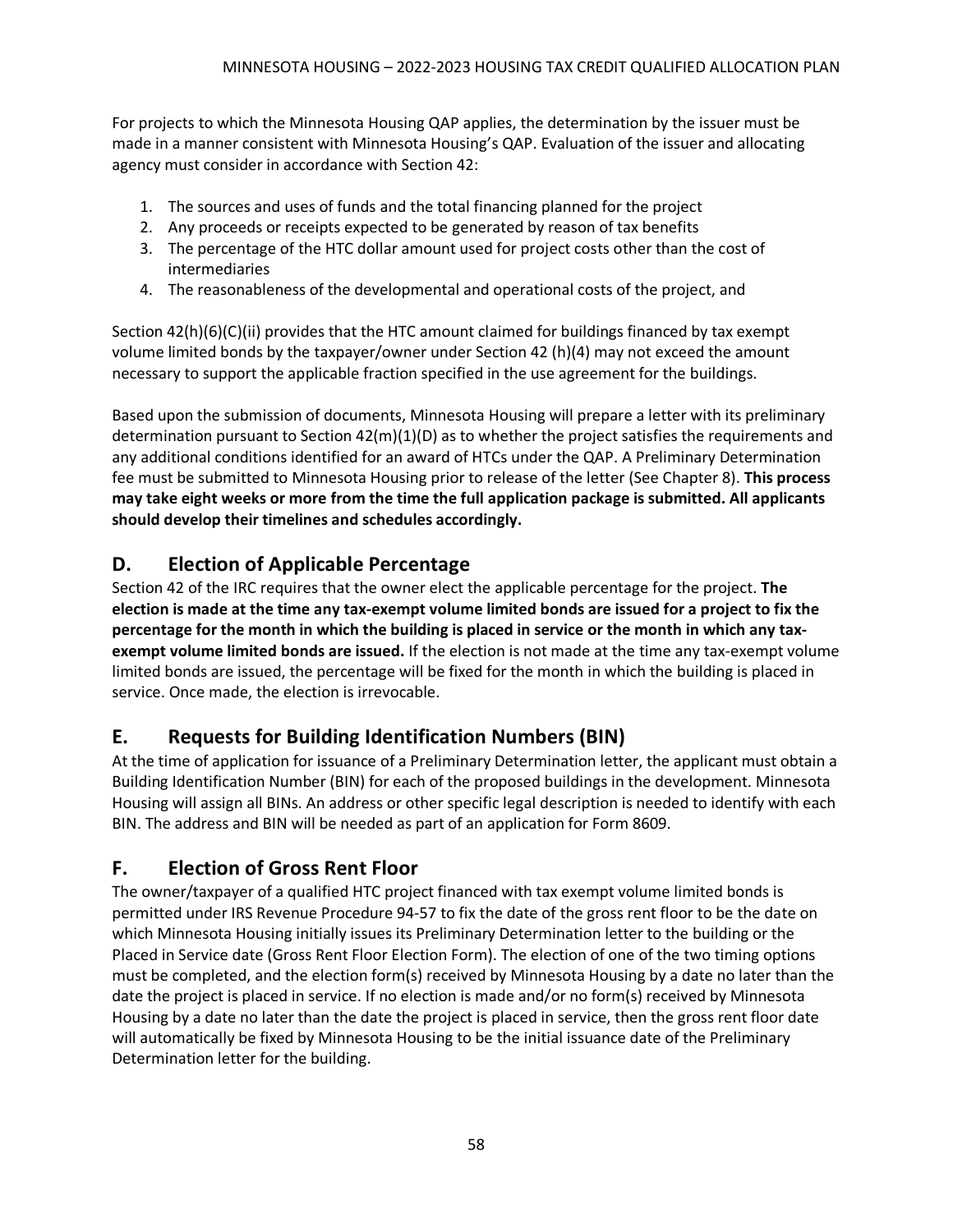### <span id="page-59-0"></span>**G. Application for Issuance of Form 8609**

Subsequent to the project being placed in service and prior to a Form 8609 being issued for the project by Minnesota Housing, the owner must submit an application for the issuance of Form 8609 to Minnesota Housing. The application must contain those items as identified in Section H below titled Tax Exempt Placed in Service, in addition to any other submissions deemed necessary by Minnesota Housing. For projects for which Minnesota Housing is the allocating agency, the developer must submit a Form 8609 fee based upon the requested annual HTC amount. (See Chapter 8)

### <span id="page-59-1"></span>**H. Placed in Service**

Placed in service dates for HTC purposes must be established for all buildings using HTCs, including acquisition HTCs, which are treated as a separate building for HTC purposes. Generally, the placed in service date for a newly constructed building or for rehabilitation expenditures in an existing building, is the date when the first unit in the building is certified as available for occupancy. The placed in service date for acquisition HTCs is generally the date of the acquisition of the building. It is highly recommended that owners/developers of projects financed with the proceeds of tax-exempt volume limited bonds seek the appropriate legal and bond professional advice on these matters.

An approved Minnesota Housing Form 8609 must contain the signature of the authorized Minnesota Housing Finance Agency representative. Minnesota Housing will issue an approved IRS Form 8609 within 30 days after all of the following items have been received by Minnesota Housing in a satisfactory form and substance. Issuance of the Minnesota Housing approved IRS Form 8609 is to be done only by Minnesota Housing or, as applicable, an authorized suballocator. An approved Form 8609 must not be created by any other entity. The owner/agent must not file a Form 8609 with the IRS in advance of the owner/agent's receipt of the Minnesota Housing signed version of the approved 8609. In addition, the owner/agent must not electronically file a Form 8609 with the IRS that does not accurately reflect the information contained on Minnesota Housing's signed version of the approved Form 8609 or information contained in the reservation or carryover agreement. (Also refer to Chapter 2.J. Unacceptable Practices).

If Minnesota Housing is the HTC allocating agency, all required 8609 application materials must be submitted through the Multifamily Customer Portal.

#### **Transmittal Letter**

A transmittal letter indicating the project name, address and Minnesota Housing assigned HTC number. The letter must request the issuance of IRS Form 8609 and list the following required documents. In the letter, please list the revised information and explain the basis for the changes. The letter must be dated and signed by the owner or authorized individual.

#### **Placed in Service**

Submit evidence that all buildings have been Placed-in-Service. Submit a copy of the Certificate of Occupancy provided by the local governmental authority having jurisdiction for each building. If not available from the local government, a Certificate of Substantial Completion prepared by the architect will be accepted. For acquisition and rehabilitation, the developer must provide supporting documentation for the elected date.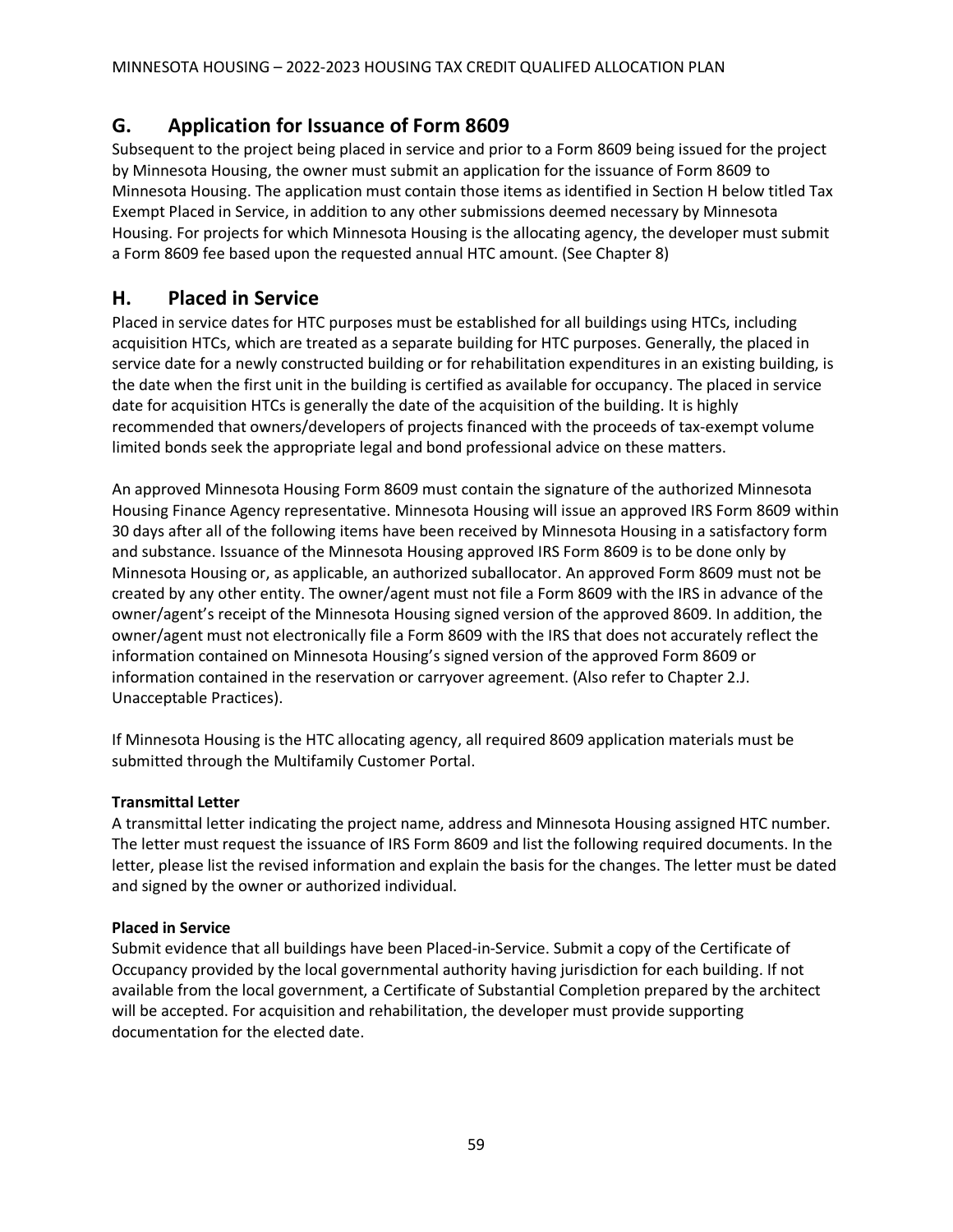#### **Evidence of Tax-Exempt Volume Limited Bonds**

If the issuer of the bonds is not Minnesota Housing, submit evidence from the issuer of the bonds that the project received an approval of an allocation of a portion of the state ceiling for the issuance of taxexempt volume limited bonds from the state of Minnesota.

#### **Utility Allowance Schedule**

Provide a current utility allowance in a manner consistent with the options provided in IRS Treasury Regulation 1.42-10 (i.e. as appropriate, a utility allowance from RD, HUD, PHA/HRA, local utility company), an Agency Estimate, a HUD utility Schedule Model, an Energy Consumption Model). Include a breakdown of the utilities that a tenant pays directly (heat, electricity, etc.), the utility allowance for each type of utility (gas, electric, etc.), for the various unit types (one bedroom, two bedroom, etc.) and housing types (apartments, townhomes, etc.). Also, include a list of each unit type, total tenant paid utilities, contract rent and gross rent. (See Chapter 3.J.)

#### **Final Cost Certification**

Provide a Final Cost Certification when total development costs are final that evidences the CPA's audit report and cost certification based upon an audit of the owner's schedule of total project costs.

All costs of projects with five or more units owned by all entities must be cost certified by a CPA when construction has been completed and before Minnesota Housing can complete its final evaluation.

Projects with four or fewer units must submit a sworn construction statement and/or certification by owner, as appropriate.

#### **Determination of Credits**

Provide evidence that the governmental unit that issued the tax exempt volume limited bonds (or on behalf of which the bonds were issued) made a determination that the amount of HTCs awarded to the project does not exceed the amount necessary to ensure project feasibility pursuant to Section  $42(m)(2)(A)$  and (B), including a copy of the final written determination (and the analysis on which it was based) that the HTCs awarded to the building did not exceed the maximum HTC based upon the lesser of the eligible basis or the amount necessary to achieve financial feasibility. The issuer analysis and determination must address all of the items set forth in Section 42(m)(2)(B). The determination must be made by the issuer based upon review of the submission items required in Chapter 6.C.

#### **Attorney's Opinion Letter**

Provide an attorney's opinion letter in a Minnesota Housing approved form verifying:

- 1. The legal description of the project property (to be attached to the opinion and labeled as Exhibit A) and that it is correct and identical to the property identified in the application, the preliminary determination letter issued by Minnesota Housing and the legal description of the property financed with the tax exempt volume limited bonds.
- 2. The name of the entity that is the owner for tax purposes of the property to be part of the project and which is described in Exhibit A of the opinion.
- 3. The name, legal designation and Tax Identification Number (TIN) of the ownership entity that will receive the HTCs, the legal designation of the party that signed the application and that the business is in good standing and duly authorized in Minnesota.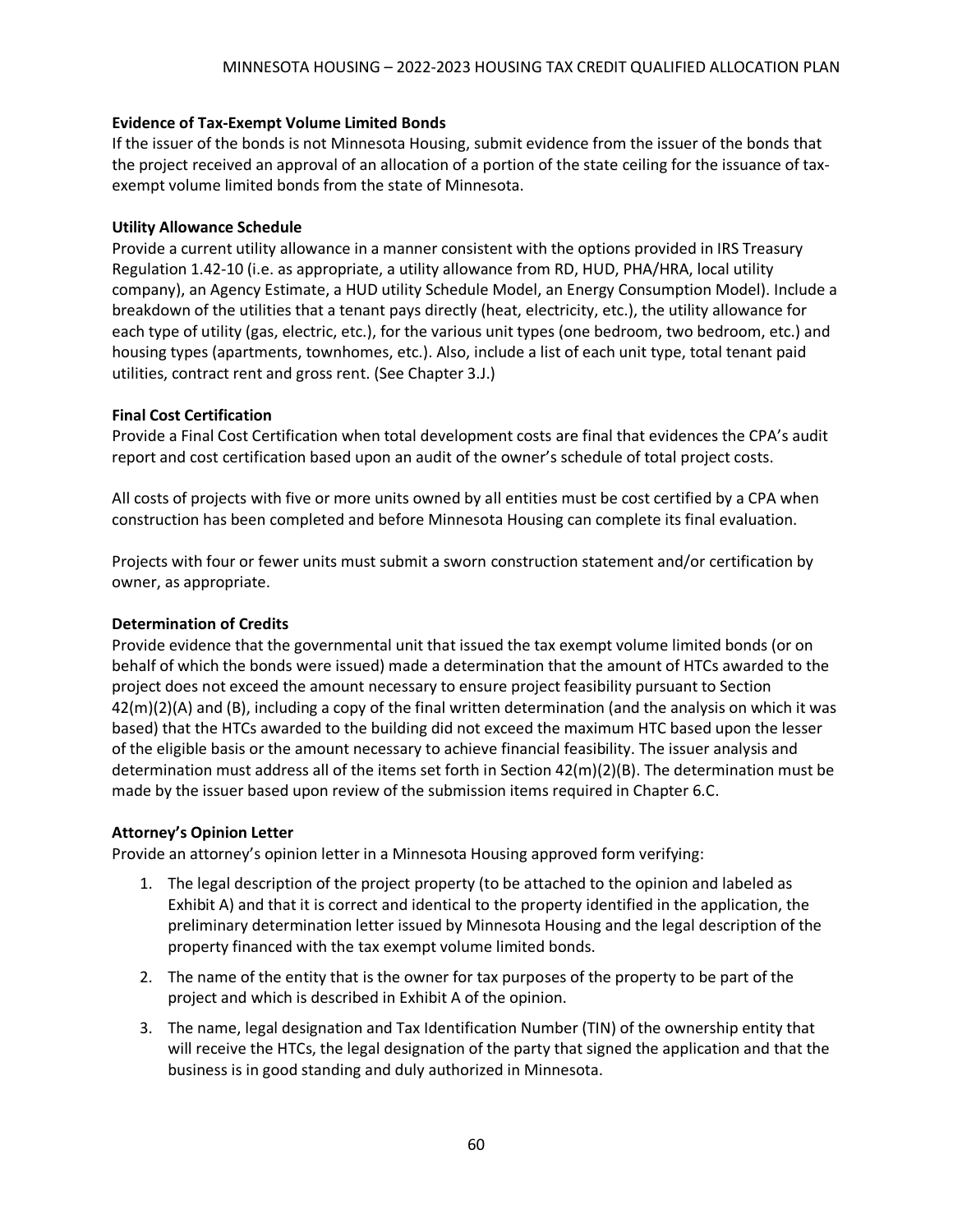- 4. The name, legal designation, and Tax Identification Number (TIN) of all the general partner(s), and the names of the managing partner(s), contact person(s) and the required authorized signatories. If the partners are an organized entity, such as a limited liability corporation, a limited liability partnership, or an organized partnership, provide the above information for each such entity.
- 5. Identification and copies of any waivers required by Section 42 obtained from the IRS.
- 6. The buildings identified in the application qualify for an award of HTCs under Section 42(h)(4).
- 7. Any additional information deemed necessary by Minnesota Housing.

#### **Reserves, Contingencies, and any Cash Savings**

A signed and dated statement documenting the amount and disposition of reserves, contingencies and any cash savings. If any of the above reverts back to developer/owner, general partner or any ownership interest, Minnesota Housing will consider them deferred developer fees, and for purposes of the HTC award, restrict the developer fees as specified in the Underwriting Standards.

#### **Minnesota Housing Declaration of Land Use Restrictive Covenants**

Provide a copy of the completed but unrecorded Minnesota Housing LURA for review well in advance of its required filing deadline. The LURA must be completed and recorded before the end of the first HTC period to preserve the HTCs allocated to the project. Check with your tax advisor as to timing of filing and claiming of HTCs. HUD may require that certain riders be attached to your HTC LURA if your development has primary financing via a HUD direct insured loan. Check with your financing and legal advisors to determine if this may be required of your development.

#### **Final HTC Proceeds or Receipts**

Documentation of the final amount of HTC proceeds or receipts generated. Provide a copy of the executed final Syndication, Private Placement, or Individual Investment Agreements disclosing terms and conditions.

#### **8609 Certification by Owner/Application Form**

Submit a fully completed, executed and notarized original 8609 Certification by Owner/Application Form, (HTC 3) verifying:

- 1. The placed in service date as defined in IRS Notice 88-116 for each building and/or type of HTC. Month and year should correspond with occupancy certificate. If the month and year do not correspond, submit a written statement indicating the reason.
- 2. It is highly recommended that owners/developers of projects financed with the proceeds of tax exempt volume limited bonds seek the appropriate legal and bond professional advice on these matters.
- 3. Compliance with all applicable design requirements.
- 4. Compliance with all requirements of the Preliminary Determination letter issued by Minnesota Housing on the project and the requirements of the QAP.

#### **Final Executed Loan or Grant Documents**

Provide copies of final executed permanent loan and/or grant documents for all sources of funds (loan/grant agreements, mortgage and note) that support the amount, terms and conditions stated on the conditions stated on the Multifamily Workbook. Minnesota Housing must evaluate all final sources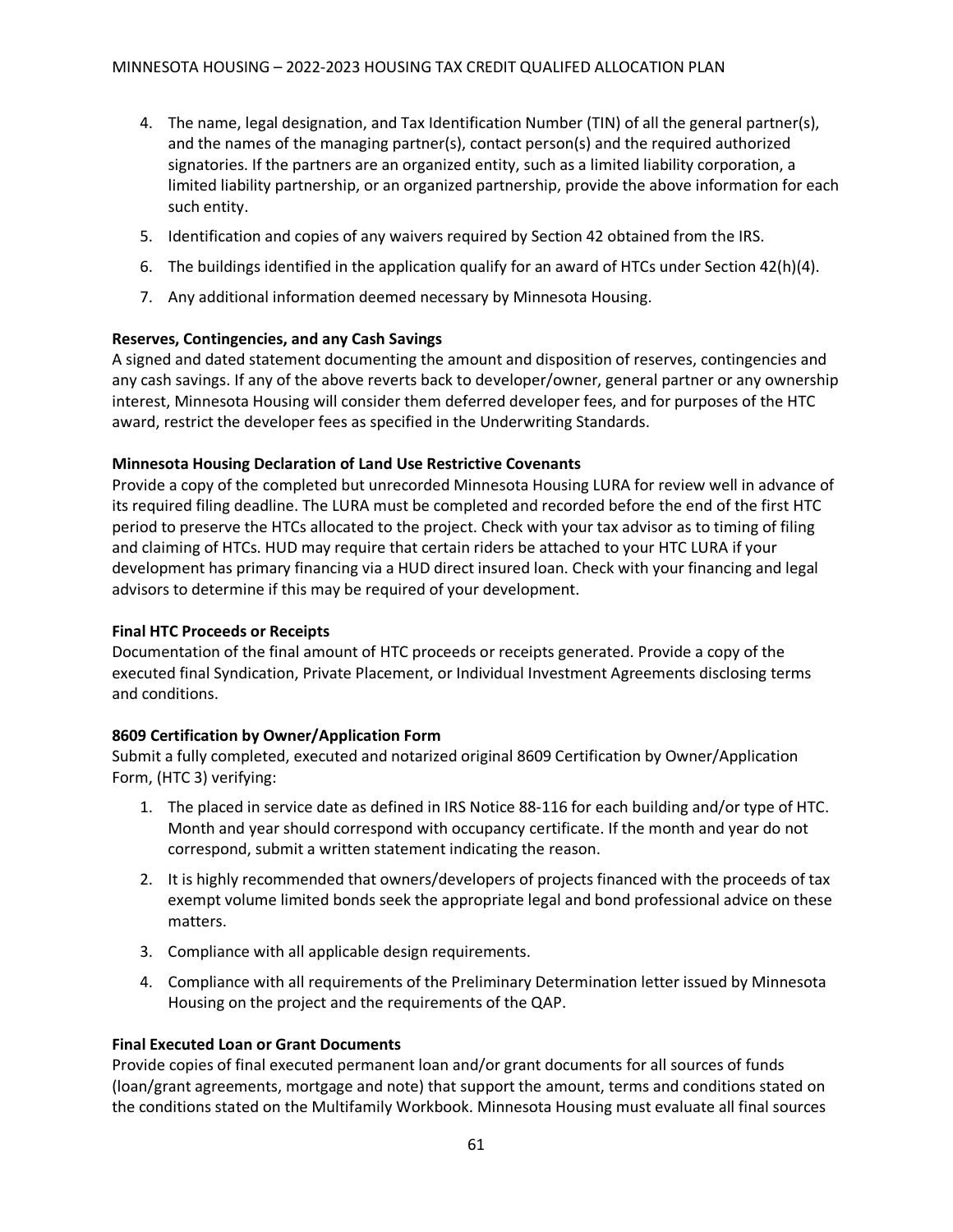of funds to ensure the amount of HTCs allocated to a project do not exceed the amount necessary for financial feasibility. Therefore, Minnesota Housing will not issue an IRS Form 8609 prior to the execution of final permanent loan documents, or its equivalent, for all funding sources.

#### **Multifamily Intended Methods Worksheet**

Provide the Minnesota Housing Multifamily Intended Methods Worksheet for compliance with the MN Overlay and Enterprise Green Communities.

#### **Transfer Ownership**

If the ownership entity has changed, submit a copy of the assignment, a revised Transfer Agreement (HTC 20), an updated Qualification Form for all the new team members, a written disclosure as to any and all Identity of Interest parties and Release of Information Authorization Form (HTC 17) (See Chapter 2.I. and 2.J.), and the Transfer of Ownership Fee (See Chapter 8).

#### **Partnership Agreement**

Provide a copy of the executed final Partnership Agreement.

#### **Photographs**

Provide clear photographs of completed building(s).

#### **Building Map Form**

Provide a completed Building Map Form for each building. The applicable fraction on the building map must be the same applicable fraction for each respective BIN on Exhibit B of the LURA.

#### **Affirmative Action and Equal Opportunity Forms**

It is the policy of the Minnesota Housing Finance Agency to take affirmative action to provide equal opportunity in all of its endeavors. Complete, execute and return the following forms:

- 1. Affirmative Fair Housing Marketing Plan describing the marketing strategies that an owner will use including, but not limited to, special efforts the owner will make to attract persons who are least likely to apply in addition to a broad cross section of the local population without regard to protected classes under federal fair housing law: race, color, religion, sex, national origin, disability or familial status; or under Minnesota law: marital status, status with regard to public assistance, creed and sexual orientation.
- 2. Equal Employment Opportunity Policy Statement.

#### **Tenant Selection Plan**

Provide a written tenant selection plan describing the tenant selection policy that an owner will use. The tenant selection plan must be submitted and reviewed by Minnesota Housing prior to the issuance of the 8609. The Plan must be developed and implemented in accordance with Minnesota Housing's Tenant Selection Plan Guidelines which is published on the agency website.

#### **8609 Fee**

Submit an 8609 fee based upon the annual HTC amount (see Chapter 8).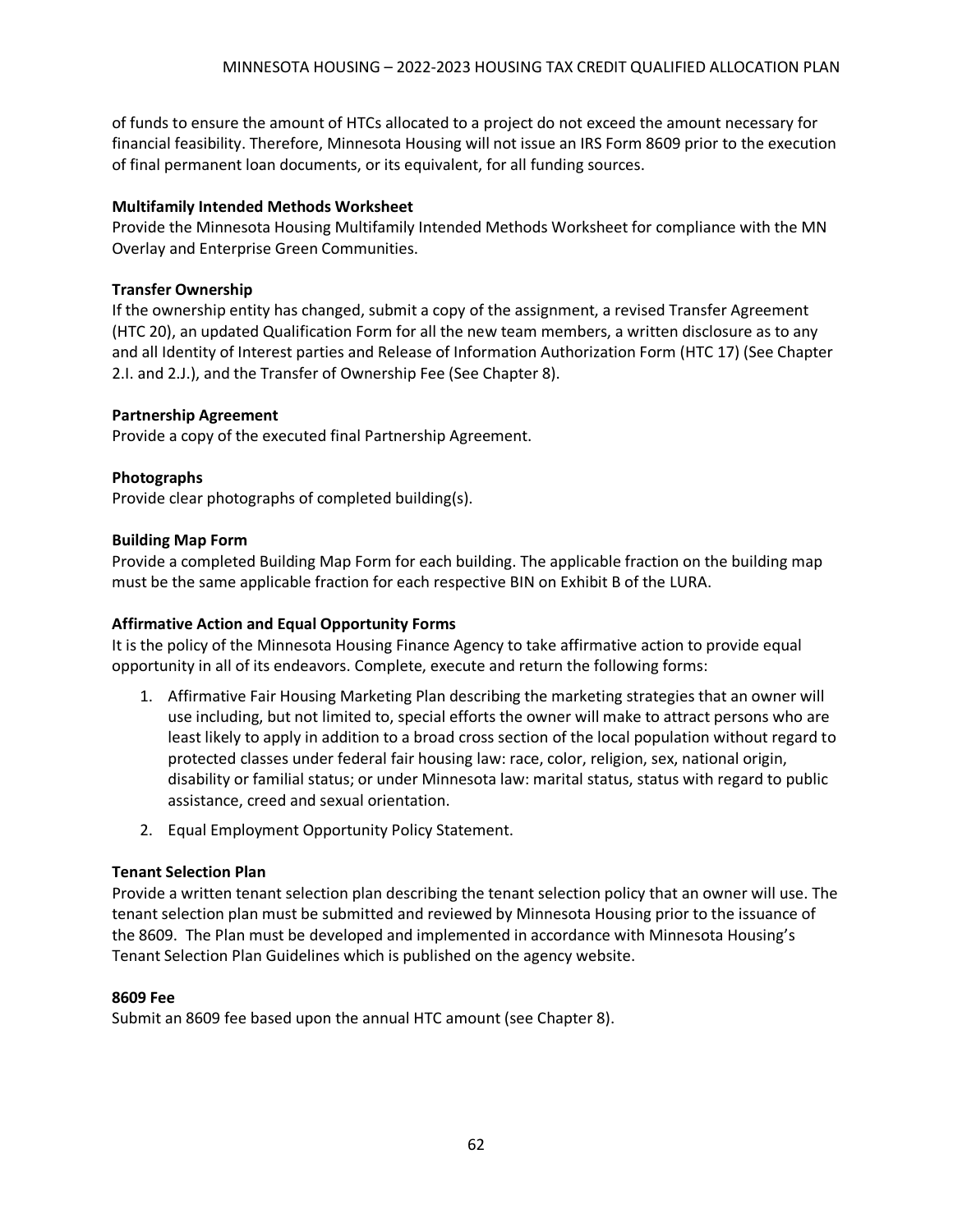# <span id="page-63-0"></span>**Chapter 8 – Fees**

**For estimates of HTC Allocation f**ee**s please reference the Fee Schedule and Remittance Form**. **All fees are non-refundable** will not be adjusted if the final HTC amount is reduced, recaptured, or the HTCs are returned or unused.

### <span id="page-63-1"></span>**A. Application Fee**

An application fee must be submitted with all applications. For dual applications, Minnesota Housing will require a single fee. For multi-building projects, Minnesota Housing will require only one application and a single fee.

### <span id="page-63-2"></span>**B. Supplemental Application Fee**

A fee for projects requesting supplemental HTCs. This fee will be charged to projects that resubmit their proposals in Round 2 of the allocation year and were underwritten by Minnesota Housing in Round 1.

- 1. A non-selected project will be required to submit a new application package as described in Chapter 2.P.
- 2. A selected project (must have been selected in the same year) requesting additional HTCs will be required to submit a new application package as described in Chapter 2.O.

### <span id="page-63-3"></span>**C. Reservation Fee**

After the project has been selected to receive HTCs from the state's HTC volume cap, a reservation fee must be paid to Minnesota Housing. The developer will have approximately 30 days in which to pay the reservation fee and maintain their HTC selection/reservation. An additional reservation fee must also be paid for any additional HTCs allocated through carryover and must be paid following issuance of the Carryover Agreement.

### <span id="page-63-4"></span>**D. Allocation Fee – Carryover or 8609**

At the time the taxpayer/owner submits an application for a carryover allocation or for issuance of IRS Form(s) 8609 (whichever occurs earlier), an allocation fee will be due. See section C. above for fee information relating to additional HTCs allocated at carryover.

### <span id="page-63-5"></span>**E. Allocation Late Fee**

Developers submitting a carryover package or, if an owner has elected not to request a carryover, an 8609 package prior to the end of the year of allocation for which the reservation was issued that:

- 1. Do not submit a carryover/8609 application by the established due date; or
- 2. Submit a substantially incomplete carryover/8609 application by the established due date; or
- 3. Do not submit the carryover CPA final certification by the established due date

Must pay a late fee plus an additional penalty fee for each business day from the original due date through the date on which Minnesota Housing receives a substantially complete carryover/8609 application.

The fee will not be allowed as an eligible cost in carryover/8609 basis and must be paid at the time the carryover/8609 application is substantially complete.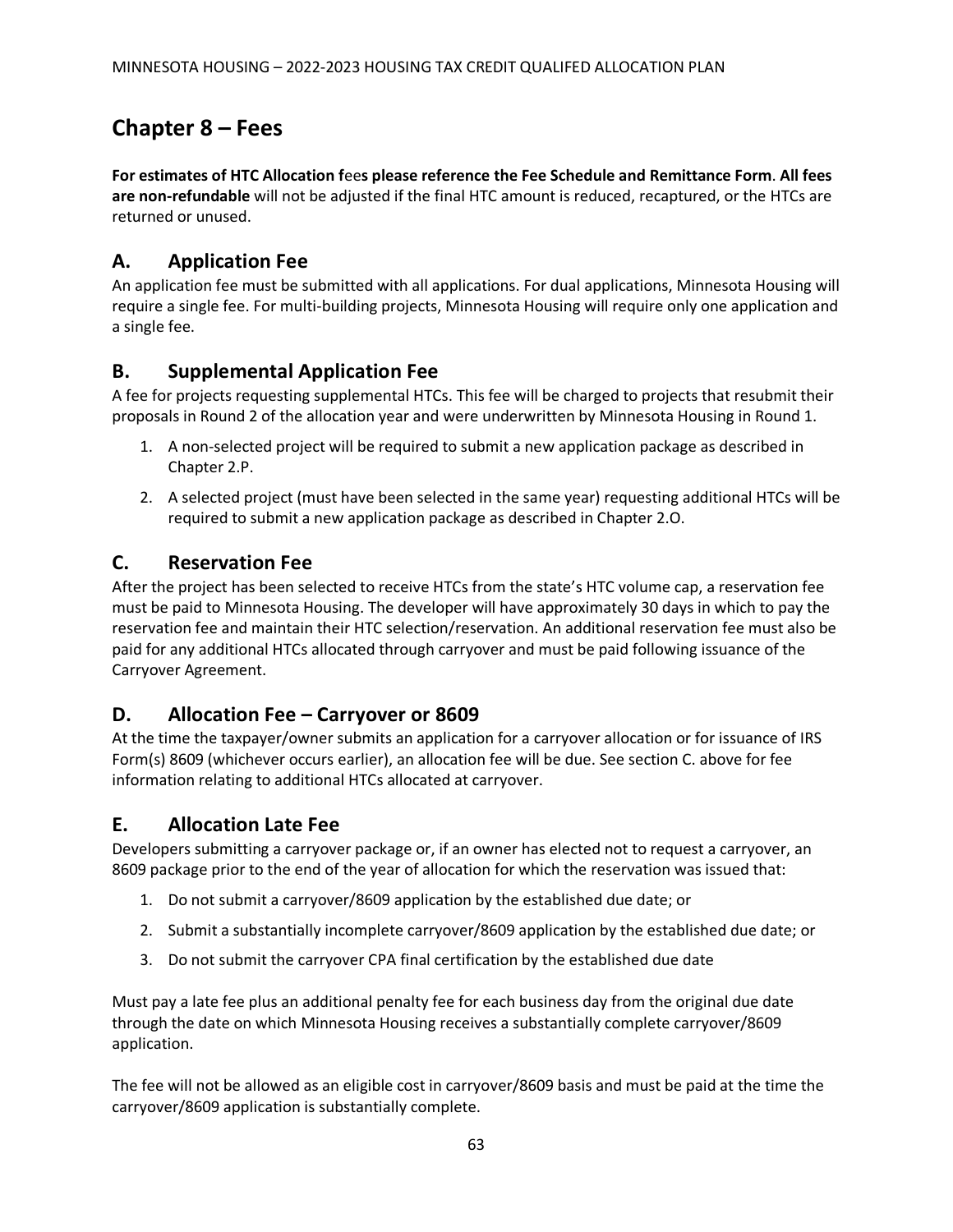### <span id="page-64-0"></span>**F. Preliminary Determination Fee**

A Preliminary Determination Fee must be submitted to Minnesota Housing prior to issuance of a Preliminary Determination letter for projects for which Minnesota Housing is the allocating agency.

### <span id="page-64-1"></span>**G. Monitoring Fee**

Minnesota Housing will charge a per unit monitoring fee beginning with the first credit year. The fee will be due annually throughout the compliance period and extended use period. See Sections 4.02 and 9.05 of the [Housing Tax Credit Compliance Guide](http://www.mnhousing.gov/get/MHFA_1042363) for details on the fee amount. Minnesota Housing reserves the right to adjust the fee depending upon the requirements of the U.S. Treasury, IRS, or increased cost to monitor. The fee will be due in a manner and time as prescribed by Minnesota Housing.

### <span id="page-64-2"></span>**H. Transfer of Ownership Fee**

**All changes in ownership must be approved by Minnesota Housing.** If the transfer occurs prior to a date five years after the project's new construction/rehabilitation placed in service date transfer of ownership fee must be submitted to Minnesota Housing along with updated materials of the new owner/management team for each project in which 50 percent or more of the ownership entity is new since reservation or carryover allocation. After the five year period, owners must submit an RFA nonrefundable processing fee. Refer to the Servicing page on Minnesota Housing's website. (See Chapter 2.J. Unacceptable Practices for further details on Transfer of Ownership.)

### <span id="page-64-3"></span>**I. Check Cashing Procedure**

Applicant's payments for fees (in the form of checks) will be held pending verification of the accuracy of the amount tendered and submitted materials.

### <span id="page-64-4"></span>**J. Right to Adjust Fees**

Minnesota Housing reserves the right to adjust fees due to changing circumstances in order to cover its costs associated with producing and delivering Minnesota's HTC Program.

### <span id="page-64-5"></span>**K. Appraisal Fee**

If the as-is appraisal is ordered by Minnesota Housing, all costs will be the responsibility of the applicant. The appraisal fee will be determined based on fees charged by the appraiser to complete Minnesota Housing's requirement for an as-is appraisal. These fees are subject to change at Minnesota Housing's sole discretion based upon changes in fee structures found in the appraisal marketplace and on the type of appraisal required by Minnesota Housing for a particular application type.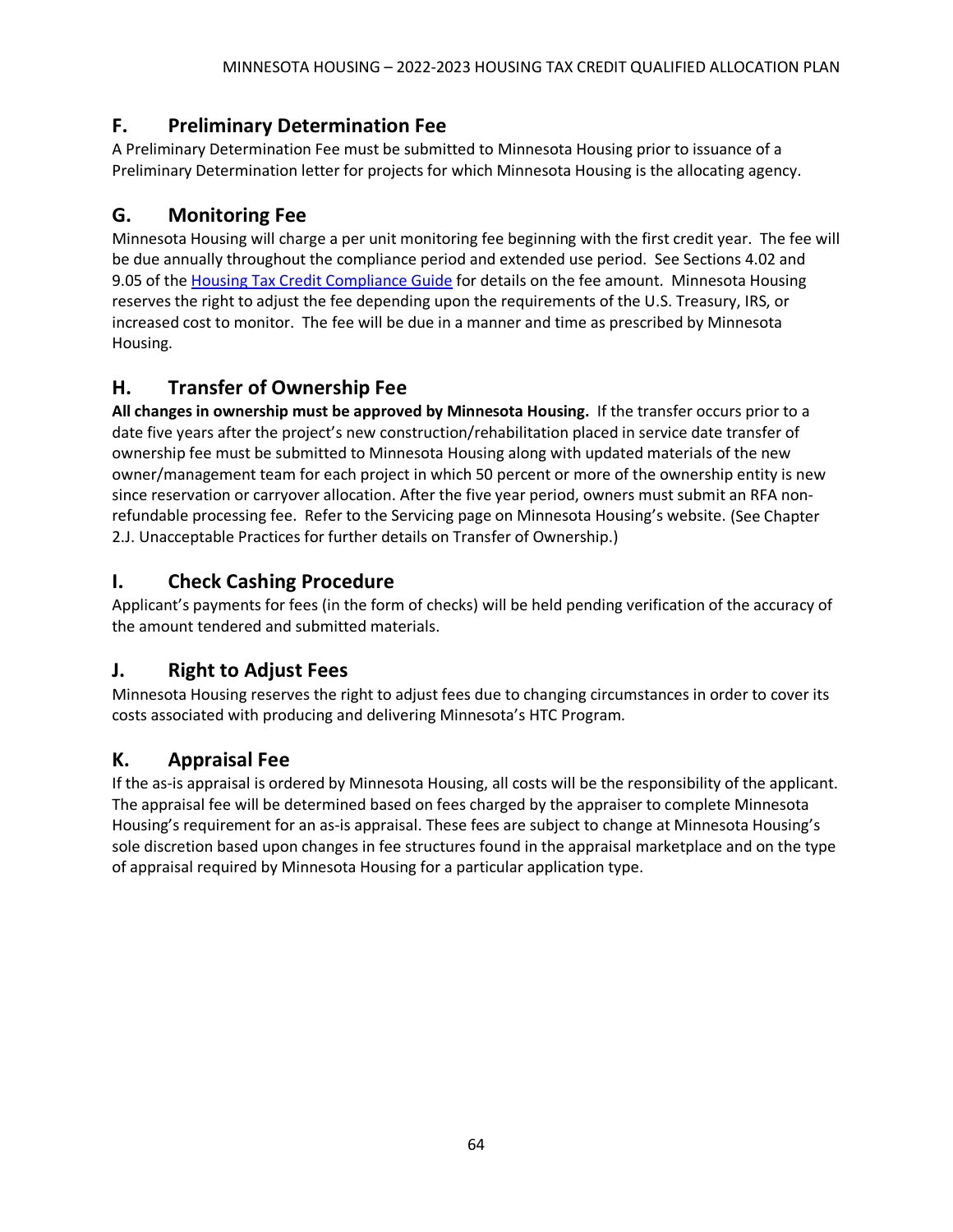# <span id="page-65-0"></span>**Chapter 9 – Tentative Allocation Schedule of Critical Dates**

### <span id="page-65-1"></span>**A. Allocation Dates**

A list of important allocation dates is identified in the Multifamily Application Instructions: Consolidated RFP and HTC Round 1 and 2

### <span id="page-65-2"></span>**B. Previous Year's Allocation of HTCs**

**Placed in Service Allocation:** To optimize timely processing of requests for issuance of Form 8609, it is recommended that the owner make every effort to submit the complete Application for 8609 to Minnesota Housing no later than 30 days following completion of the project.

At the latest, complete 8609 application packages are due no later than 15 days after the last day of the first year of the HTC period. Section 42 states the owner must elect the first year of the HTC period in the year the project is placed in service or the year following.

### <span id="page-65-3"></span>**C. Compliance Dates**

Owners Certifications, compliance report and monitoring fees are due February 15<sup>th</sup> (or next business day) of each year.

**When filed with IRS**: Completed first year 8609 with Part II completed.